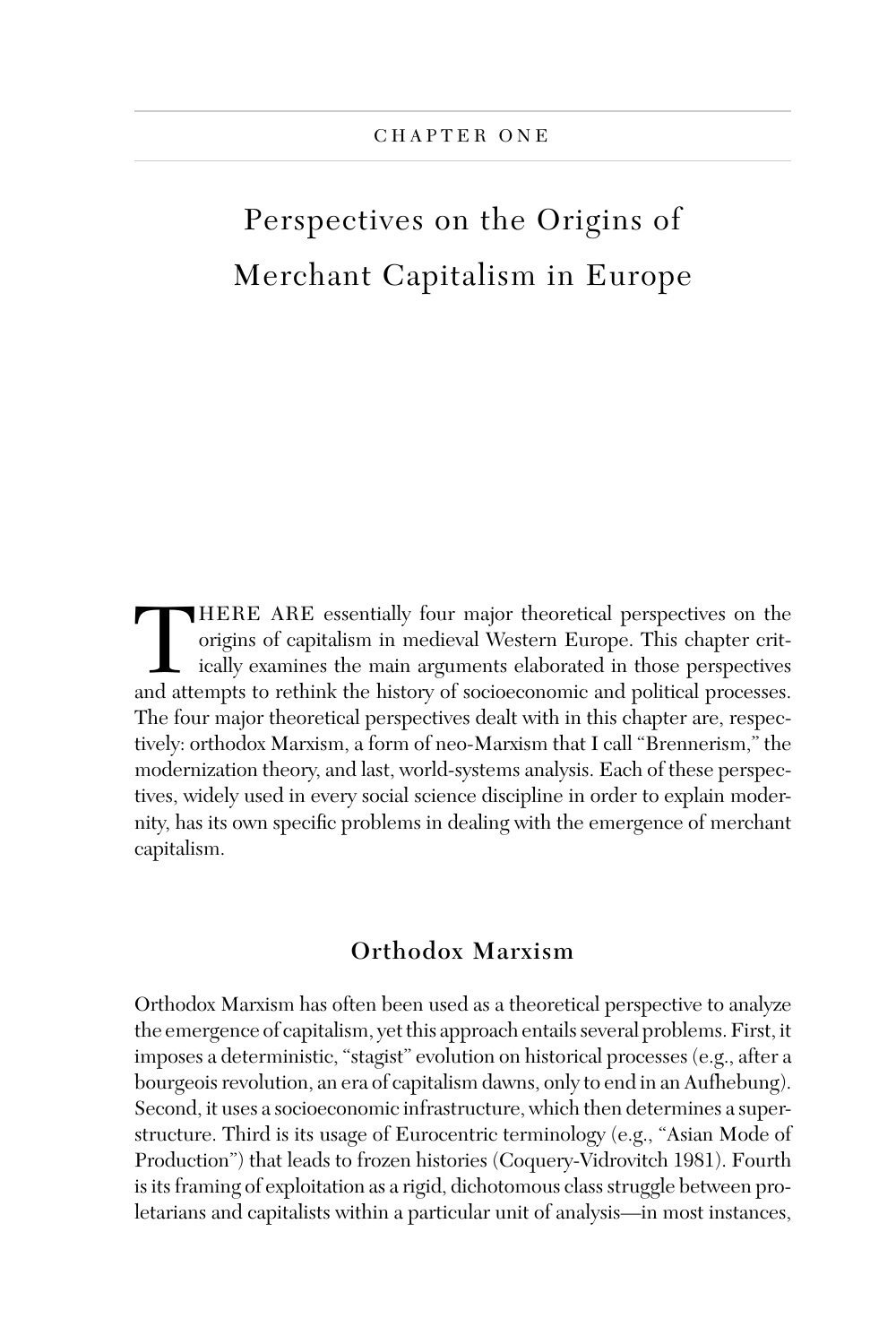the nation-state (Takahashi 1976:74).<sup>1</sup> And last but not least is orthodox Marxism's relegation of the market to a secondary position outside the sphere of production, while assigning "analytical priority" to the means of production (Tomich 1993:223; Rigby 2004:499).

The orthodox Marxist tradition of constructing an economic view of modernity usually dates capitalism and modern society to the 18th century, with the Industrial Revolution as its forerunner (Baradat 1988:137–161). It is only at this time that Marxists consider a *real* transition as having taken place (cf. Banaji 2007). Although Marx once acknowledged that "we come across the first sporadic traces of capitalist production as early as the fourteenth or fifteenth centuries in certain towns of the Mediterranean" (1977:876), most Marxists have dismissed the 16th century as well as the Middle Ages, with the latter considered as "une économie foncièrement naturelle" (Mandel 1962:124).<sup>2</sup> At most then, Marxists trace the early roots of capitalism to England in the 1640s (Cantor 1973:294), using the concept of *class* to analyze struggles that revolve around socioeconomic disparities prior to the industrial era (Godelier 1993).

# **Brennerism (or the Brenner Approach)**

In the 1970s, a Neo-Marxian variant—"Brennerism"—came onto the scene. Unlike traditional orthodox Marxism, Brennerism is strongly preoccupied with the Middle Ages. But like its predecessor, Brennerism has its problems. Encapsulated in the Marxist tradition, it tends to focus predominantly on the mode of production and the class struggle between the *exploited* (the peasants) and

<sup>1. &</sup>quot;Freeman and slave, patrician and plebeian, lord and serf, guild-master and journeyman, in a word; oppressor and oppressed, stood in constant opposition to one another" ("The Communist Manifesto" in Edwards et al. 1972:67), as if there were only two "fundamental" classes in history at any one time. It is also assumed that small family production in the countryside was identical to autosubsistence (Bois 1985:190) and could not lead to the development of capitalism. For an indepth study of the complex transition from feudalism to capitalism in Catalonia, see Astarita (1992).

<sup>2.</sup> Given his focus on the impact of industrial production and the modern factory system, Marx concluded that the "international division of labor, a division suited to the requirements of the chief center of modern industry" occurred as recently as the modern factory (Harvey 1985:47). The international division of labor is, however, older than the 19th century. It is clear from his lack of interest in the Middle Ages or the early modern period that Marx was not really preoccupied with explaining the *origins* of capitalism; all of his statements about them were nothing more than "contextual observations dependent on his analysis of the capitalist production" during the industrial era (Guérreau 1980:57; see also Bois 1985:189; Dahl 1998:61; Kuchenbuch 1997:48). It was therefore left to 20th-century Marxists to resolve the "transition" issue from a precapitalist to a capitalist mode of production, often depicting the Middle Ages in this process as nothing more than "an archaic ruin of abandoned precapitalist collectivities" (Holsinger and Knapp 2004:469). As Duchesne (2000:168) points out, this was a major theoretical conundrum for the Marxist perspective: "If modes of production continually reproduce their own conditions of existence, how is any sort of transition ever conceivable?"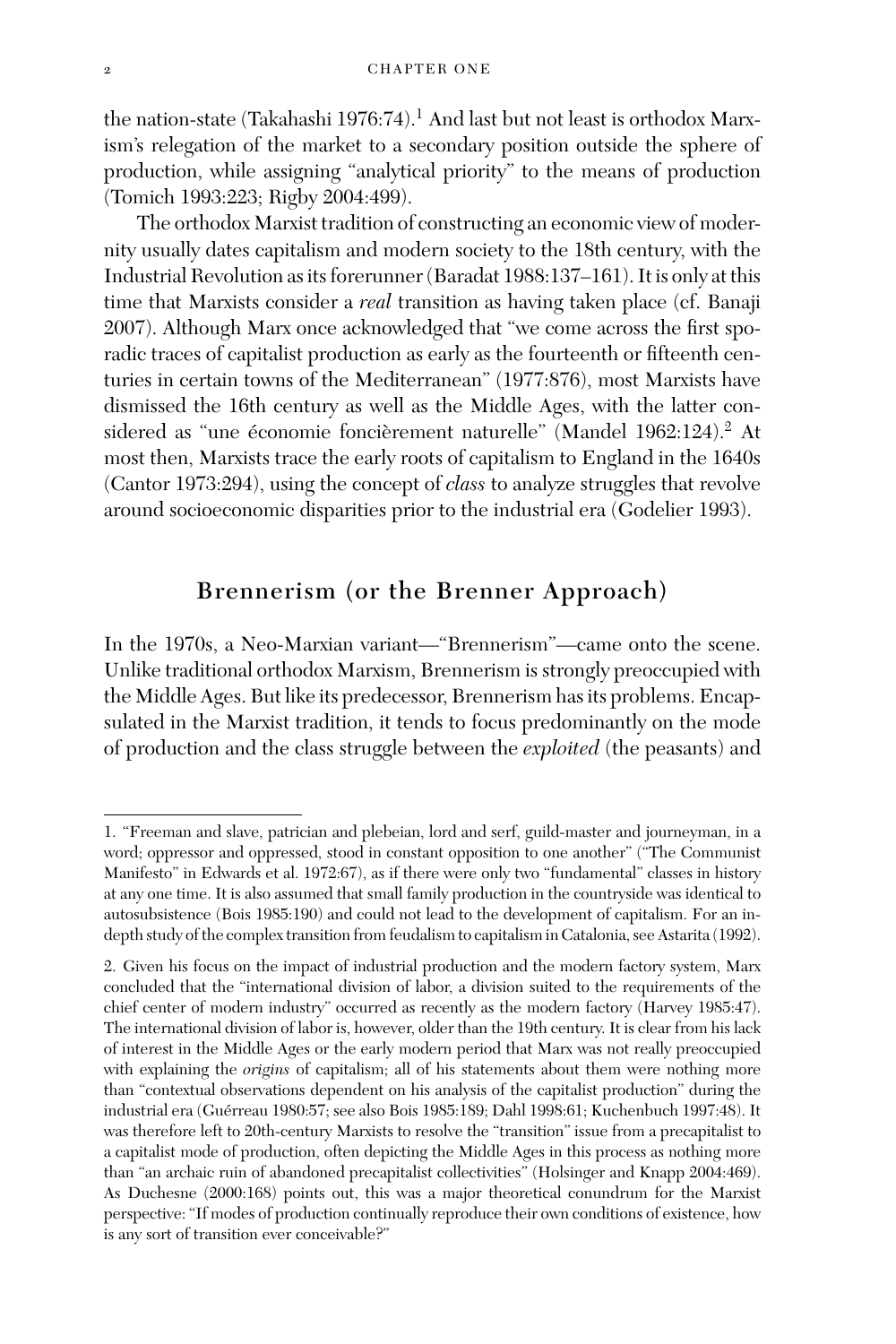the *exploiters* (the nobility) within a given territorial unit (the nation-state) (Brenner 1977).3 This focus on class struggle and mode of production minimizes the impact of the circulation of trade. It also overemphasizes production, specifically agrarian, at the expense of urban-centered production. Another problem with this approach is its consideration of the nobility as nothing more than a class oriented to "surplus extraction by extra-economic compulsion," indulging in so-called "non-productive consumption" (Brenner 1985:232).<sup>4</sup> Brenner explains the economic success of the English nobility, in comparison with the French nobility, as the major difference between a class *in* itself (France) and a class *for* itself (England) (Byres 1996:67); the latter is described as having had "extraordinary intra-class cohesiveness" (Brenner 1985:258).<sup>5</sup>

Brenner also follows the Marxist path by juxtaposing "absolutism in France" with "the development of classical capitalist relations on the land in England" (Brenner 1985:275, 284–299). He then constructs his narrative in such a way that it either becomes:

- a) a prelude to orthodox Marxism's stagist historical evolution, $6$  ending with the "rise of a capitalist aristocracy presiding over an agricultural revolution" (Brenner 1985:299), which in turn brought about "an upward spiral that extended into the industrial revolution" (Brenner 1985:327); or
- b) a particular variant of the modernization theory (see infra), explaining why one territorial unit (England), unlike another (France), managed to achieve an economic "take-off."7

<sup>3.</sup> Brenner's thesis is essentially "a base consisting of unfree peasants, the direct producers, and an aristocratic superstructure supported by rents which were extracted from the former. This critical process of extraction was possible because the lords owned the land" (Harvey 1991:16–17). Cf. Lis and Soly (1993:196), who also follow Brenner's framework.

<sup>4.</sup> Does this statement mean to imply that no investments (through spending) took place within certain urban industries (van Uytven 1996b:438)? Does it also imply that no investments occurred in the countryside either (Lewis 1984:X:513)? The nobility were very active in trade, becoming the direct competitors of the peasants and merchants selling goods on the market (Pal Pách 1994:III). According to Miller: "Desired goods included luxuries as well as basic commodities. Kings and princes, noblemen, town patricians and clergymen were the consumers par excellence of goods ... their consumption preferences played a basic part in shaping many of the commercial policies of the Middle Ages" (1976:353). See also Abraham-Thisse (1993:27–70).

<sup>5.</sup> In this respect, Brenner's focus resembles that of BarringtonMoore's (1966). On the problematic issue of the extent to which one can already perceive class formations in the Middle Ages, see the arguments of Brenner (1985) and Fossier (1991:415–436) on the one hand, and Murray (1978:14– 17) and Raftis (1996:128) on the other. Constable (1996:301–323) takes a careful intermediary position.

<sup>6.</sup> In a typical Marxist framework, Brenner juxtaposes the general crisis "on most of the continent" with the "critical breakthrough to self-sustaining growth in England" (Brenner 1985:275).

<sup>7. &</sup>quot;It was the growth of agricultural productivity, rooted in the transformation of agrarian class or property relations, which allowed the English economy to embark upon a path of development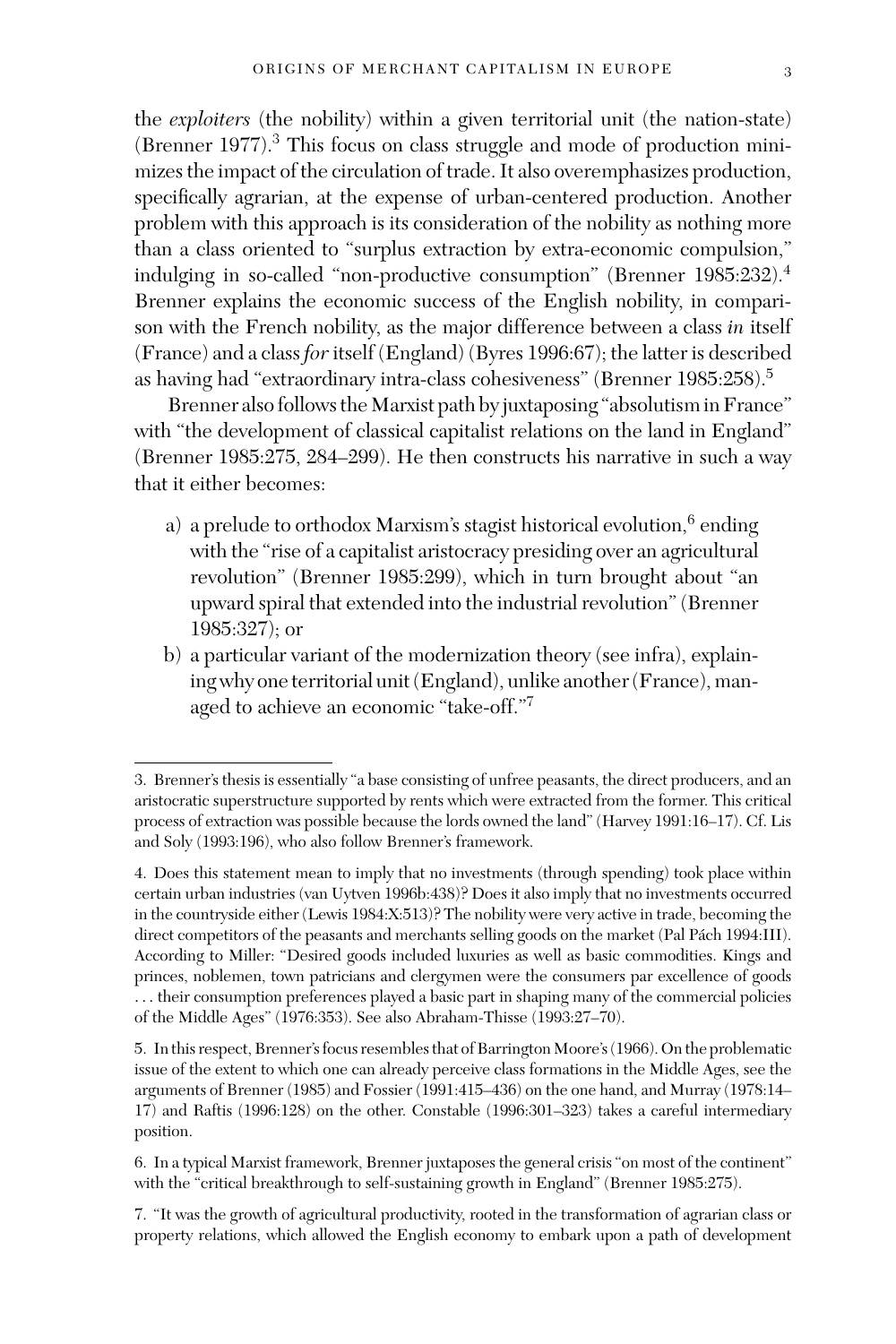In both cases, capitalism becomes a characteristic of one nation at a specific moment in time.

Another problem with Brennerism is the extent to which Brenner relegates peasants (in his view, the "productive base" of a society) to a servile status.<sup>8</sup> He constructs an ideal type feudal peasant, one who avoids "specialization and dependence on exchange simply to avoid becoming subject to the dictates of the market," engaging in a permanent class struggle with the ideal type noble who simply wants to squeeze more out of the peasant in order to engage in more frivolous "unproductive consumption" (Brenner 1986:31). A consequence of this focus on class struggle is a minimization of the importance of the market.

Certainly, one can claim that some peasants only sold products on the market in order to cover their monetary requirements, which were partially generated by the coercive demands of their lords and/or state officials. In this way, some agricultural producers were "driven to the market" in order to obtain, via the sale of a part of their production, the cash needed to meet their obligations generated by the "extra-economic compulsion" of others (Aymard 1993:292–293; Gutnova 1990:111).<sup>9</sup> But why would feudal structures have inhibited the emergence of markets? According to Bruce Campbell (1995:133), peasant producers generally "intensify production, specialize, and participate in the market exchange when they have to, and feudalism—through the extraction of their surpluses in various forms of feudal rent—obliged them to do precisely this." Peasants actually produced abundant goods both in regional (Derville 1996:123–136) and international markets (Thoen 1988b:277–279). One should also not deny or minimize the significance of peasant agency or resistance in the face of coerced extractions (Hanawalt 1986:23–47; Hilton 1987; Imsen and Vogler 1997). But, as Guérreau noted, to consider the "power relations between lords and peasants as the primum movens of the Middle Ages would be absurd" (1980:108).<sup>10</sup> According to Epstein:

already closed to its Continental neighbors" (Brenner 1985:323). It was this English "development" that distinguished it from the continent that was suffering from sclerosis (Brenner 1985:275, 299); Brenner describes it as "capitalism", "development" and a "breakthrough in economic growth" in England, versus "crisis, stagnation, absolute monarchy" in France. This is a very unilinear way of thinking about historical evolution (Holton 1985:89). See Torras (1980:262), who also criticizes "the unilinear and strictly endogenous causality" of Brenner's approach.

<sup>8.</sup> According to Kosminsky, even in late 13th-century "feudal" England, 40 percent of the land occupied by peasants was free land and approximately the same percentage of peasant households were free (Kosminsky in Harvey 1991:18). See also Heers (1992:163–164). The peasantry simply cannot be portrayed as a homogeneous class (Whittle 2000:25).

<sup>9.</sup> Or as Hilton (1974:218) puts it: "The important thing about the development of money rent was that as soon as the peasant was told to produce his rent in money, he had to produce goods on the market in order to get the money."

<sup>10.</sup> Ellen Meiskins Wood is nevertheless also convinced this is the case since in her opinion, merchants and manufacturers were not driving the process that propelled the early development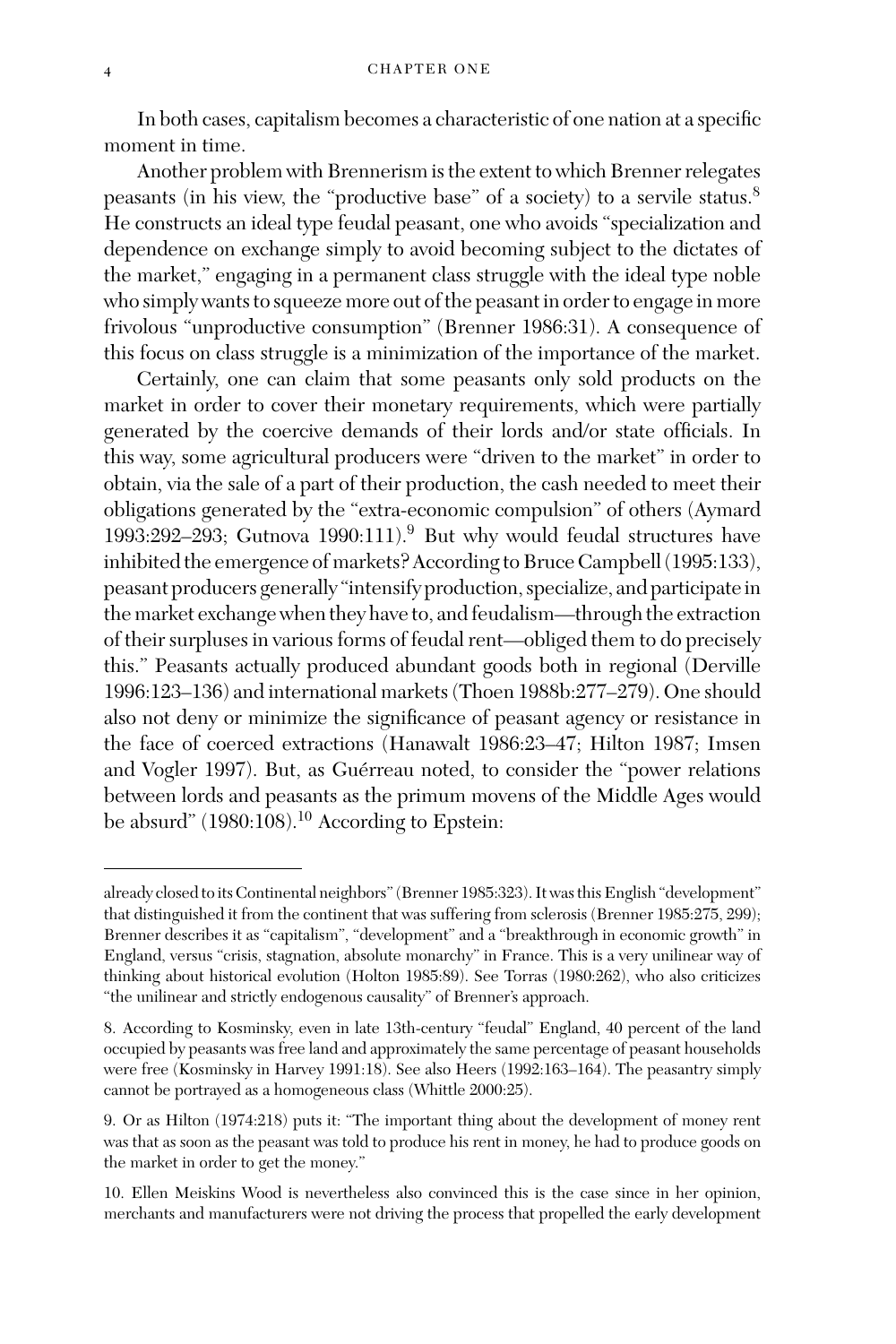Primarily market structures determine the character and rate of economic development in a society. By contrast, since property relations are only one (albeit crucial) determinant of market structures, one may not deduce the course of economic development from a (reified) structure of property relations alone ... one cannot infer a peasant smallholder's economic strategies from his ability to subsist on his own land (and his duty to pay rent to a feudal or other landlord); rather, his economic strategies will depend on how his access to markets is structured. (1992:22)

Along with the actual role of peasants, one also must not minimize the importance of demographic changes in Western Europe (Seccombe 1992:136– 139) or the powerful dynamic impulses generated by the existence and increasing significance of the market itself. Indeed, between the 11th and late 13th centuries, England's employment in market-dependent occupations grew more rapidly than did the number of self-sufficient farmers. Specialization also occurred within the rural economy.<sup>11</sup> After investigating data available in the Domesday book, the economic historian Snooks estimates that 40 percent of the economy in 11th century England was involved in market activities (the *market* being the sector where "all the major economic decisions in England were made"), and 60 percent in subsistence.<sup>12</sup> These results challenge the

of capitalism (1999:94). As a "Brenner Marxist," she essentially considers most of the 17th-century world economy as nothing more than commercial networks where "the dominant principle of trade was buying cheap and selling dear" and moreover, the trade "tended to be in luxury goods." Like Brenner, she juxtaposes France with England. According to her, the latter is the most unique site of historical development in the entire world: "There was one major exception England, by the 16th century, was developing in wholly new directions." Because of its unique agricultural conditions, its "internal market" and its "capitalism in one country," this exceptional island was capable of becoming on its own the first capitalist nation-state (1999:72-130). A similar exposé can be found in Comninel (2000), Hilton (1990:203–204), and even earlier in Dobb (1947:18) who—although he admits that some capitalist features were appearing "in the Netherlands and in certain Italian cities" (1947:151) during the Middle Ages—dismisses most pre–17th-century trade in England as "primitive accumulation" (1947:88). Within this framework, a real proletariat with revolutionary potential could not have existed in the preindustrial period because a true revolutionary "consciousness" and "genuine program to overthrow the existing political order" are considered anachronistic for this particular era (Dumolyn and Haemers 2005:387–388).

<sup>11.</sup> The intensification, specialization and commercialization of the countryside also occurred in Flanders (Thoen 1993) as well as in the Netherlands (Blockmans 1993:49–50). At the same time, "commercialization changed the character of taxation. Geld, the principal tax of the 11th century, had been levied on land. By 1300 the main tax on the laity was assessed on the value of personal movable property, and this ensured that townspeople should be brought within its scope. Not only that, but townspeople usually paid tax at a higher rate than country people" (Britnell 1995:14). For the increase in taxes on personal movable property as the number of knights declined in the early 13th century, see Lachaud (2002).

<sup>12.</sup> Snooks estimates that in 1086, 32.3 percent of the English market sector was rural and 7.8 percent was urban, thus arriving at a total of 40.1 percent (1995:40). By 1300, the urban population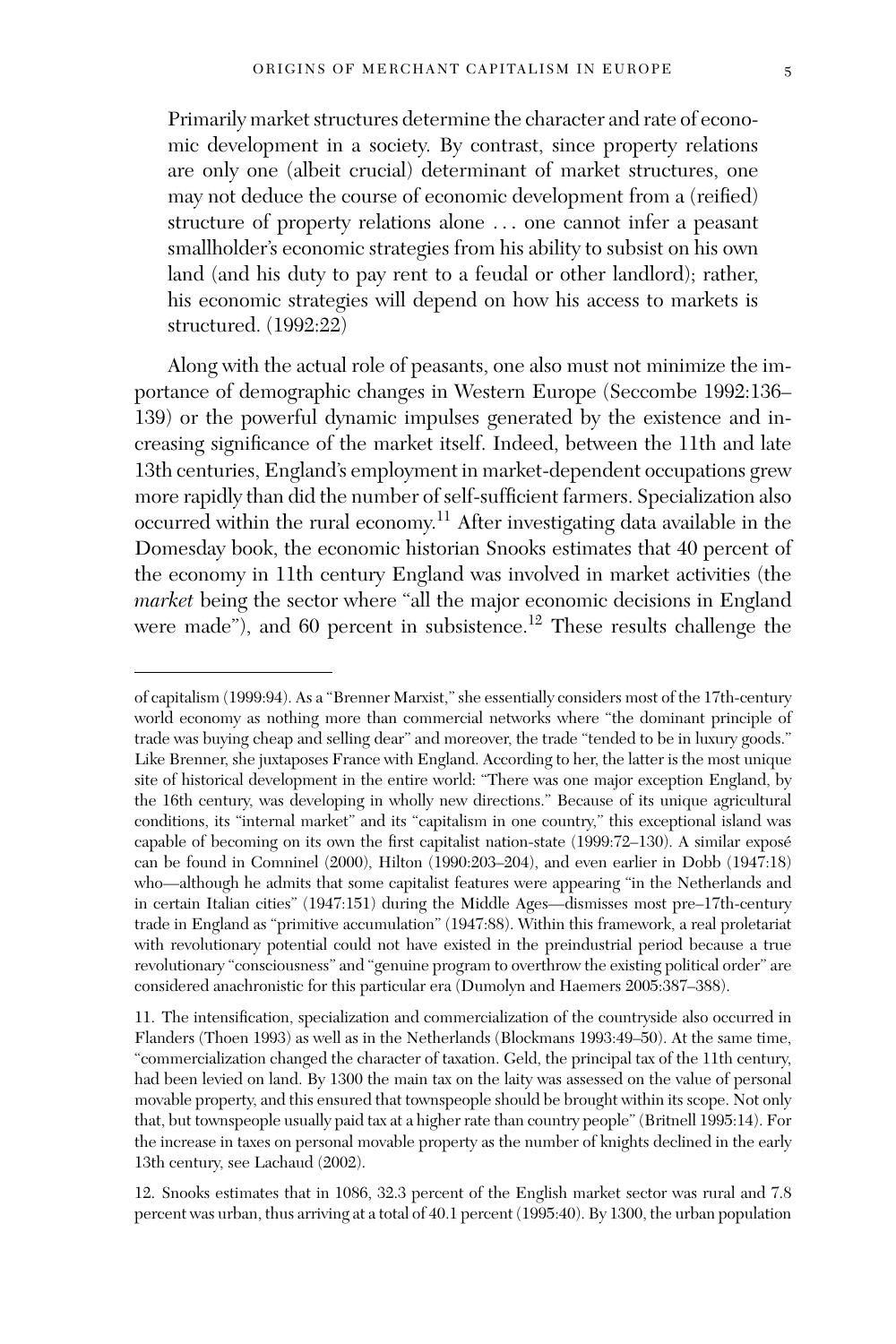conventional wisdom that insists on the very limited role of market forces at that time (Snooks 1995:39). After all, Edward I had enhanced the value of customs duties in 1275 "when he initiated the levying of a tax on wool exports. This levy on trade instantly became a principal support of royal finances, more regular than any other source of income; it was the foundation upon which the king established his credit when he wished to borrow money from Italian merchants" (Britnell 1995:14). According to Cazel (1966:104), during the reign of Edward I, the royal revenue from dues of foreign merchants (paid in return for a license to trade with England) grew to nearly equal the entire domanial revenue (Mann 1980:179). Thus, assertions like those that Brenner makes that individual feudal lords frivolously consumed surpluses either produced from estates managed according to "time-honored custom" or extracted from their tenants by various noneconomic means—have to be seriously questioned (Snooks 1995:47).

Of course, one cannot completely deny that a small minority (the nobility) in a given territorial unit did impose substantial financial extractions on the majority (the peasants) without much reinvestment occurring in the countryside (e.g., Maddicott 1975; Thoen 1988b:636–637). Nor can one say that "surplus extracting by non-economic compulsion" (Brenner 1985:232) did *not* take place.<sup>13</sup> But it is fundamentally important to acknowledge that strong cities dominated their hinterland and exploited the countryside just as well as did the feudal lords (Harvey 1991:19; Nicholas 1971:93; Epstein 1992:124–133; Hilton 1974:212). Cities simply cannot be excluded from the analysis of power relations in the Middle Ages (Cherubini 1990:129–130), something that Brenner fails to comprehend as he equates "all feudal exploiters as lords" (1986:28). Throughout his entire "narrative of socioeconomic change" on the transition from feudalism to capitalism (1985, 1986), Brenner—along with other Marxists like Katz (1989:74–75)—fails to discuss the importance of trade and cities, reducing the latter to mere passive entities (Boone 1996b:162).<sup>14</sup>

in England had increased to about 20 percent (Britnell 2001:5). All over Western Europe, "as peasants paid out more in cash and less in labor service, their need for monetary income increased. Turning to merchants and town markets to sell their produce, they deepened their dependence on extra-regional trade.Manorial autonomy declined sharply" (Seccombe 1992:140). For the presence of a variety of "alien merchants" in late 13th- and early 14th-century England, see Lloyd (1982, 1991).

<sup>13.</sup> On a more abstract level, it is important to note that often, "terms of trade unfavorable to peasant producers turn market exchange into yet another channel of exploitation of the peasantry by urban society at large" (Shanin 1973:76).

<sup>14.</sup> It is "no coincidence that Marxists addressing the problem of the crisis and the transition to capitalism have generally concentrated on the least urbanized areas in medieval Europe" (Epstein 1991b:4) in order to make reality fit their model of productive relations defined through access to land. Even when requested to refine his analysis at a more recent conference on the Low Countries, Brenner (2001) failed to address the dynamics of commercialization and urbanization on the region.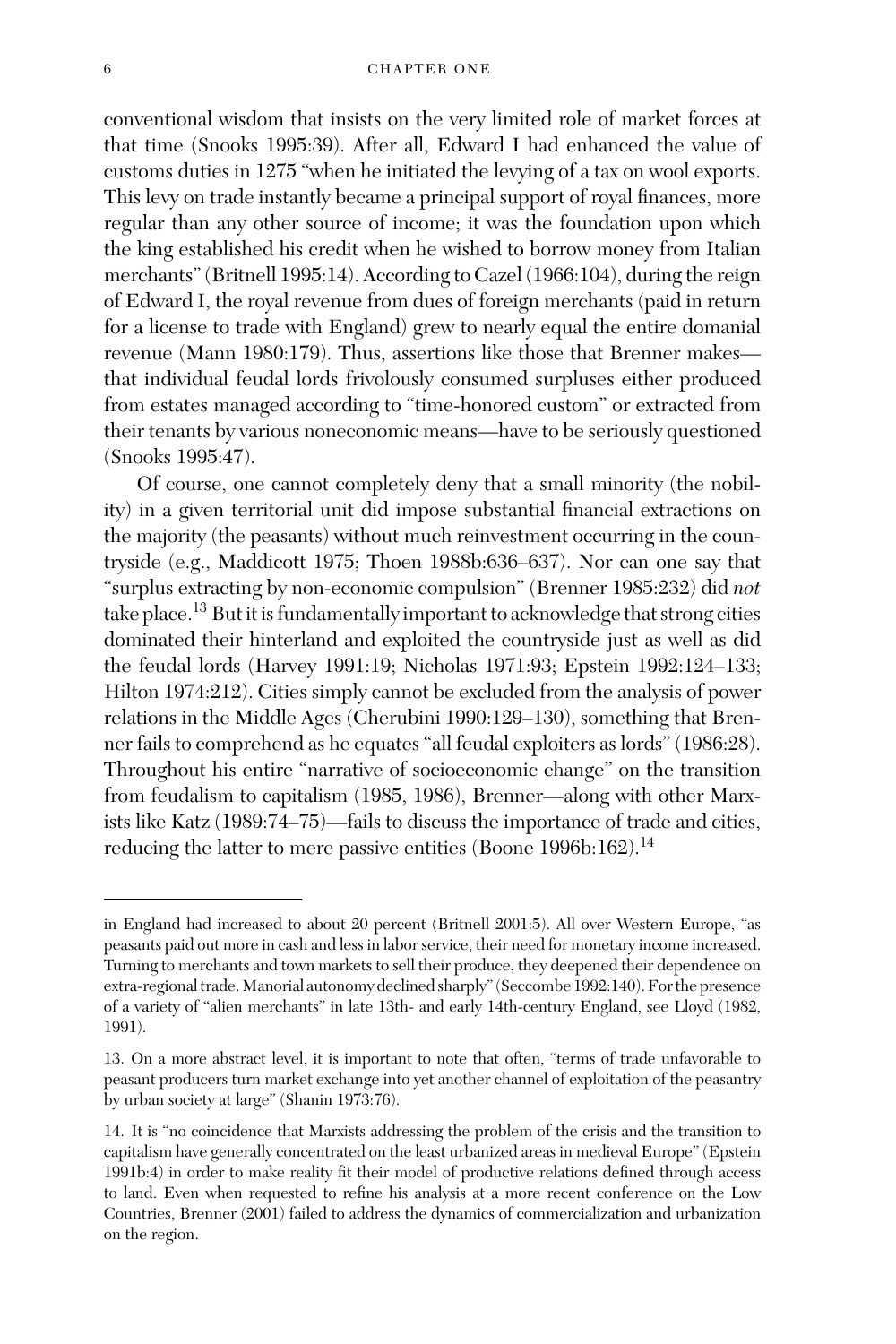It is, however, the important division of labor between town and countryside and the competition between city-states to access different markets (see infra) that shatters Brenner's overly simplistic narrative of feudalism's grip on economic growth. That many important markets were often located in an urban setting and that many peasants were involved in this activity (whether induced to trade or forced to sell) cannot be denied (Fritze 1985:21–22). Yet, by relegating the market's importance to a secondary position, Brenner and his fellow travelers (e.g., Wood 1999) completely overlook the crucial importance of medieval cities and their urban markets.

## **The Modernization Theory**

The modernization theory<sup>15</sup> is thought to be based on either the emergence of "modern" (i.e., spiritual or religious) values, which are then said to form the basis of the emergence of capitalist accumulation (e.g., Landes 1998:516; Lal 1998; Park 1995; Tawney 1926; Weber 1930; Werner 1988; Stark 2005), <sup>16</sup> or the technological innovations that led Europe on an unavoidable teleological path of dominance over the 'rest of the world' in subsequent centuries (e.g., Ashtor 1992:IV; Gimpel 1976; Jones 1981:45–69; Labal 1962:32–39; White 1962). Either way, this theory too is problematic.

In constructing a developmental/modernization model to explain the steady rise of putting-out systems (in symbiosis with the emergence of capitalism), one must be careful not to reify concepts, as historical misconceptions loom everywhere.<sup>17</sup> A typical misconception inherent to the modernization theory is the tendency of many contemporary scholars (e.g., Farr 1997:24) to dismiss medieval corporations and guilds, as though they were synonymous with socioeconomic stagnation, decline, and archaism (Boone 1994:3–5; Lis and Soly 1997:228; Munro 1994:IX:44). Guilds and corporations all too often become the victims of this historical misinterpretation primarily because their presence is framed in a "period of transition," whereas capitalism—identified as the "real progress" within the modernization theory—is described as having replaced the "decadent" pre-Renaissance medieval structures while "installing modernity" (Boone 1994:4). The classic example of this traditional

<sup>15.</sup> This theory is sometimes associated with a "commercialization approach" (Persson 1988:64), but given its obsession with situating modernity in the postmedieval era and its prejudices vis-à-vis everything associated with the "Dark Ages", I prefer to label it the "modernization theory."

<sup>16.</sup> For an elaborate criticism of Landes (1998) and related "cultural" arguments, see the useful discussion in Goody (2004:19–49).

<sup>17.</sup> For instance, the expansion of the Verlag system in Western Europe (the main commodity chain flowing from the Low Countries through Germany toward Northern Italy) was not universal in time and space, nor was its appearance uniform (Holbach 1993:207–250).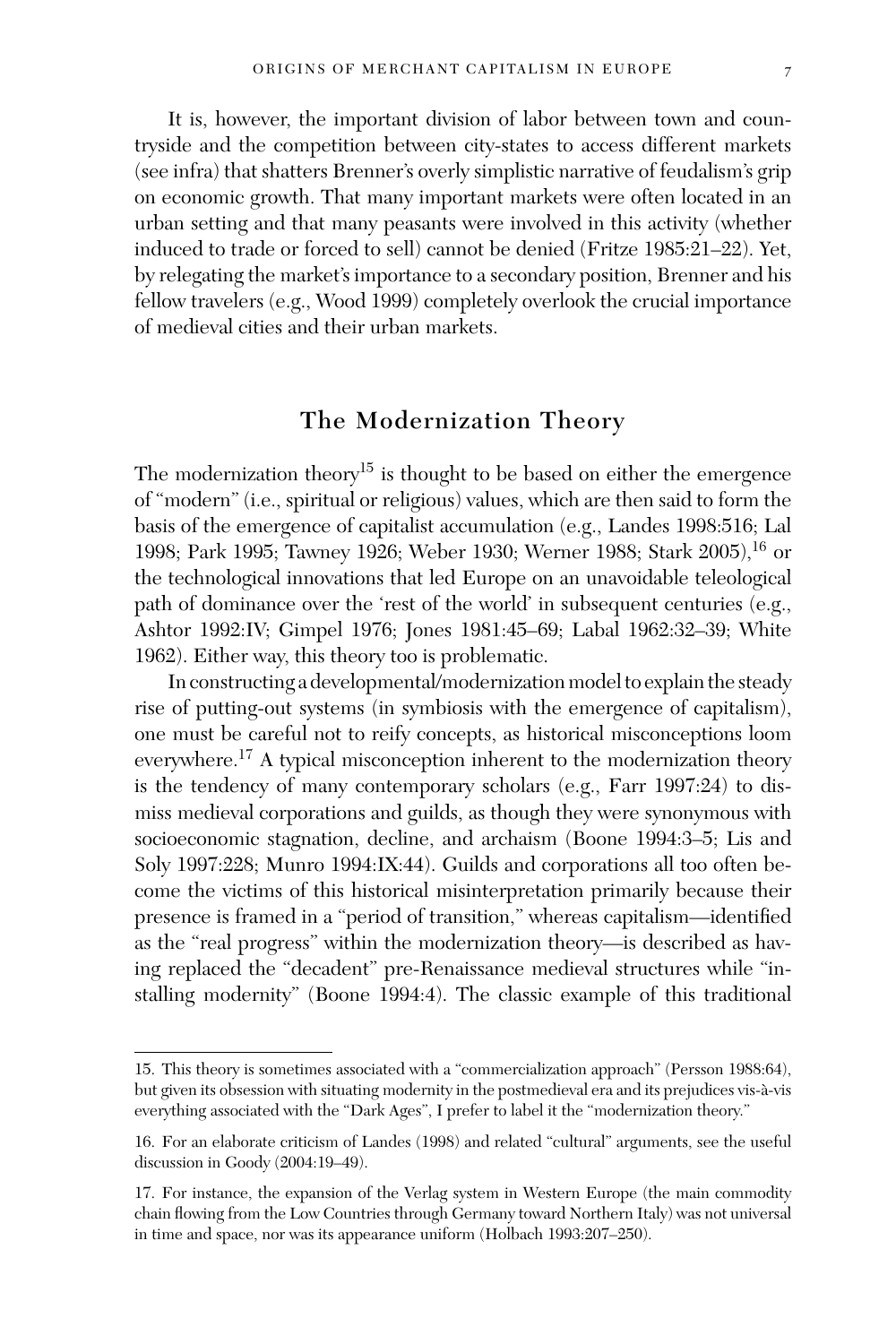modernization/development point of view comes from the most famous propagator of modern economics, Adam Smith:

One objective of the craft guilds was to exclude competition. A craft guild was an association in a given town of the masters of a trade who combined to control prices, wages, and the standards and conditions of sales of their products, and to monopolize their manufacture. (1976:69, 139)

Ever since, the guilds have been depicted as conservative medieval remnants and "socially inefficient cartels" (Hickson and Thompson 1991:127), obstructing the "route to progress" with their regulations and prohibitions (which, according to the modernization theory, are detrimental to the increasing wealth of nations within a "free" market) (Stabel 2004:188).18 Contributing to this misconception is the fact that from the late 15th century onward, the guilds were the losing forces against the ongoing processes of centralization. Finally, the 19th- to 20th-century liberal industrial nation-state was always significantly more interested in illustrating its own vibrant dynamism than in giving credit to its predecessors, the medieval craftsmen and guilds (Braunstein 1994:23). Surely, it is said, capitalism could not have originated in the midst of this "archaic pre-modern" world (Boone 1994:4).

For modernization theorists then, it seems as though nothing novel or important happened in the 16th century; as in Marxist theory, the Industrial Revolution of the late 18th and early 19th century is looked on as the historical watershed that opened up the gates of modernity (Cantor 1973:298–301). And likeMarxists, modernization theorists predominantly focus on England in order to understand modernity (e.g., Wrigley 1988). As a result, the economic historian's principal interest in preindustrial economies lies with understanding the constraints that actually prevented those economies from becoming modern.

Needless to say, this stagnant interpretation of medieval economic history had an impact on the course of historical debates and the assumptions that many scholars shared about the state of the premodern world in general. Only premodern factors such as the availability of land and population growth were considered necessary to understand the premodern world,<sup>19</sup> relegating

<sup>18.</sup> See Lis and Soly (1994:366–369) but also Persson's well-founded critique of Mickwitz's (1936) view of guilds and competition (1988:50–54). OrthodoxMarxists such as Dobb (1947:155) were also convinced that guilds retarded the appearance of capitalism. "The customary dismissal of the role played by craft-based apprenticeship and innovation in British and continental industrialization may need to be revised" (Epstein 1998:707).

<sup>19.</sup> See, for example, Postan (1966, 1973) and Postan and Hatcher (1985). For the supposed nonexistence of technological progress, framing "pre-industrial agrarian economies in a sort of Ricardo-Malthus trap," see Persson (1988:3–4, 24–32). For a dismissal of pessimistic assessments regarding late medieval agricultural productivity and proficiency common to both Malthusianists and Neo-Marxists, see Verhulst (1997:91–92). For an excellent revision of the ideal typical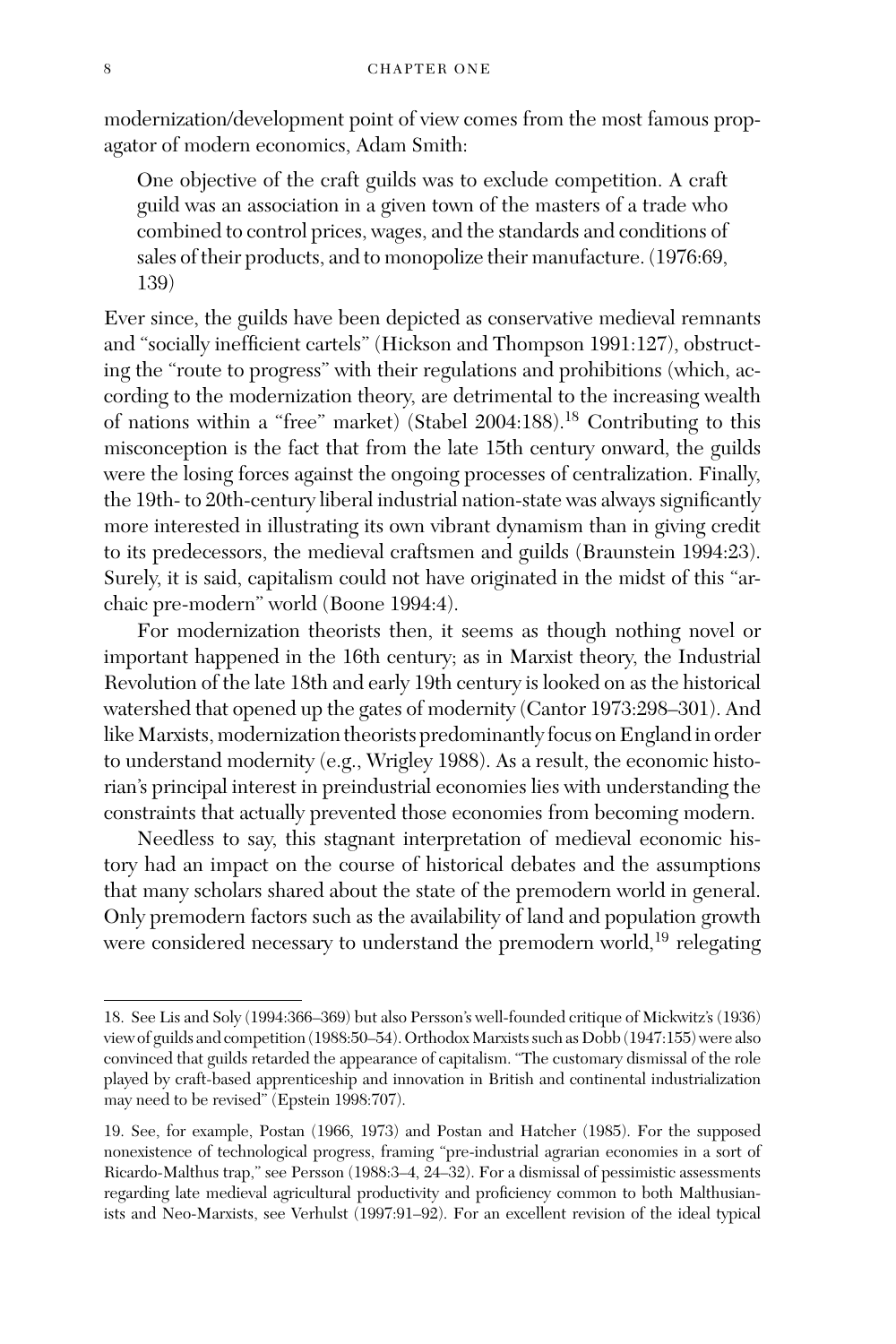commercialization, specialization, and technical change to the periphery (Britnell and Campbell 1995:8). Unfortunately, the terms *feudalism* and *Middle Ages* have been "weighed down with every conceivable implication of evil" (Heers 1974:625), which explains why many still associate the Middle Ages with an age of ignorance, backwardness, and general "underdevelopment" (Pernoud 1992:16).<sup>20</sup> In doing so, theorists continue to uphold a "traditional picture of medieval society as feudal, hierarchical, deeply conservative and religious and the economy as a self-sufficient subsistence economy" (Fryde 1998:207) dominated by passive, self-subsistent, Chayanovianesque peasants (Bois 2000:41).

With regard to technological progress, dynamism, and inventiveness, medieval labor formations should not be dismissed as being premodern, as though a major gap divides them from our "modern" world. Their dynamism and innovation actually reveal that they were anything but incarnations of conservative, stagnant, and unproductive economic entities (Boone 1994:16). In fact, preindustrial (i.e., pre–19th-century) markets were much more complex and varied than is usually envisaged (Epstein 1993:470) and it was the guilds that were at the heart of urban medieval society and its political institutions. Thus one should not only rethink the concept of the Industrial Revolution—praised (and conceptualized) by the modernization/development theory (Wallerstein 1984:179–80)—but also the term *Agricultural Revolution* (Verhulst 1989b:71– 95; 1990:17-28).<sup>21</sup> Unfortunately, not only does the modernization theory dismiss the guild's infrastructure, but at times it ends up dismissing the entire medieval era, "consigning it to a pre-industrial limbo of gloom and inertia" (Dyer 1991:7), a period only waiting to be swept away by the triumph of laissezfaire economics. $^{22}$  Like Marxism, which also emphasizes the Agricultural and Industrial Revolutions in its stagist perspective, the modernization theory is dismissive of the premodern 16th century as well as the Medieval Era. Therefore, the modernization theory is similarly incapable of assessing the importance

<sup>&</sup>quot;lymphatic peasants" à la Postan and the "lackadaisical lords that sapped the agricultural sector of dynamism" à la Brenner, see Campbell (1995c:76-108) and the brilliant overview provided by Hatcher and Bailey (2001).

<sup>20.</sup> See also Black (1997:67), Geremek (1994:15), and Le Goff (1998b:7–8). On the problematic usage of the word itself, see Reuter (1998).

<sup>21.</sup> Some even situate the Agricultural Revolution in the 13th century (e.g., Dowd 1961 for Italy).

<sup>22.</sup> Many refer to medieval features as "obsolete remnants from the past" (Howell and Boone 1996:305). Blickle rightfully states: "Most historians build their interpretations on the experiential basis of two separate spheres—one urban, industrial and modern, the other rural, agrarian and traditional—and impose upon Ancien Régime Europe a dichotomy that artificially separates the Third Estate into the bourgeoisie and the peasantry. The city becomes a bourgeois shrine and serves, so to speak, as a laboratory of capitalism; the peasantry, meanwhile, is under control of noble seigneurs and thus is dispatched to the fate of a dying world" (1992:98). The narrative embraced by modernization theorists thus often explains capitalist modernity as (inevitable) progress as opposed to the "backward" way of life of the premodern era or areas (cultures).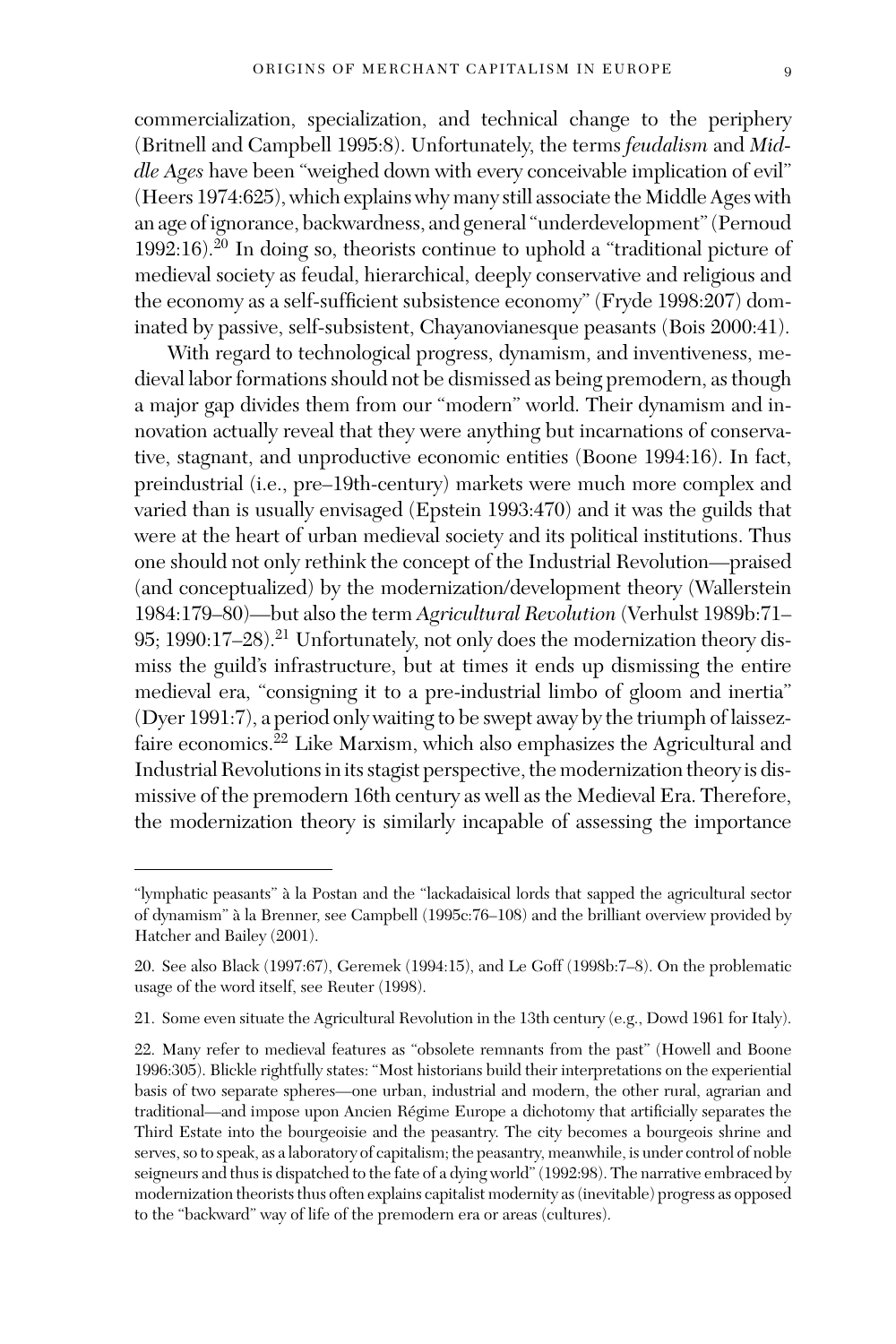of early modern urban networks and their creation of self-sustained growth. Many Marxist and modernization theorists tend to forget that "the industrial revolution was *not* the source of modern economic growth" (North and Thomas 1973:157) but rather, the *outcome* of different processes that must be traced back to the period before the Industrial Revolution.

Findlay (1992:160–161) rightfully states:

The view that only England, with its Industrial Revolution on domestic soil and with home-grown technology, was truly able to initiate the modern industrial world is fundamentally mistaken since it adopts a "national" instead of a "systemic" perspective. One must not look at the consequences for individual nations or states, but for Europe or the West as a whole.

While most (not surprisingly, European) scholars continue to focus on the Industrial Revolution as the key historical moment (e.g., Grassby 1999:63; Vries 2003) that brought about real growth in terms of a rise in per capita income, there is ample historical evidence that this occurred much earlier than the 18th century (Jones 1988:38; Van der Wee 1988:343–344; cf. Snooks 1994). As Douglass North (1979:251) put it: "There is nothing new about sustained economic growth, despite the myth perpetrated by economic historians that it is a creation of the Industrial Revolution." Some scholars (e.g., O'Brien 1990, 1991, 1992) choose to explicitly dismiss the profits derived from international trade *prior* to the Industrial Revolution. This is not surprising as modernization theory has a long history of denying imperialism (Omvedt 1972). But in reality the Western European core was able to industrialize precisely *because* it was able to specialize in the production of goods with a higher added value, whereas the periphery's industrialization process was thwarted. Admittedly, the periphery's production was geared toward supplying raw materials for the core, as its markets were opened to the refined products from the core. Thus, while the importance of an internal market in creating sustained growth should not be underestimated, the external market and interregional trade, both as sources of raw materials and as consumers of services and finished products with a higher added value, are also crucial for *any* economic growth (Van der Wee 1988:321, 337), even before the 18th century.<sup>23</sup>

<sup>23.</sup> Or as Hobsbawm put it in his now-classic study *Industry and Empire*: "The British Industrial Revolution cannot be explained in purely British terms, for this country formed part of a wider economy, which we may call the 'European economy' or the 'world economy of the European maritime states.' It was part of a larger network of economic relationships, which included several 'advanced' areas, some of which were also areas of potential or aspiring industrialization, and areas of 'dependent economy,' as well as the margins of the foreign economies not yet substantially involved with Europe. These dependent economies consisted partly of formal colonies (as in the Americas) or points of trade and domination (as in the Orient), partly of regions which were to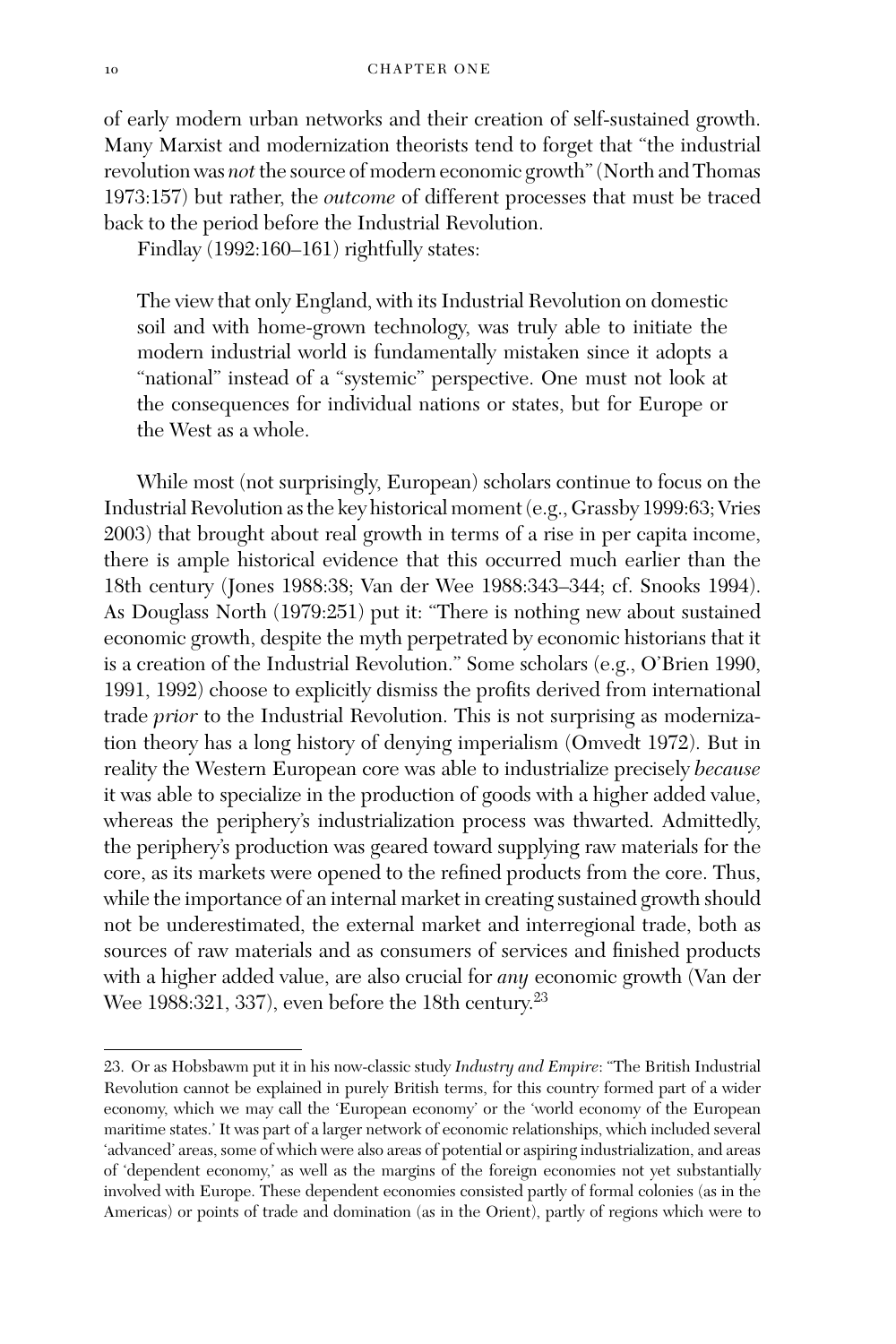# **World-Systems Analysis**

A world-systems analysis attempts to explain the emergence of a capitalist world-economy in Europe in tandem with the incorporation of regions through domination and colonization, which in turn resulted in an international division of labor and an interstate system. At the same time, it debunks the notion of modernity and the importance attributed to the Industrial Revolution. While a world-systems analysis does not deal effectively with the "transition" problem, unlike the modernization theory and orthodox Marxism it at least brings the Medieval Era back into the picture. It does not disregard medieval Europe in its entirety since it has to "reopen the question of how and when the capitalist world-economy was created in the first place; why the transition took place in feudal Europe and not elsewhere; why it took place when it did and not earlier or later; why earlier attempts of transition failed" (Wallerstein 1979:135).

Another positive element about a world-systems analysis is its illustration of how the "Brenner Debate," pitting class history against the so-called "objective economic forces, particularly those deriving from demographic fluctuations and the growth of trade and markets" (Torras 1980:253), can be overcome by emphasizing that "the exploitation of labor is not only determined by the wage bundle and the extraction of labor from labor power in the production process, but in substantial measure by the prices at which goods are exchanged between the economies that make up the world-system" (Bowles 1988:434). In this sense, a world-systems analysis attempts to explain the emergence of capitalism by integrating the Marxist focus on production with the Smithian focus on the circulation of goods in the market.<sup>24</sup>

some extent economically specialized in response to the demands of the 'advanced' areas (as in some parts of Eastern Europe). The 'advanced' world was linked to the dependent world by a certain division of economic activity: a relatively urbanized area on the one hand, zones producing and largely exporting agricultural products or raw materials on the other. These relations may be described as a system of economic flows of trade, of international payments, of capital transfers, of migration and so on" (1969:35).

<sup>24.</sup> Brenner's claim that a world-systems analysis is "circulationist" should be rejected, as Sanderson (1995:178) rightfully points out: "While it must be admitted that much of what goes on among Wallerstein's zones of the capitalist world-economy involves exchange, much also involves production. When, for example, core capitalists peripheralize a region in order to extract surplus value from it, they are doing so through the direct establishment of productive activities that they ultimately control. How can such an economic relationship between core and periphery be regarded as based only on exchange?" It is indeed important to note that it is the combination of profits based on the exploitation of wage labor as *well as* those derived from unequal exchange that constitute a capitalist system. Profits derived from surplus value are *not* necessarily "of greater historical significance" (Heilbroner 1985:66) than those derived from unequal exchange. If one insists on measuring the number of people within a specific polity who are "fully dependent upon wages as landless laborers" (Brenner and Isett 2002:631) in order to determine the degree to which a polity can be classified as*truly* capitalist when compared to others, one should realize that many of today's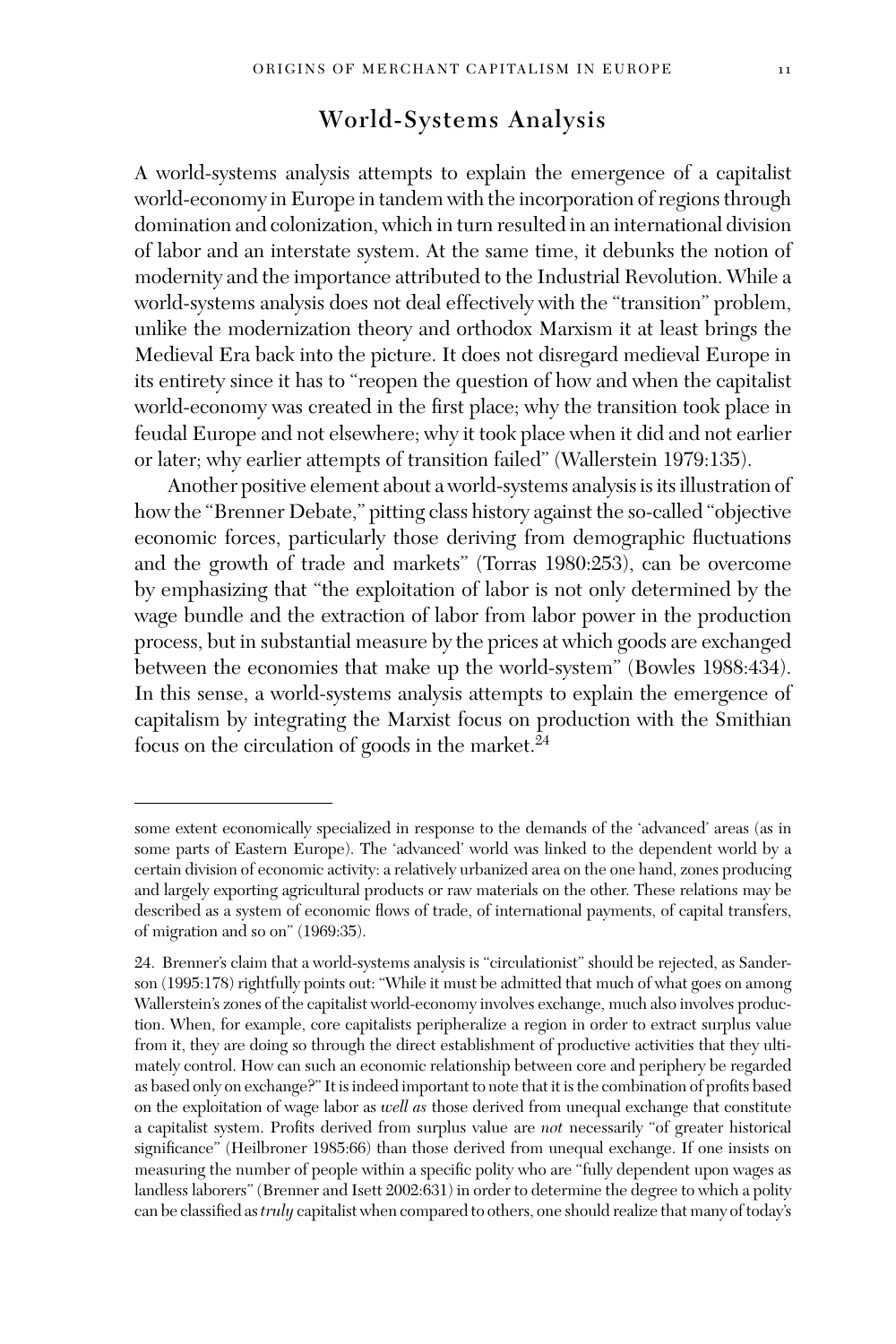#### 12 CHAPTER ONE

As Thomas Hall observes, many agree that a "World-System Theory cannot be applied wholesale to pre-capitalist settings, before approximately A.D. 1500" (1996:444–449). This then leads to the question: Was there no capitalist system before the 16th century? The answer to this question depends on whether one tends to agree with a *spatial* predisposition, namely that in one part of the world there was a period of transition from feudalism to capitalism wherein the existence of multiple systems converged into a single world-system (i.e., a world-economy centered around Europe or Western Asia), or a *temporal* predisposition, namely that this transition from feudalism to capitalism occurred somewhere between 1450 and 1650. Let us focus first on the temporal predisposition within world-systems analysis.

## *Temporal Predisposition*

For Immanuel Wallerstein, perhaps the most renowned world-systems scholar, capitalism evolved in Europe out of the 16th century's feudal crisis. With the emergence of the modern world-system, one single new mode of production came into existence. Notwithstanding his lengthy writings on the 16th century—the "period of the world-economy in creation" (1974:356)—his summary explanation of the transition (1974:37) remains unsatisfying. As Cornelis Terlouw notes:

During this long transitional phase, feudalism was slowly transformed into, and superseded by, capitalism. This can only mean that during at least two centuries feudalism and capitalism coexisted in one worldsystem. So what Wallerstein explicitly denies (the coexistence of two modes of production in one world-system) he implicitly assumes for the period between 1450 and 1650. If one accepts that during a very long period, several modes of production coexisted in one single system, it is a small, and completely logical, step to admit that at any moment in the history of the world-system several modes of production could exist simultaneously. (1992:57–58)

Like Marx, Wallerstein is more interested in the functioning of today's capitalist world-economy. But this interest has some unfortunate theoretical implications:

countries would then have to be classified as "precapitalist," stuck within some kind of "Asiatic" or feudal mode of production. This Marxist position also ignores the fact that wage labor in the core emerges in tandem with greater exploitation of coerced labor (e.g., slavery) in the periphery, a consequence of more intense commercialization. Awareness of this fact does not, however, automatically translate into a Smithian paradigm in which the market will inevitably "grow of its own accord," as Hindess and Hirst (1975:262) point out, in order to bring about capitalist modernity.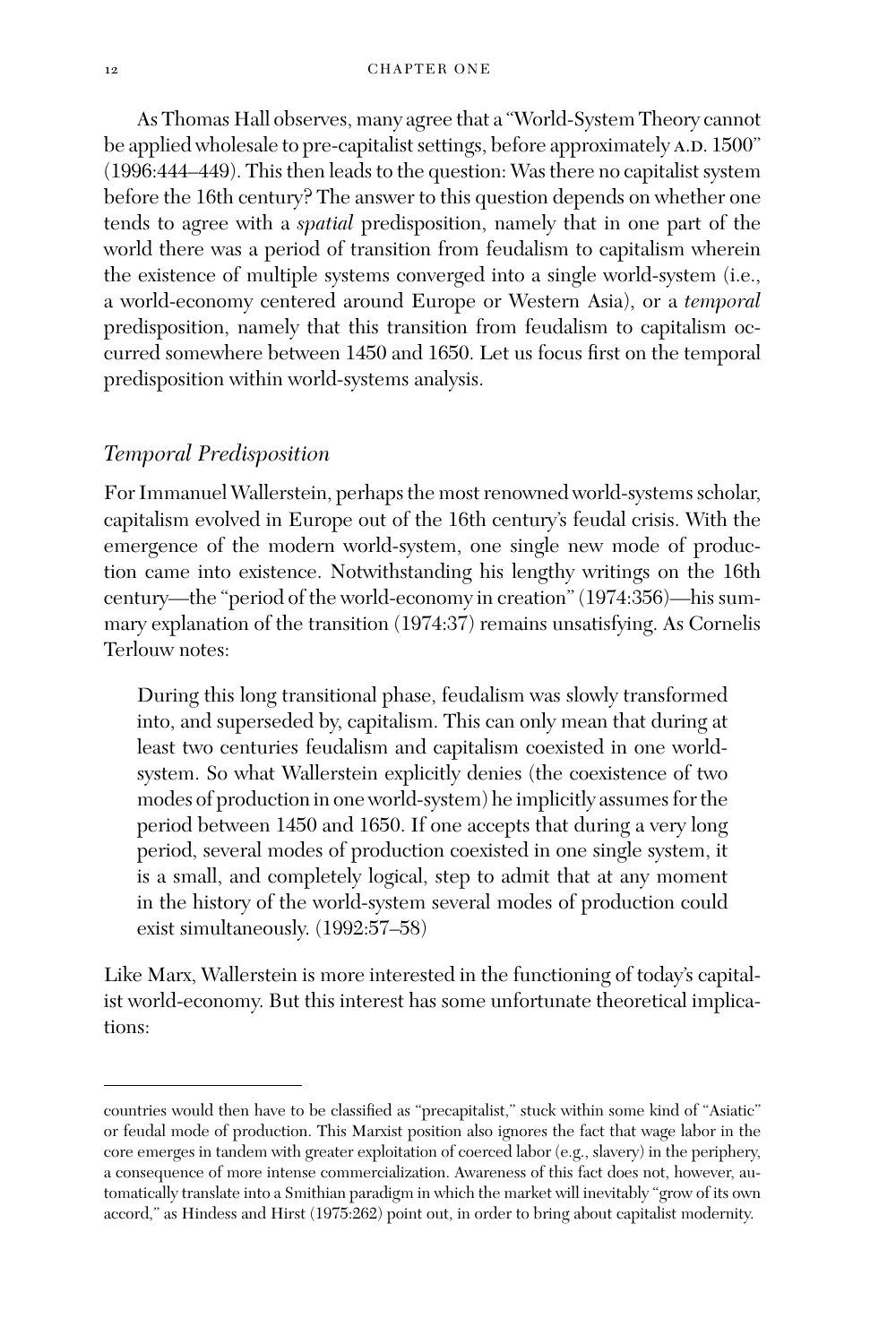By focusing his attention on the emergence of the present worldsystem, Wallerstein inadequately theorizes about the temporal borders between world-systems. His fixation on the unity of the present world makes him blind to the intertwining of different social systems in the past. (Terlouw 1992:57)

Wallerstein was, of course, very aware of this problem.<sup>25</sup> But describing the transition at a given moment in time as complete (in the sense that capitalism has superseded other modes of production or that its logic appears to be predominant) is hard to do since "it is always easy to find presumed instances of 'non-capitalist' behavior in a capitalist world—all over Europe in 1650 and 1750 and 1950. The mixture [of 'non-capitalist' and 'capitalist' behavior] is the essence of the capitalist system as a mode of production" (Wallerstein 1980:32). Who can really specify the exact moment when one system significantly takes over (incorporates) the other(s)?

To completely dismiss any distinction between bulk and luxury goods from as far back as 5,000 years ago up to the present would seem to imply that no transition from feudalism to capitalism occurred. Frank and Gills (1991; 1992; 1993a; 1993b; 2000), for example, completely dismiss the notion of a transition in the Middle Ages, or for that matter, even in the 16th century; for them, no sharp break or transition occurred around 1500 (Frank 1990:243; Frank and Gills 1993b:297). In seeking to make their analysis "as holistic as possible," they instead envisage the contours of a world-system that existed 5,000 years ago (1993b:45). Ironically, in doing so, a "frozen history" narrative is constructed; that is, that since time immemorial, trade has linked peoples and tribes, providing some with profits while others were exploited. They are convinced, for example, that "the labor of the ancient lapis lazuli miners of Afghanistan and the textile workers in urban Sumeria was all surely interlinked in a world economic system division of labor even in the fourth or third millennium bc" (1993b:299). According to their theory, mankind has always lived (and perhaps always will?) in a world capitalist system.<sup>26</sup> Needless to say, their

<sup>25. &</sup>quot;To analyze the period from 1450 to 1750 as one long 'transition' from feudalism to capitalism risks reifying the concept of transition, for we thus steadily reduce the periods of 'pure' capitalism and sooner or later arrive at zero, being left with nothing but transition" (Wallerstein 1980:31). This criticism could also be applied to the more recent work of historian Jean Baechler (2002), who, in his attempt to present us with a "universal history" starting in the Paleolithic, does not mention capitalism at all.

<sup>26.</sup> Frank claims that "this economic and interstate world historical system already exists for at least five thousand years" (1990b:212). I do not deny that some regions were—at different points in time—interconnected through trade, which had profound social consequences in the long run (Wallerstein 1990:221). But this does not mean that they were all integrated in one *system*. Although I do not agree with Wallerstein's periodization of "modernity," I do agree with his important critique of Frank's extreme position: "Only if we keep the caesura [from proto-capitalism to the emergence of a capitalist world-system] in mind will we remember that this historical system, like all historical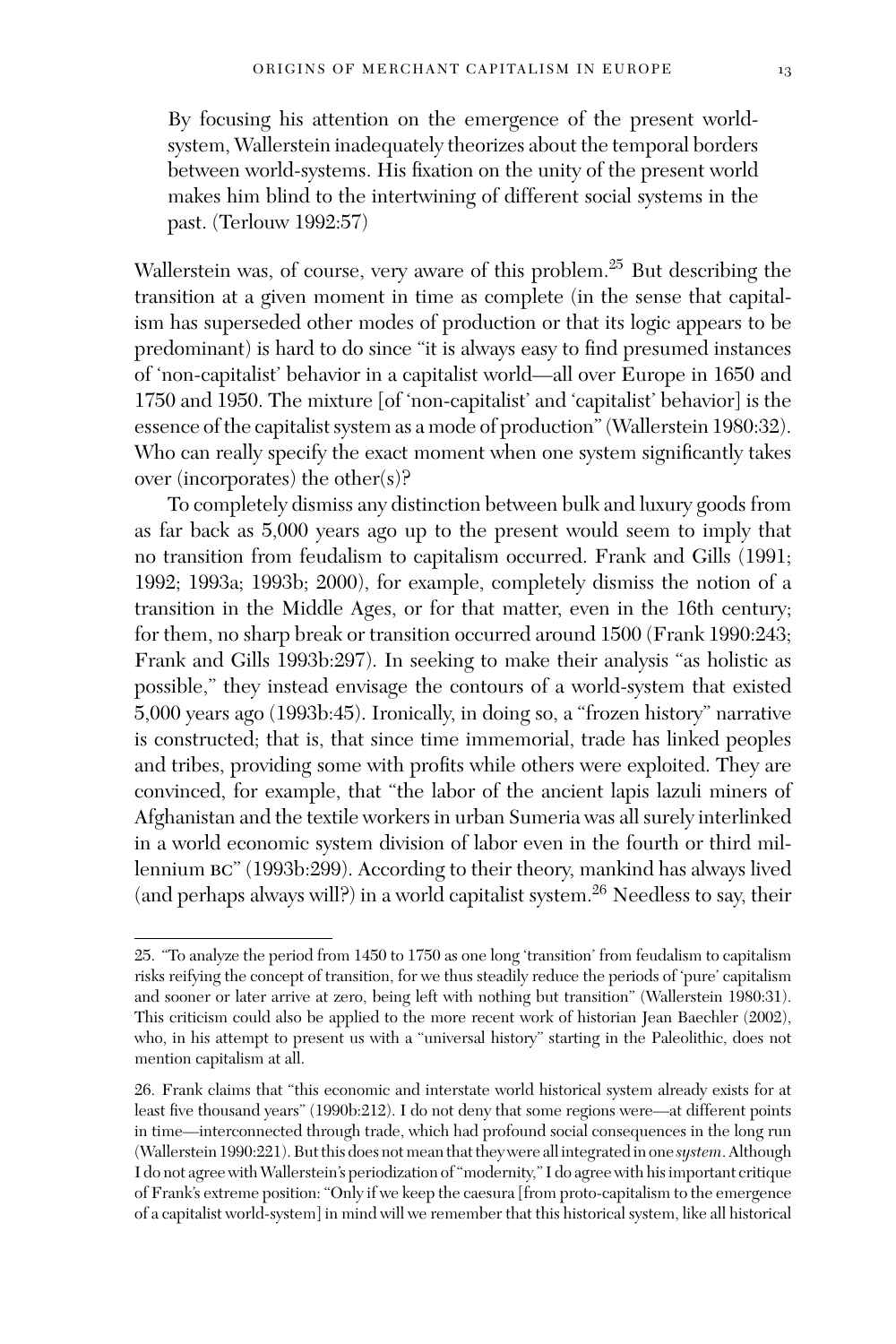position is somewhat extreme and remains among the minority in the worldsystems school. Unlike Frank and Gills, Wallerstein at least uses the concept of a transition, but unfortunately the confusion surrounding world-system theory does not end there.

Wallerstein's reluctance to apply concepts such as *core* and *periphery* before the 16th century is a result of his interpretation of the importance and impact of long-distance trade (Wallerstein 1990:221). The dichotomy that he creates (and which many in the world-systems school follow) between precious commodities (luxuries) and essentials/utilities (bulk trade) must seriously be questioned, particularly prior to 1500 (Schneider 1991:48). First of all, how does one define luxury versus bulk goods? Does one focus on the quantity of goods exchanged, or instead emphasize the nature of the goods? And if certain luxury items become mass commodities after some time, widely bought and sold due to a rising demand in the market (as occurred with wine,  $27$ sugar,<sup>28</sup> and salt<sup>29</sup>), when does this "critical" transition from luxury to bulk goods

systems, not only had a beginning (or genesis), but that it will have an end" (1993:295–296). For an interesting intermediary position between Wallerstein and Frank, cf. the more recent interventions by Beaujard (2005).

<sup>27. &</sup>quot;In some years around 1300, England exported up to 15 million pounds of raw wool, and a year's export of about 25 million gallons of wine from the Garonne valley was recorded. The wine trade found markets in Tunis and the Black Sea. Exotic commodities were more and more moved in bulk" (Mundy 1991:91). See James (1951), Craeybeckx (1958), Rénouard (1968), Sivéry (1969), andMaguin (1982) who demonstrate the significance of both regional production and long-distance trade. One should not underestimate the impact of wine production on the "monetization of the rural economy and the accumulation of profit" (Mousnier 1997:327; see also Childs 1978:126– 136). As an example, let us examine the massive production of wine for the market in the medieval era: "The annual average, in the first half of the 14th century, was between 747,000 and 850,000 hectoliters (c. 1308–1309). When we compare this with 1950, the total export of wine from the whole of France was about 900,000. And these figures only refer to some areas of the Gironde: Bordeaux and Libourne" (Pernoud, Gimpel, and Delatouche 1986:195). For the importance of the "regular, large-scale, well-developed trade between distinct but relatively integrated economies," of which the wine trade was illustrative, see Menard (1997:236–248) and Verlinden (1962). Pauly clearly demonstrates that wine in the early 14th century cannot be dismissed as a luxury commodity; the consumption of wine was so widespread—even prisoners were given wine—that it should be considered as "basic and of primary importance" (1998:297–298). For a striking example of a 14thcentury source that provides clear insight into the existing class conflict revolving around wages in the wineries of rural Auxerre, see Stella (1996).

<sup>28.</sup> For the sugar industry in late medieval Sicily, see Epstein (1992:210–222). For the structure of the Levantine sugar industry in the Later Middle Ages, "a true capitalistic enterprise, with big trusts which systematically pushed the small enterprises aside," see Ashtor (1992: chapter 3, esp. p. 237).

<sup>29.</sup> The salt trade asserted itself as "one of the unifying elements of the western economy" (Mollat 1993:65) as it became the target of special taxes all over Europe (Bautier 1992:V–VI; Mollat 1968, 1977:VI–VIII; Abraham-Thisse 1988; and Hocquet 1979a, 1979b, 1985, and 1987). For the significance of the salt trade in Northwestern Europe, see Bridbury (1973:22–39).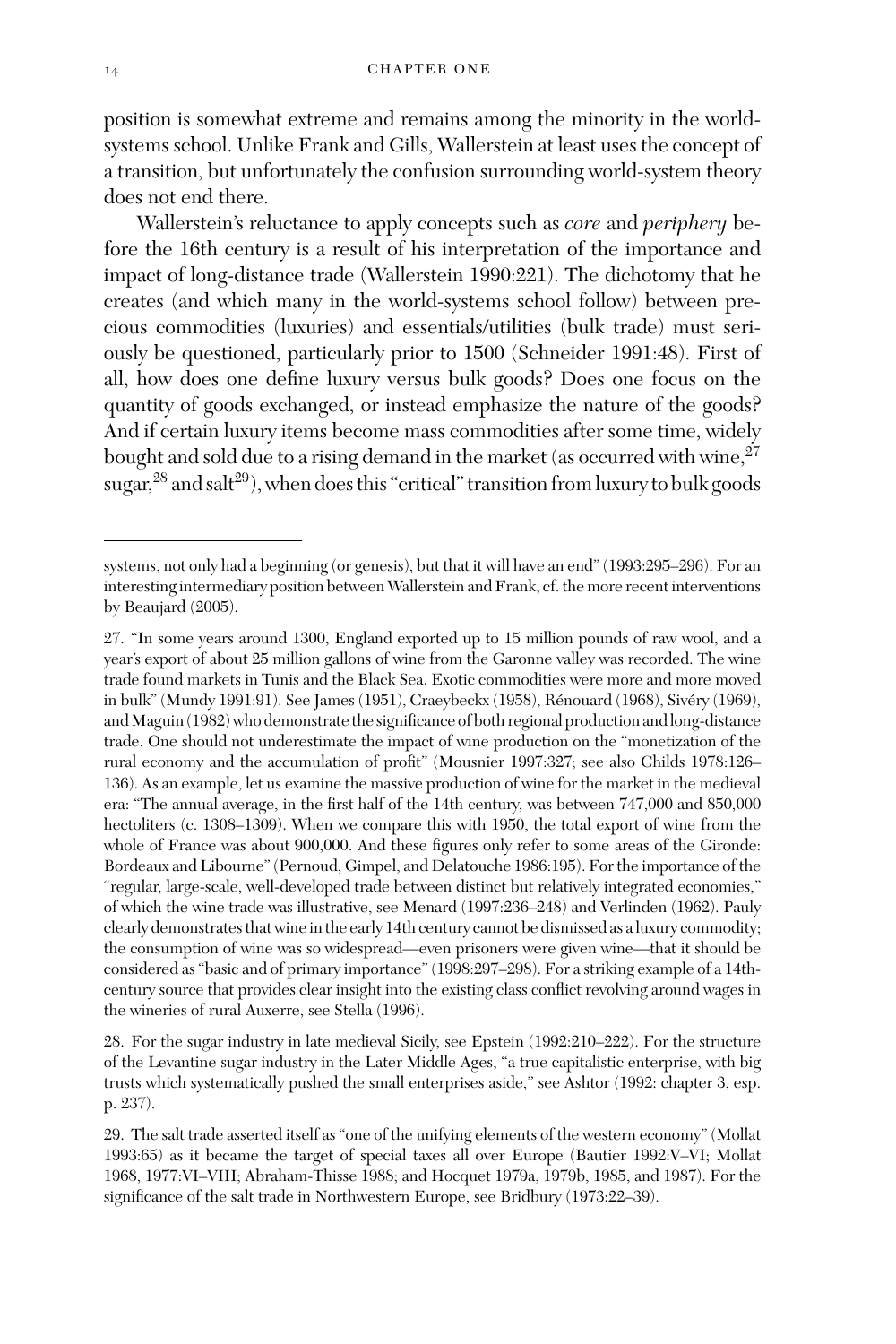occur?30 In other words, when do "luxuries" become "necessities" (Wallerstein 1993:294)?

Furthermore, to what extent is it analytically useful to draw such a dichotomy between the two prior to 1500? Could the growing wealth of Europe be measured by its increased demand for luxuries (Cheyney 1962:10)? Is it impossible to retain the importance and impact of luxury trade without conceptually reducing it to the same analytical level as bulk trade? Is it not conceivable that luxury trade (and certainly, the serious profits that it involved) could have provided essential financial leverage for the same merchant entrepreneurs/families who also engaged and invested in bulk trade, particularly before 1500? And could one not argue that this leverage was necessary, if not essential, to further increase the trade in mass commodities, thus stimulating the actual expansion of capitalism in this "era of transition from feudalism to capitalism"?31 A medieval "super company" such as those managed in Italy by the Peruzzis or the Bardis around 1300 invested in and made notable profits from both textile (luxury) and large-scale grain (bulk) trading (Hunt 1994:244; Britnell 1993:123; Wolff 1959; Bradley 1994:57–58; Papacostea 1973:601; Balard 1989:VI; Balletto 1977; Yver 1968:104–126).<sup>32</sup> While Chase-Dunn and Hall

<sup>30.</sup> One might pose the same question about some of the other commodities that were traded in bulk in the 14th century, such as the beer produced in Northern Germany and exported to the Low Countries (Unger 1989; Aerts and Unger 1990; van Uytven 1988:548). Beer gradually replaced wine as a major consumption item (Unger 1998; Peterson 2000). Even more important was the trade in herring; in one single year a city like 14th-century Lübeck imported 90,000 tons of it (Stark 1993:191). The significance of the timber and fur trades should also not be underestimated (Martin 1978, 1986). In short, by the early 14th century, a wide variety of commodities was shipped in bulk all across Europe (Mollat 1988b:13; Ashtor 1981:261; Balard 1989:VI:64).

<sup>31.</sup> This is especially so if one realizes that in this period, commercial expansion and industrial specialization both required unprecedented investments of capital (Schumann 1986:107). For the importance of both bulk and luxury trade in the medieval economy, see Bozorgnia (1998). Clearly luxury trade in and of itself does not constitute a world-system even though from the point of view of state formation in the external arena—that is, areas outside of the modern world-system proper—it can be of major importance. As this study will show, luxury trade can have an impact on certain processes within the (emerging) system but does not in itself constitute a *capitalist* system; it is at best a prestige goods-based trade-network system (Chase-Dunn and Hall 1997:54).

<sup>32.</sup> One should note that "since the latter part of the Middle Ages, the range of articles in longdistance commercial circulation was already a very diverse one, and encompassed consumer goods which were relatively commonplace, [while] it did not absorb very high transaction costs" (Torras 1993:202). According to Unger (1980:191), Miskimin (1975:125), Scammel (1981:48), and Lewis and Runyan (1985:134–135), bulk trade *dominated* commerce in northern Europe. See also Romano (1954), Sapori (1970), and Cherubini (1993:282–283), who reject the implicit Sombartian perspective that Wallerstein seems to follow: "While recognizing the fact that we are not dealing here [the market in medieval Italy] with quantities comparable with the figures brandished for the days leading up to the Industrial Revolution, the circulation [of commodities] did not only involve products of specifically high value, but also the most run-of-the-mill goods ... we must reject the image of Italian commerce during this era as being centered around products such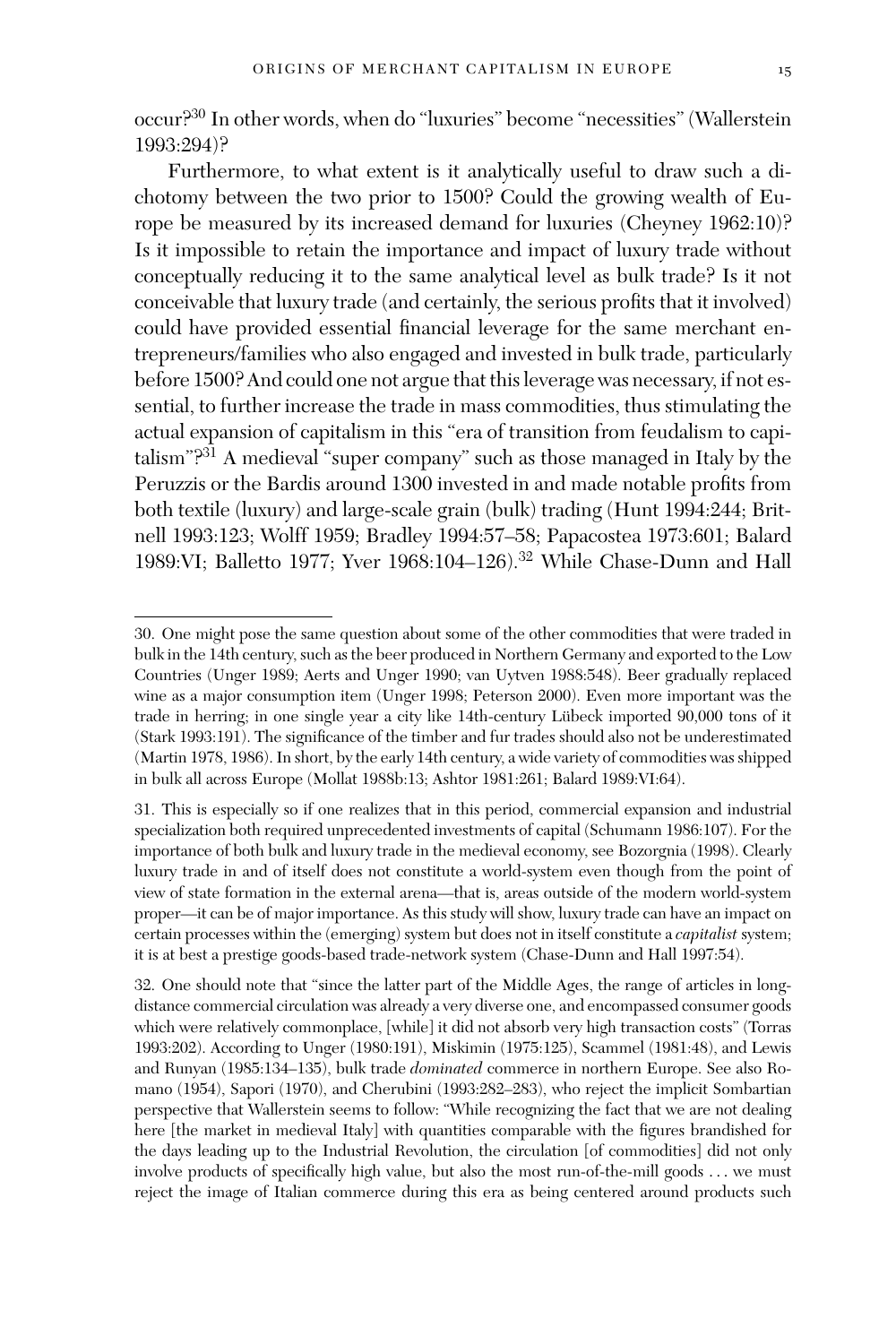(1997) and Modelski and Thompson (1996) are proponents of the existence and importance of various long-distance trade patterns and cycles prior to 1500, the dichotomy between luxury and bulk trade is not as important to them as it is to Wallerstein.

I would therefore argue that it is a serious exaggeration to claim that industrial production in the Middle Ages was "scattered, small-scale, and mostly geared to a luxury market" (Wallerstein 1974:123) and that "there was no middle-distance division of labor as local zones did not generally depend on or count on 'regional' (i.e., middle-distance) supply sources" (Wallerstein 1993b:5). Such thinking makes it seem as though medieval trade was nothing more than "local trade and exchange in which goods moved within restricted regions [while] long-distance trade was characterized exclusively by valuables produced for the elites" (Wolf 1982:32; Mandel 1962:127). Although local production and consumption of grains and textiles remained important (Munro 1998:275), regional as well as international markets were at the heart of the economy in medieval Western Europe; the city-states' dependence on both the grain trade (for the urban proletariat's consumption)<sup>33</sup> and the textile market clearly illustrate this. Indeed, the export of grain from the Baltic to the Low Countries from 1250 onward (Slicher van Bath 1963:156) and to England in the 14th century (Fourquin 1979:317), or from the Black Sea region (Manolescu 1981; Balard 1989:VI) to cities such as Genoa (Karpov 1993; Unger 1980:183; Day 1981:637), Venice (Nystazopoulou 1973:560), or Montpellier (Reyerson 1998:269) constituted an *essential* feature of the urban system (van Uytven 1985). Increasing amounts of raw materials (furs, timber, cattle) and grain were transported from "Eastern Europe" to the cities of the Low Countries (Tits-Dieuaide 1975:150–166; Sosson 1977:102–111; Lewis 1978:IX:33– 35; Samsonowicz 1975:668), and occasionally to Italy (Balard 1975:21–30; Favier 1996:172–173). In return, the "bulk of the [western] cities' growing exports was directed to Eastern Europe" (van Uytven 1983:181; see also Berza

as spices and other highly-priced items." Nor should one forget that the "medieval usage of the term spice could be highly elastic" (Modelski and Thompson 1996:178). Essentially, "one becomes increasingly convinced that most of the commodities transported in the Mediterranean consisted of grains, wine, oil, and copper, wood, iron, alum and other goods part of people's daily lives. One should therefore pay attention to these bulk goods—and especially grains—rather than spices" (Bautier 1992:VI:224). According to Iorga (1914:297), the grain trade was so important that wars erupted over its supply routes. Furthermore, "the mass traffic of heavy products, such as salt and grain, and of cumbersome products, such as wood, also corresponded to a certain division of tasks between the sea and land routes" (Mollat 1993:65; see Heers 1965b:44–48). For the magnitude of profits from Italian trade with England from 1270 to 1530, see Fryde (1974, 1983:XIV–XVI).

<sup>33.</sup> Estimating that the "average inhabitant of a northern European town in the Middle Ages consumed 300 kg of grain annually" (Samsonowicz 1998:306), one can imagine the logistical problems for a city of a certain size (Schneider 1955:427), especially when many workers only had low wages to rely on to feed their families (Boone 1984:88).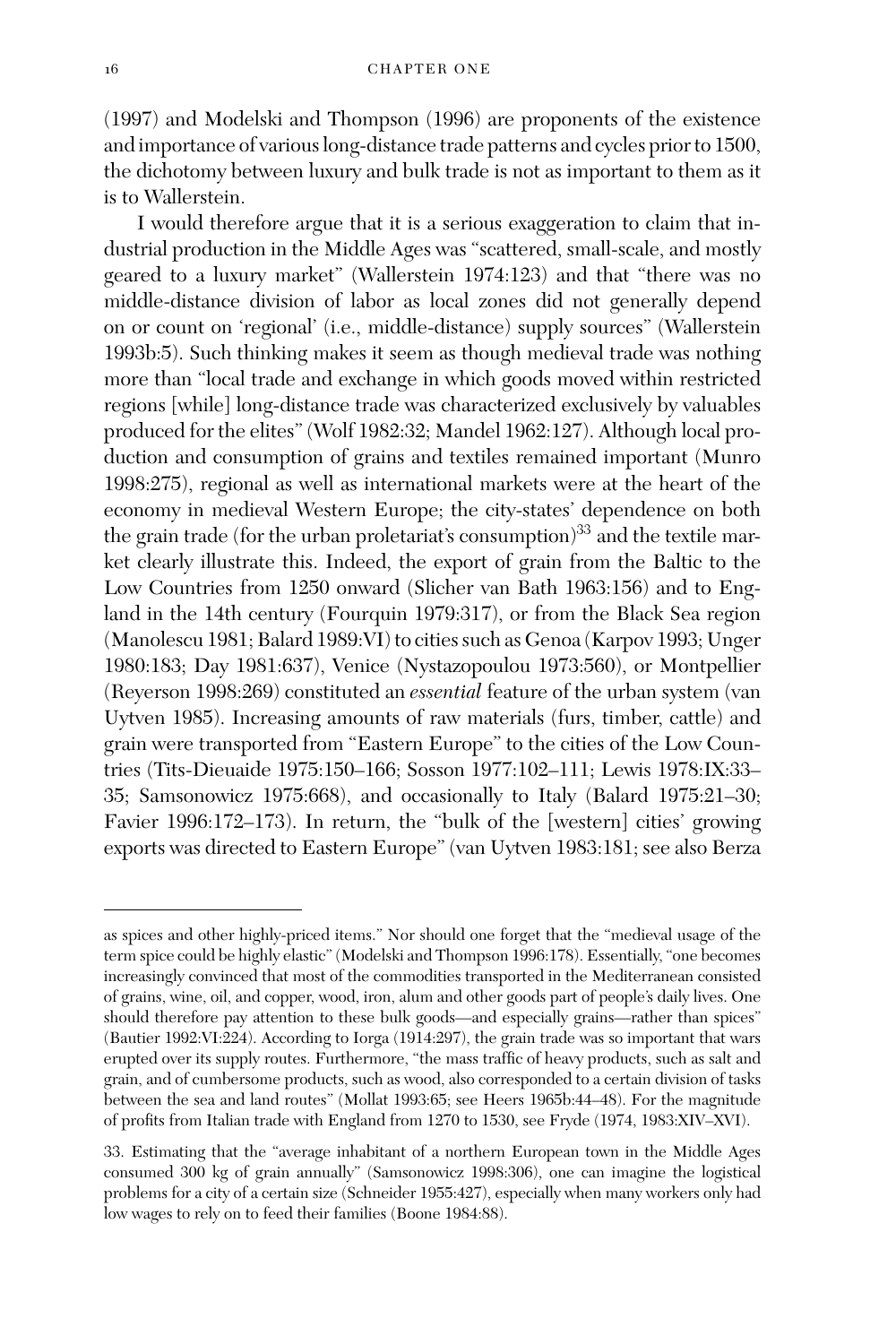1941:419–420; Bratianu 1944:47; Nystazopoulou 1973:563; and Giurescu 1976: 592–594).

What made the world-system from the 16th century onward *modern*, when compared with mini-systems or world-empires, was precisely its emerging single division of labor between large geographical areas interconnected by trade. Some might regard the division of labor between the urban intercity-state system of Western Europe and the countryside of Eastern Europe and the Black Sea area (Balard 1983:45, 51) as an embryonic form of "peripheralization," culminating in the transformation of "East Central Europe into a virtual colonial appendage of the European heartland, supplying raw materials in exchange for finished goods" (Rowan 1994:197–198; see also Turnock 1988:209; Asdracha and Mantran 1986:348; Scammell 1981:87; and Tits-Dieuaide 1975:160). This is illustrated quite well in Hungary's trade deficit (Malowist 1974:348), which arose due to the massive import of cloth produced in the Low Countries (Abraham-Thisse 1998:133), and by the socioeconomic developments in Poland, where the local textile industry could not flourish in the long run due to the continuous inflow of textiles from the Western European city-states (Malowist 1957:578; Wyrozumski 1981:301; Kloczowski 1996:471–473). This, of course, had political ramifications in that the Polish urban bourgeoisie's power was limited (Wyrozumski 1978:37) and it could not grow as strong as its counterpart in the West as "the producers were drawn into exchange with economically advanced Western Europe [which] strengthened the political privileges of the Polish nobility who disposed of the crop production" (Gieysztor 1978:211). In turn, the much more powerful nobility was able to implement a socioeconomic policy that peripheralized the country vis-à-vis the West (Samsonowicz 1981; Bogucka 1985:101; Makkai 1975:236–238; Samsonowicz and Maczak 1985). From the 13th and 14th centuries onward, the Baltic area became more and more important as a source of food and other raw materials (e.g., timber) for the major urban centers in the Low Countries (Verhulst 1963:74–75; Gunst 1989:62; Malowist 1974:330–333). While this European division of labor did intensify in the 16th and 17th centuries, as Wallerstein (1974) points out, "certain aspects of the one-sided economic development of Eastern Europe were already evident" prior to this period (Malowist 1974:356–357).

In my opinion, the emerging European division of labor in the period from 1300 to 1500 is an adequate explanation for the relation between the "unidirectional development towards increased agricultural production" (Tarvel 1990:71) in Eastern Europe, and the increasing number of nonagricultural workers in West European cities (Wunder 1983:270-271; Pàl Pach 1994:IX-XI; Van der Wee 1988:338). It is not surprising then that most Polish craftsmen did not become very specialized (Samsonowicz 1988:180), unlike those inWestern European cities. While admittedly, one should not "homogenize" Eastern and Western Europe, the late Middle Ages nevertheless have to be regarded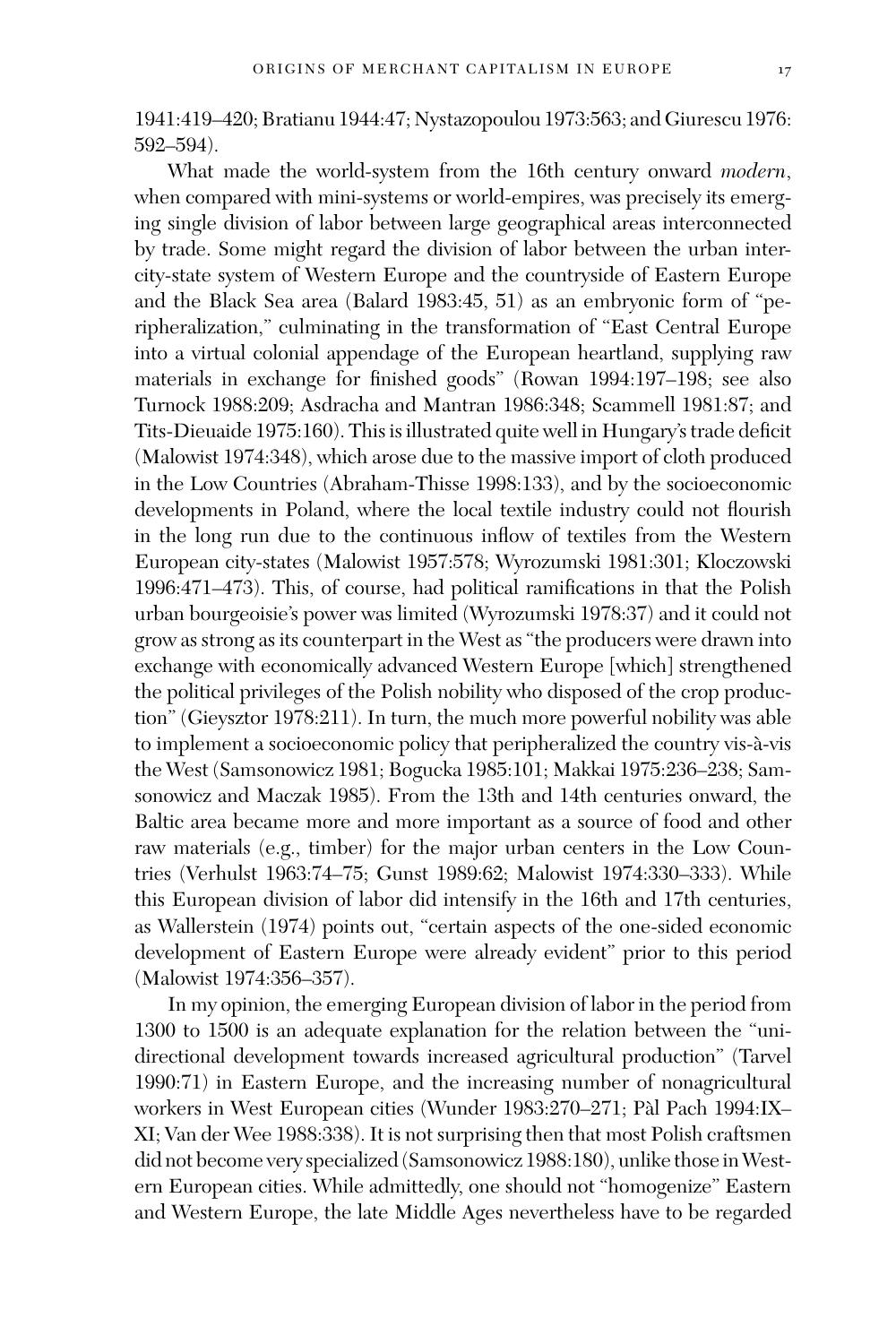as the "crucial turning point [that] led to divergent agrarian development in East and West" (Rösener 1994:106), when the balance of trade shifted in favor of Western Europe (Samsonowicz 1975:665). The fact that cities were more powerful in Western rather than Eastern Europe can be regarded as a crucial reason for this divergence (Kahan 1973:97).

Thus the emergence of Eastern Europe as "the granary of Western Europe" and its integration "into the Western European market system was the result of prolonged evolution" (Loewe 1973:23, 35) that started in the 13th to 14th centuries. As Szúcs points out, the Western European city-states were the first to suffer from the mid–14th-century feudal crisis, but also the first to rebound from it "because one could find new markets and metal producing zones in Central and Eastern Europe. *For a long while the regions situated to the East of the Elbe had to pay the price of the convalescence of Western Europe*" (1985:70, emphasis added). The emerging division of labor within Europe (Samsonowicz 1996:50–52; Szúcs 1985:74; Bauer and Matis 1988:101) was then part of the systematic construction of a colonial periphery (see infra), which in turn, is crucial to explaining the emergence of capitalism. It makes the claim of "internal" transformations within a single nation-state (a "capitalism in one country" phenomenon) quite absurd as well as presumptuous.  $34$ 

The transition to capitalism that Wallerstein eventually situates around 1500 only becomes more problematic, however, if one examines other (nonworld-systems) literature. Many describe the late Middle Ages as either a period of *transition* (particularly between 1300 and 1520) (Ferguson 1962), or a period of *acceleration* (particularly between 1270 and 1520) (Fossier 1991:337– 441). Some have even used the phrase "commercial revolution" to describe the period between 1100 and 1350/1500 (Lopez 1954:615; 1976:56–84; Jones 1997:152–332), which in turn initiated the era of capitalism (and in the long run, made the "rise of the West" possible). Those who use this term, however, debate whether various forms of technological innovation (e.g., White 1962; Mokyr 1990; Balard 1991:113–123; Carus-Wilson 1941) or a form of agrarian development and surplus extraction—itself an outcome of specific class relations (Brenner 1985:11–12)—are at the heart of the matter.<sup>35</sup>

Snooks traces the decline of feudalism to some time between the 11th and 13th centuries (1996:191, 304). The late French agricultural historian Alain

<sup>34.</sup> See, for example, Wood: "The English economy in the early modern period, driven by the logic of its basic productive sector, agriculture, was already operating to principles and 'laws of motion' different from those prevailing in any other society since the dawn of history" (1999:96). As Duchesne (2002b:136) politely put it: "The capitalism in one country of Robert Brenner and Ellen Wood will no longer do."

<sup>35.</sup> Some have attributed events outside Europe as crucial to "the rise of the West" (e.g., technological stagnation resulting from the fiscal policy of despotic governments) (see Ashtor 1992:III:266, 273–280).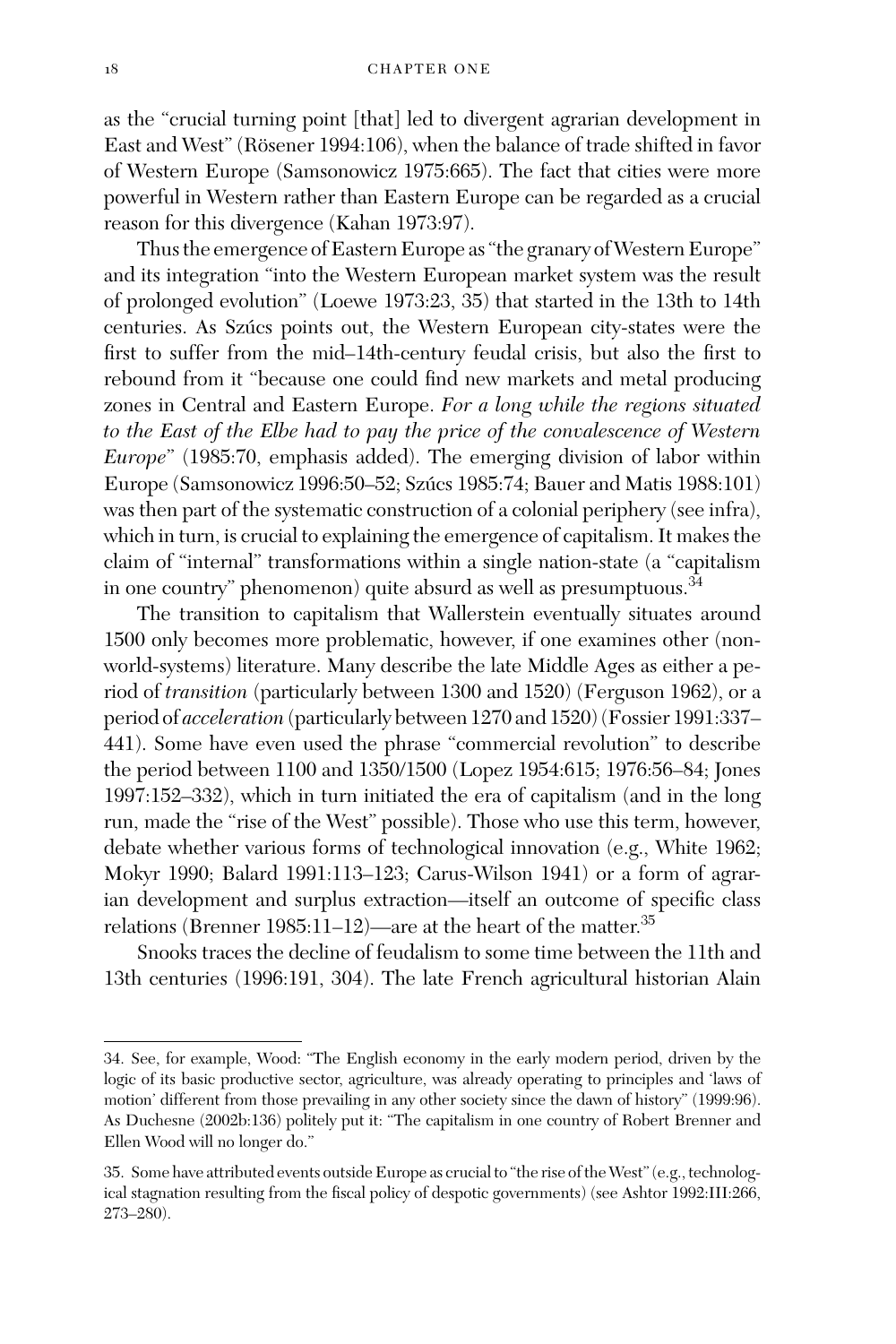Derville agreed, stating that the transition from feudalism to capitalism in the countryside took place around A.D. 1150 (1995:243–250). Several studies that focus on urban<sup>36</sup> and agrarian<sup>37</sup> production and trade, bulk and luxury goods alike, clearly indicate a historical continuity on all levels between the late Middle Ages and the 16th century. This then explains the political, economic, and technological evolutions within the transition from feudalism to capitalism.<sup>38</sup>

Even the change in mentalities, notably, the rational drive to achieve a ceaseless accumulation of capital, can trace its roots back to the Middle Ages (Le Mené 1977:160–190; Jorda 2002).<sup>39</sup> Martin referred to this as "Marx in practice, 600 years before the appearance of 'Capital'! One's failure or success in life is indicated by the magnitude of accumulated capital" (1996:357–370). Le Goff considers the theological controversy surrounding usury in the 13th century as "the labor pains of capitalism" (1988:9–10). He explains: "The instigators of capitalism were usurers: merchants of the future, sellers of time; the hope of escaping Hell, thanks to Purgatory, permitted the usurer to propel the economy and society of the thirteenth century ahead towards capitalism" (1988:93).<sup>40</sup>

Although prohibited by the church, "the church's condemnation of usury did nothing to shackle the development of capitalism" (Le Goff 1979:25).Whatever the Church may have thought, many urban authorities in the 12th and

<sup>36.</sup> See the essays on 14th-century urban economies and putting-out production in Boone and Prevenier (1993). For descriptions of the putting-out system implemented by medieval merchant capitalists, see Reynolds (1961:236–243), von Stromer (1991), Holbach (1985, 1994), Friedrichs (1975), and Kellenbenz (1973). For a comparison of urban industries in the Low Countries and Italy, see Van der Wee (1988).

<sup>37.</sup> For example, the studies in Van der Wee and Van Cauwenberghe (1978) and Thoen (1992, 1993).

<sup>38.</sup> In emphasizing historical continuity throughout this study, I do not intend to simplify the complex history of certain conjunctures related to particular products bought and sold in the marketplace, as discontinuities did occur (see Munro, 1997, for the "new draperies"). What I want to stress, rather, is the *overall* continuity of economic growth from the 13th to the 16th century and the nature of the capitalist exploitation inherent to it.

<sup>39.</sup> See also Heers (1965:51). Cipolla notes that by the 15th century, "Western glass too was widely exported to the Near East and a telling symptom of the European 'capitalist' spirit, unhampered by religious considerations, was the fact that the Venetians manufactured mosque lamps for the Near Eastern market and decorated them with both western floral designs and pious Koranic inscriptions" (1994:210). With regard to medieval Bruges, Murray states that "the term medieval capitalism should not be rejected out of hand, for despite its tint of anachronism, capitalism does indeed describe the workings of the Bruges economy in the 14th century" (1990:25). See also Murray (2005).

<sup>40. &</sup>quot;With the development of the monetary economy in the 12th century, usury will become an important issue for the Church. It is during the 13th century that the issue becomes a crucial one, when capitalism is making its first steps, using exactly those practices condemned by the Church up to that point in time" (Greilsammer 1994:810). See also Heers (1992:253–256) and Mundy (1997:196–202).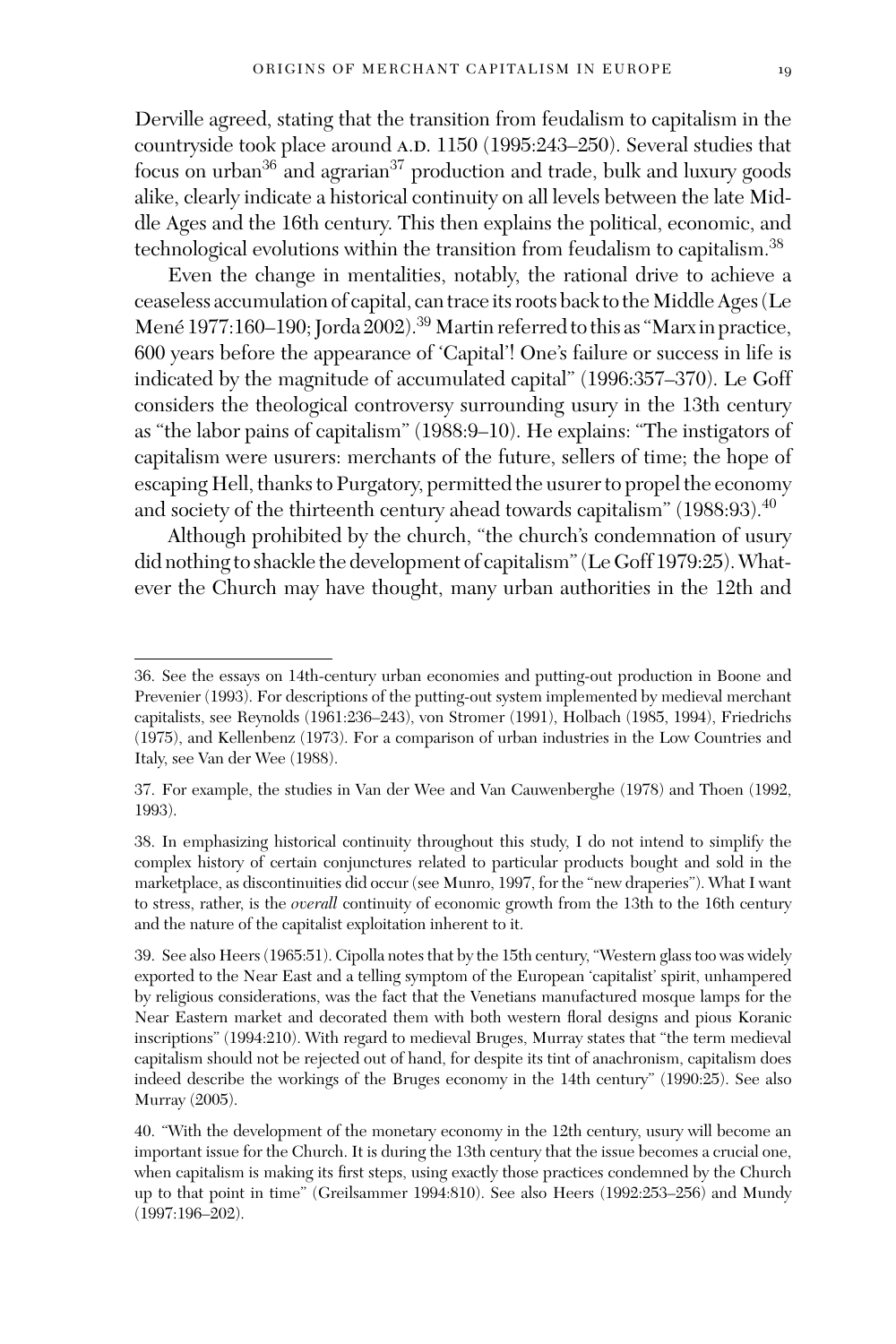13th centuries "turned a blind eye" (Erner 2005:471) if not "defended the practice of usury altogether.... Synods that denounced canonical infractions such as usury hardly installed any fear in the business community" (Wyffels 1991:870–871) since "money-lending was freely practiced in the Middle Ages among the poor as well as the rich. Usury was still forbidden by canon law, but there were all kinds of subtle devices for cloaking usurious transactions" (Du Boulay 1970:59; see Little 1978:180–183). One such disguise was the carrying on of banking activities "under the cloak of exchange" (de Roover 1969:29):

Medieval lawyers and their clients became spectacularly adept at circumventing the laws by disguising interest payments. The church itself was a borrower and a lender and it, too, made use of the ingenious methods of casuistry that had been developed for paying interest without appearing to pay interest. In short, credit financing had become too pervasive and integral a part of economic life that no amount of theological argument was going to make it go away. Although theologians continued to argue the moral fine points of the usury problem, by the mid 14th century there was a marked decrease in the Church's actual prosecutions of usury, and it even began to change its laws to allow moderate interest rates. (Barnett 1998:60)

According to Little, "what was once deviant behavior, which by definition is marginal, was [by the mid-13th century] becoming standard practice and thus simultaneously, from an official point of view, increasingly difficult to define as deviant, particularly as more and more of those in positions of authority had a mercantile background. This is self-evident in the case of the urban patriciate, but it was also true of the ecclesiastical hierarchy" (1978:212). Of course, the existence of money-lending predates the European medieval era/area and is not unique to Western Europe (e.g., Habib 1964). As Bois points out, "one usurer in purgatory does not create capitalism. An economic system only replaces another one after a long period in time" (2000:30).

Another important development related to the rise of capitalism and dating from the beginning of the 14th century was the appearance of mechanical clocks on churches and town halls in Western Europe (Barnett 1998:80). Indeed, "the rational outlook of the merchants and bankers was fundamental to the installation of mechanical clocks in the West. With their capitalistic mentality they had observed the value of time" (Gimpel 1976:170).<sup>41</sup> Thus began "a historical

<sup>41.</sup> Or to quote Barnett: "God's time began to grant space to the new secularized idea of time required by a money economy" (1998:61) As Rossiaud (1990:172) points out, bells on churches and belfries as well as clocks became "fundamental to collective life" as "theological time was replaced by technological time" (Gurevich 1990:279). On the diffusion of clocks in medieval Europe and its implications ("Merchant's Time" and "Work Time and Hourly Wage"), see Dohrn-van Rossum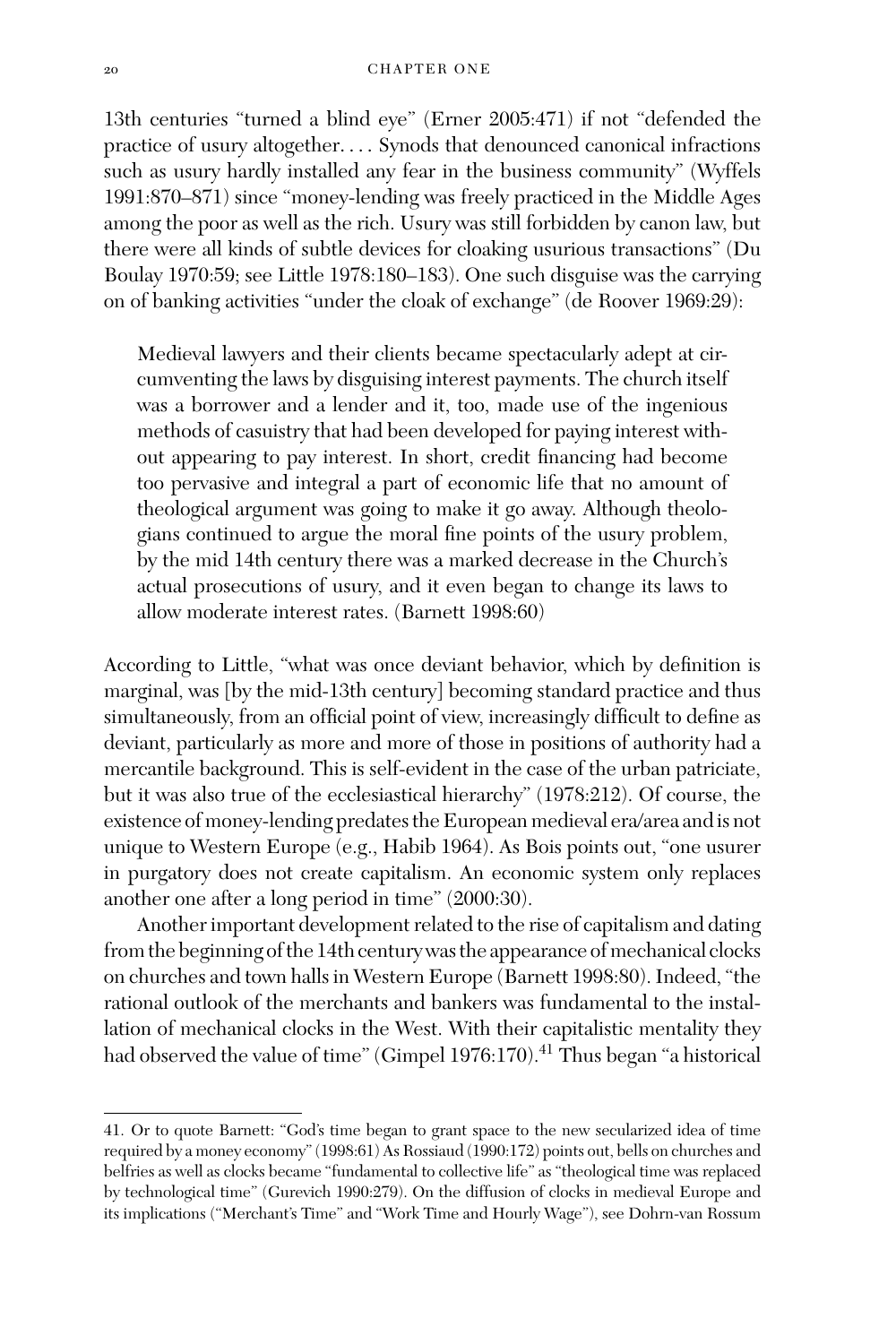revolution in the measuring of time, with far-reaching intellectual, commercial and industrial consequences" (Gimpel 1976:165; Pernoud 1992:140). Time became a compartmentalized and rationalized commodity (Le Goff 1991:46–79; Martin 1996:168–174) and the clock an increasingly important instrument to *control labor*: "Everywhere workers had to submit to the new instrument that measured time, to the watch, to the clock on the belfry, the church or the city hall and that from now on rigorously determined rhythms and time of work and leisure" (Rossiaud 1998:471).<sup>42</sup>

Could it also not be argued that "l'esprit d'entreprise" of merchants like Jacques Coeur in the middle of the 15th century (Mollat 1988), Jean Boinebroke (Espinas 1933; Bernard 1976:311; Koenigsberger 1987:223–224) and the Genoese 'capitalist' Symon de Gualterio (Face 1969:75–94) in the late 13th century, or even Guillaume Cade in the mid-12th century (Derville 1994:52–54), were all linked to the emergence of capitalism? According to Bernard:

The capitalistic nature of major commerce and international finance becomes clearly apparent in the fourteenth and fifteenth centuries. The volume of medieval trade and the amount of business conducted was negligible by comparison with present-day trade, but this means very little. It was substantial considering the size of the population, and the relative importance of other sectors of the economy. In tonnage, some figures actually surpassed those of Seville's trade with America in the first half of the sixteenth century. (1976:309–310)

In answer to the question "was the medieval economy capitalistic?" the economic historian Heaton responds: "Fourteenth-century merchants were conducting complicated businesses with intelligence, foresight, and a detailed

<sup>(1996).</sup> Whitrow even goes so far as to claim that unlike in China or Mesoamerica, "in Western Europe the mechanical clock first appeared and with it a new type of civilization based on the measurement of time" (1988:96). The point of this book is not to engage in a discussion about which part of the world was the first to invent a mechanic clock or organize maritime expeditions to the New World. While interesting for historicist speculation and as a means of debunking a certain amount of Eurocentric historiography (cf. Hobson 2004:21), the first invention of a certain technology or the first 'discovery' of a certain area of the world does not, in itself, lead to any kind of intrinsic claim regarding the origins of a capitalist system. Obviously the abovementioned variables were all part of such a system, in which an axial division of labor based on unequal exchange was the engine for ceaseless capital accumulation and further colonialist expansion, but were themselves insufficient conditions or indicators.

<sup>42.</sup> See Epstein (1988), Crosby (1997:75–93), Cipolla (1977), and Haverkamp (1998). For the farreaching implications of changes in the perception of time between 1300 and 1650, see Thompson's "Time, Work-Discipline and Industrial Capitalism" (1993:352–403). Landes (1983:72–76) explicitly links the large-scale production of the textile industry to the diffusion of work bells in medieval urban communities. By the mid-14th century, "the division of hours into 60 minutes and minutes into 60 seconds became common" (Hallam 1976:34).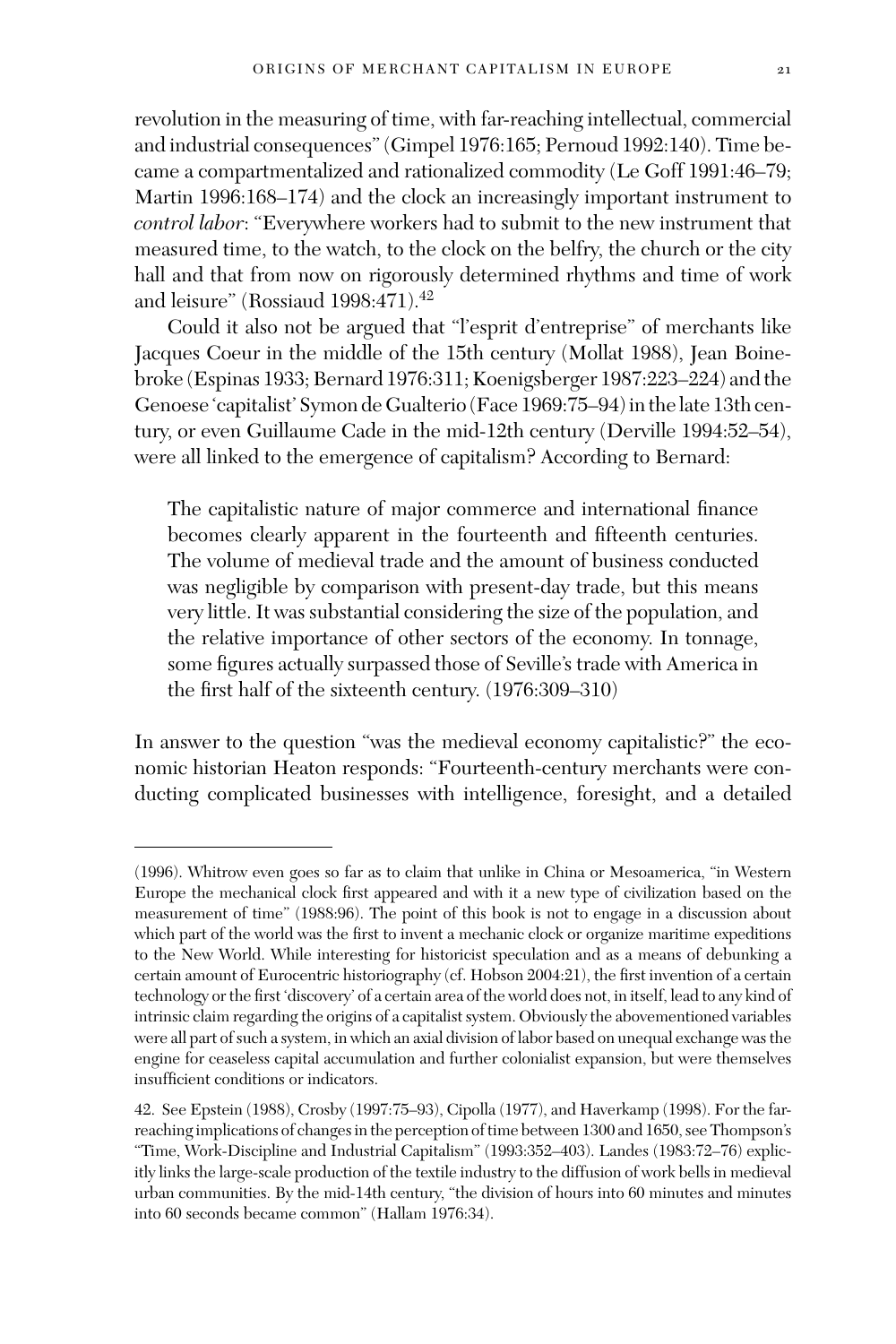knowledge of their financial position. There was no lack of capitalistic spirit, organization, or technique in the management of great estates during the 13th century" (1948:185–187). Although I do not want to stress the emergence of a Weberian capitalist *spirit* and do not agree with the claim that "what made European expansion different and 'special' was derived from a series of religious and cultural factors which were largely peculiar to European society" (Phillips 1998:243), a new commercial mentality did occur in the educational field (Dahl 1998:67–68;Wolff 1989:58–59; Prevenier 1994:13; 1996:353).What was so unique about the 16th century then, as far as the features of capitalism are concerned?

The concept of an "age of transition" can be interpreted as requiring the operation of at least two coexisting modes of production, and the eventual domination of one over the other. If we want to analyze the rise of one mode of production and the demise of another, at some point we have to acknowledge them as working together. If not, one is left with the argument that feudalism simply disappeared within Europe during the 16th century. But as Britnell has said, "The transition needs analyzing as a much longer process than most traditional accounts imply" (1993b:359). Why not argue that the feudal system and some of its social structures were very much alive in the 19th century? Wallerstein insists that the creation of the modern capitalist world-economy took place no earlier than 1450 and no later than the 16th century. And yet, he is very much aware of major changes in Europe prior to 1450, stating that "the crisis of feudalism in Europe in the period of 1300–1450 [was] a crisis whose resolution was the historic emergence of a capitalist world-economy located in that particular geographic arena" (1984:23). Despite his acknowledgment of the existence of some capitalistic features in the late Middle Ages, Wallerstein does not note any fundamentally important historical continuity in Europe between the period 1300 and around 1500 that might help to explain the transition from feudalism to capitalism:

There were no doubt other times throughout history when such a transformation [into a capitalist world-economy] seemed to be beginning, such as in the Mediterranean basin between 1150 and 1300. And there were parallel occurrences at other moments in other regions of the world. But for various reasons all the prior transformations were abortive. (1979:142)

This is a very important statement, signifying that unlike Europe, other regions did not witness the emergence of capitalism. It also implies that what happened between 1150 and 1300 did not impact the emergence of capitalism in Europe in 1450, since he dismisses it as "abortive."43

<sup>43.</sup> An "earlier attempt of transition [that] failed" Wallerstein (1979:135).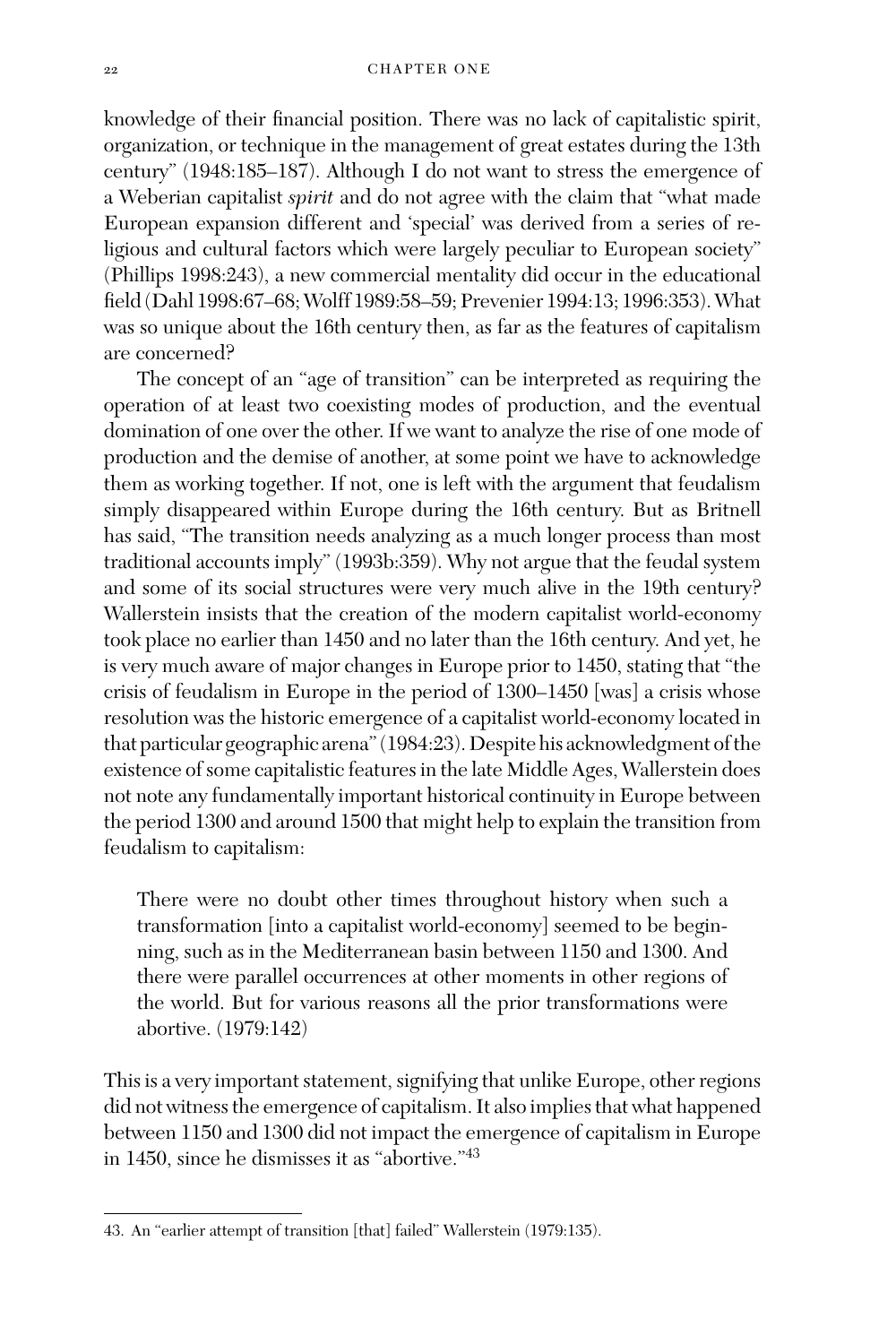Is there really such an extreme break with the past? $44$  Because several features of capitalism were already strongly apparent in Europe prior to 1500 more precisely between 1100 and 1350<sup>45</sup>—and because of their growing importance, is it not plausible that the feudal system sunk into a crisis, rather than being suddenly and completely replaced by an entirely new system of accumulation? Or to put it another way, that the feudal system fell into a slow, agonizing period of decay and was eventually superseded by the dominant "logic" of capitalism? In this regard, historical continuity is revealing.

In the 14th century, there was already a valid money market wherein the banking and trading companies had branches that dealt in paper currency and which was, like every market, governed by the laws of supply and demand and subject to various seasonal and cyclical fluctuations (Bernard 1976:327). As the economic historian John Day points out:

By the mid-fourteenth century, merchant capitalism has already perfected the instruments of economic power and business organization that were to serve it for the next four hundred years: foreign exchange, deposit banking, risk insurance, public finance, international trading companies, commercial bookkeeping. (1987:199)<sup>46</sup>

In Braudel's conceptualization of the "economie-monde," forms of capitalism (e.g., commercial, industrial, and  $\text{banking}^{47}$ ) existed in 13th-century

<sup>44.</sup> In a more recent article, Wallerstein claims that there is a fundamental difference between "proto capitalist" systems with capitalist features (investments of capital, extensive commodity production, wage labor and weltanschauungen consonant with capitalism) on the one hand, and the "genesis of a radically new system" after 1400 out of the "crisis of feudalism" on the other (1999:34). It is my position that one should be careful not to overlook the development of the embryonic European capitalist system in the period 1200 to 1400, precisely in order to understand the developments in the world-economy in a much more intensified pattern, and on a larger scale, in the period 1400 to 1600. Unfortunately, in Wallerstein's model, the 16th-century capitalist world-economy is "virtually a creation ex nihilo" (Sanderson 1995:159).

<sup>45.</sup> With regard to continuity from medieval merchant capitalism originating in Italy and the Low Countries, cf. Sée (1928:7–56). For a more recent synthesis in general, see Jorda (2002).

<sup>46.</sup> See also Bouvier and Germain-Martin (1964:21–22) or Lane (1977). For the importance of credit instruments in 14th-century overseas trade, see Munro (1994:X:67–79). Using transfers of credit by exchange instruments, "inter-city exchange bankers" could avoid moving bullion over long distances (Blomquist 1994:345). For a discussion on the usage of bookkeeping by urban governments in Western Europe, see Samsonowicz (1964). For a comparison of the medieval and 16th-century price revolutions, see Fischer (1996:11–38).

<sup>47.</sup> With regard to medieval banking, Le Goff concludes: "Taking into account the amount of money he controlled, the geographical and economical horizons he was familiar with, and the commercial and financial methods he used, the medieval merchant-banker was a capitalist. But he also is it in spirit, because of his way of life and his place in society" (1962:41). See de Roover (1948, 1971) and Blomquist (1979). In the late 13th century, Genoa introduced maritime insurance contracts, which were rapidly adopted elsewhere (Heers 1959:8–14; Wolff 1986:136–139).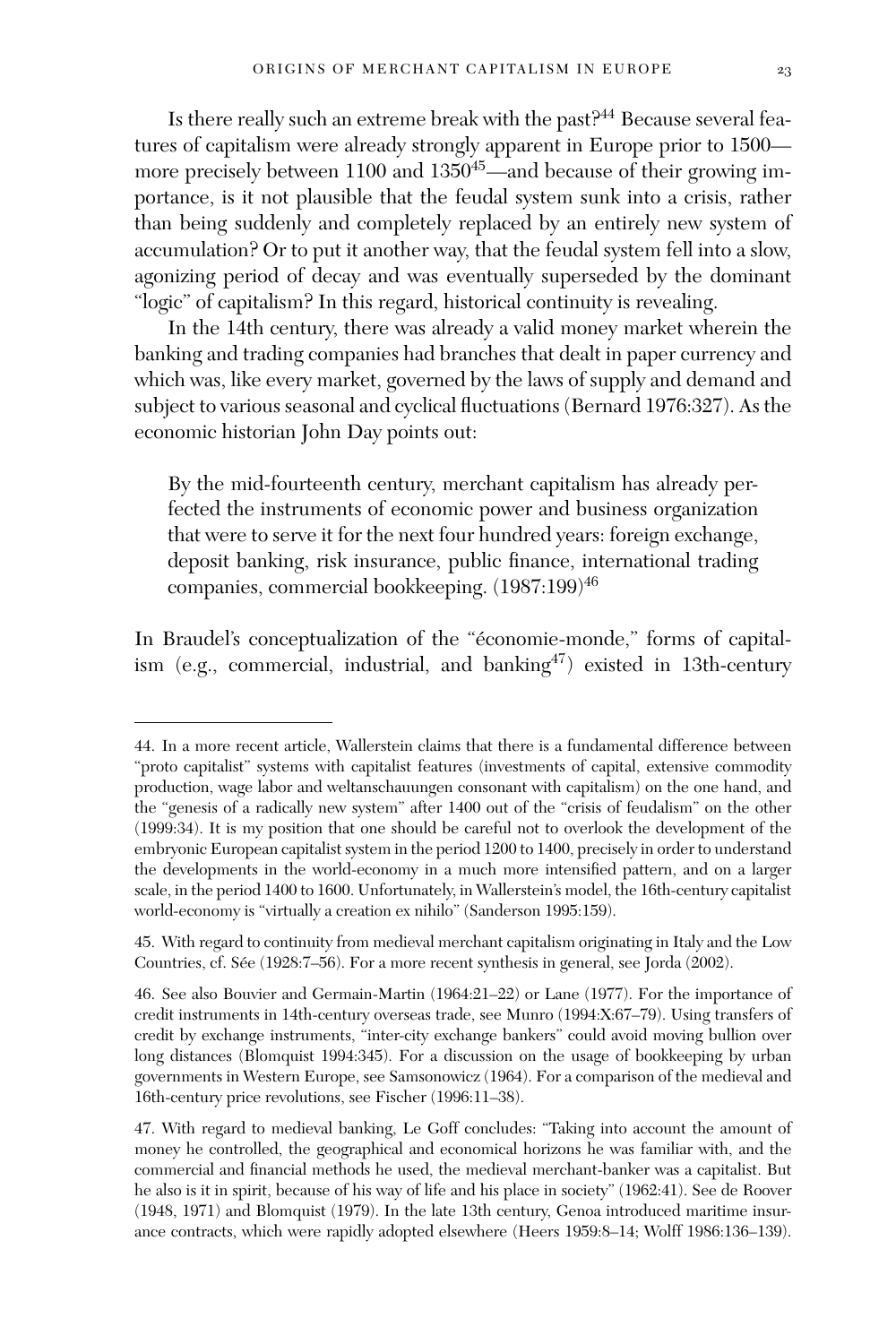Florence<sup>48</sup> and have since tightened their grip on the economy. Thus unlike Wallerstein, Braudel is not reluctant to apply the term *capitalism* to the Middle Ages, $49$  nor is he unwilling to apply the concepts of a world-systems analysis (e.g., periphery, semiperiphery, core, etc.) to that period.<sup>50</sup> Indeed when discussing the emergence of capitalism, why not use such world-systems terminology before the 16th century (De Wachter 1996:51–57)?

Regarding the temporal origins of capitalism, Wallerstein considers the "axial division of labor involving integrated production processes" a conditio sine qua non for identifying a system that is capitalistic in nature (1993:294). From the late 11th century onward, energetic merchant-entrepreneurs<sup>51</sup> in Flanders started to produce standardized textile goods intended for large scale export (Verlinden 1976:104; Ammann 1954).<sup>52</sup> This export industry drew its

50. See Braudel (1992b:70).

For the links between insurance practices and the availability of credit, see Leone (1983). For a general history of corporate finance from the Middle Ages onward, see Baskin and Miranti (1999).

<sup>48.</sup> The functioning of the 14th-century Florentine economy is discussed by Brucker: "The merchant-entrepreneur would buy the raw materials (wool, dyeing substances, wood and alum) and market the finished product once the wool had passed through the various stages of cloth production. [First] the imported wool would arrive at the wash house, it would then proceed to the factory to be carded and combed; out to the country to be spun; back into the city for weaving and dyeing; once again into the country to be fulled and then back to town finally to be stretched, packed, checked, sealed and retailed or exported ... during this process he would have recourse to workers directly answerable to him ... he would always remain in charge and retain ownership of the wool, as it progressively became transformed into cloth ... spinners and weavers remained financially dependent on the lanaiolo: the looms were borrowed or sold on a pro rata basis of payment by installments of work, or else they were pledged to the lanaiolo in return for work" (1998:105). On the power of the setaiolo, the merchant-entrepreneur in the Italian silk industry, see Piergiovanni (1993). See Borlandi (1954) for the power of the merchant in the fustian industries.

<sup>49.</sup> Nor is Henri Pirenne (1937:19) or André Sayous (1934).

<sup>51.</sup> The 13th-century merchant-entrepreneur was very active. "Disposing of lots of capital, he controls the import of raw materials, the export of the finished product, bears the risks created by the disparity of markets and controls all the stages of the production process while determining the rhythm of it" (Sosson 1991:280).

<sup>52.</sup> For the importance of Champagne and Flanders cloth in the Genoese market of the 12th century, see Krueger (1987), Reynolds (1929, 1930), and Laurent (1935:1–20). For the significance of Scottish and Spanish wool production for export, see Ewan (1990:68–91) and Childs (1978:72– 106). For the impact of market fluctuations on transformations in the textile industry, see Munro (1991). For evidence that cheap Northern cloths exported to the Mediterranean in the 13th century exceeded those of luxury woolens, not only in volume but also in aggregate value, see Chorley (1987). The importance of the trade in cloth is confirmed by Malanima (1987:351): "In the 13th century, large scale trade became increasingly linked to the trade in textiles: of all the goods that traveled across the Mediterranean these were the most valuable. In comparison the spice trade had become a secondary affair, with not only a more limited scale but also a much lesser value since a sack of Flemish cloths was equivalent in value to between three and five sacks of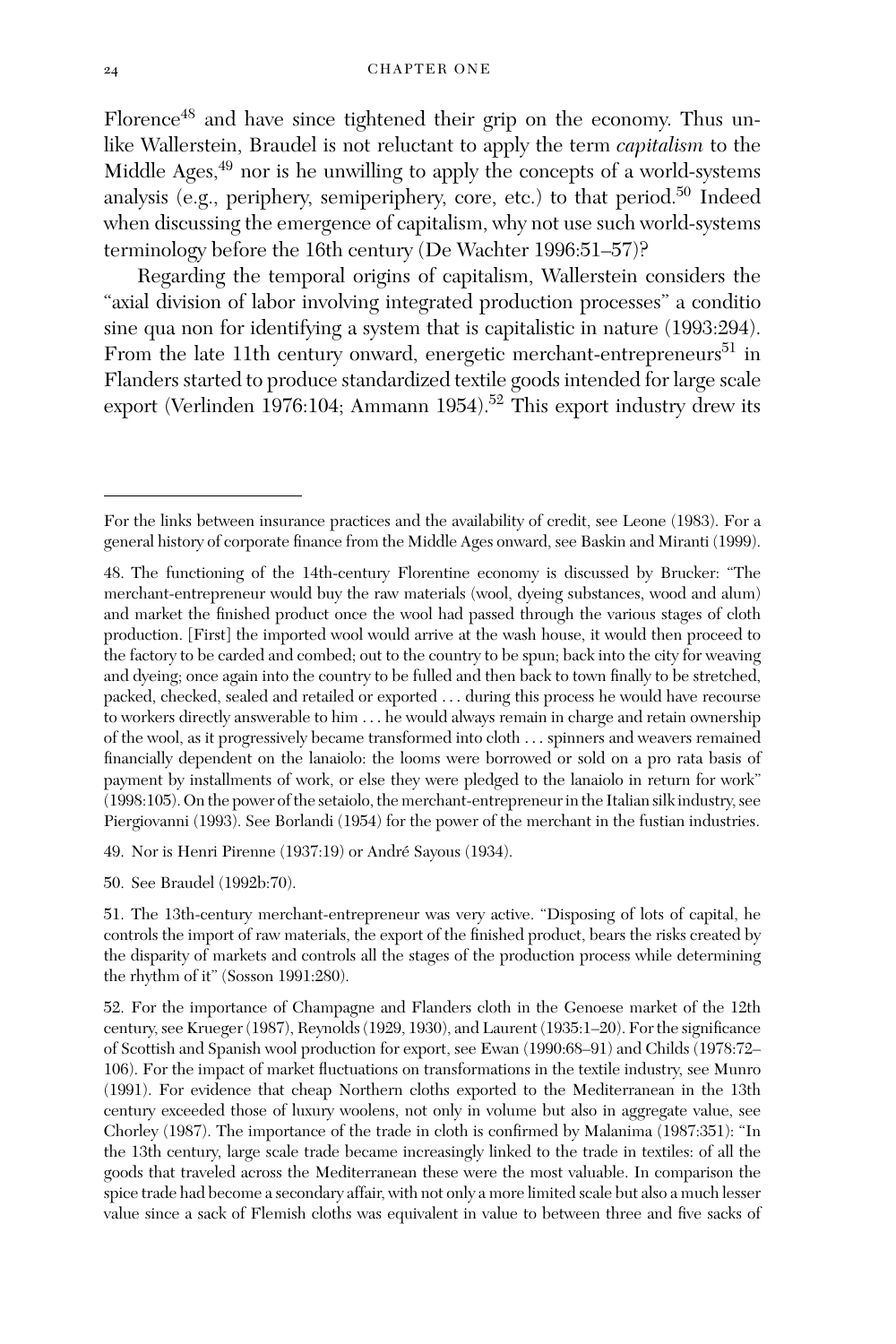strength from a far-reaching division of labor, employing both semi-skilled and unskilled workers in large numbers<sup>53</sup> (Van der Wee 1988:320; Heers 1965:57). As an example, in the Flemish textile industry from the 12th century onward, each of the tasks described was performed by a specialist: breakers, beaters, washers, oilers, carders, combers, spinners, weavers, fullers, tenderers, teaselers, shearmen, dyers, pressers, pickers, greasers, and so on (Munro 1988:1–27; Cardon 1999). Further specialization within a single manufacturing process also took place: "The dyers, for example, subdivided themselves into groups which concentrated on a particular color" (Van der Wee 1975:204; see Heers 1976:219). Braudel is convinced that the boom of the 13th century arose out of the proliferation of the newly created division of labor (1992:315). This increasing division of labor, particularly apparent in the textile industry but also found in the mining industry,  $54$  had a significant impact on social stratification and

spices." Indeed, according to Ashtor, "the [long distance] trade of bulky commodities, like cotton and alkali ashes, yielded much more than that of spices" (1985:376). Interestingly, the significance of canvas-type cotton cloths during the 12th-century "birth of the European fashion industry" (Abulafia 1994:8) is evidenced by the etymology of the English words "jeans" (from Gênes) and "denim" (referring to "de Nˆımes") (Abulafia 1998:342).

<sup>53.</sup> From 1356 to 1358 (after the great plague) between 59 percent and 67 percent of the population in Ghent (pop. 65,000) was involved in the cloth industry (Prevenier 1975:276–279; Lis and Soly 1979:10). The situation was more or less similar in Tournai, Maubeuge, Valenciennes (Bruwier 1992:261), and even higher in Ypres (Galvin 2002:136). In 14th-century Florence, a minimum 40 percent of the working population was employed in the textile industry (van Uytven 1981:292; Franceschi 1993:103). Jacoby claims that in 15th-century Catalonia, "between 40 and 60% of the population was engaged in the manufacturing of woolens" (1994:551). For 15th-century Leiden and Oudenaarde, one report estimates 34 percent and 50 percent of the population, respectively (Prevenier 1998:82) and for early 14th-century Dendermonde (pop. 9,000), about 40 percent (Prevenier 1983:261). In early 14th-century Bruges (pop. 46,000), more a commercial than an industrial city, the professionally active population employed in the textile industry fluctuated between 31 percent (Dumolyn 1999:53) and 37 percent (Blockmans 1997b:263). This was probably the case for other, smaller villages as well (Favreau 1989:172). On average, 34 percent of the population in the Low Countries resided in cities (Prevenier 1983:273). On recent population estimates of medieval Italian cities, see Hubert (2004:116).

<sup>54.</sup> See Braudel (1992:321–325), Pounds (1994:329), Molenda (1989), Braunstein (1987, 2001), and Sprandel (1968) for a long-term view of iron production in the Middle Ages. By the early 14th century, the impact of private capital from urban merchants investing in the countryside in order to extract minerals in Tuscany can be deduced from key clauses of mining laws that indicate "the separation of land ownership from the rights to the subsoil (which allows the deposits to be exploited by a person other than the owner of the property) and the possibility that exploitation can be undertaken by several persons in a partnership, who adopt a capitalistic structure comprised of partners, salaried workers, and 'magistri' or directors of the enterprise" (Piccinni 1994:225). While many mines were initially exploited by the nobility, the medieval bourgeoisie took over this role in the early 14th century (Hesse 1986:437–438; van Uytven 1988:552); "the prospection and exploitation of mines was conducted completely by private initiative and the local bourgeoisie" (Menant 1987:786–787). By 1400, leading mining towns such as Kutna Hora in Bohemia employed 4,000 to 4,500 miners (Pollard 1997:179) although even higher figures have been suggested (Koran and Vanecek 1962:32). Most importantly, "during the 13th to the 14th century the mass of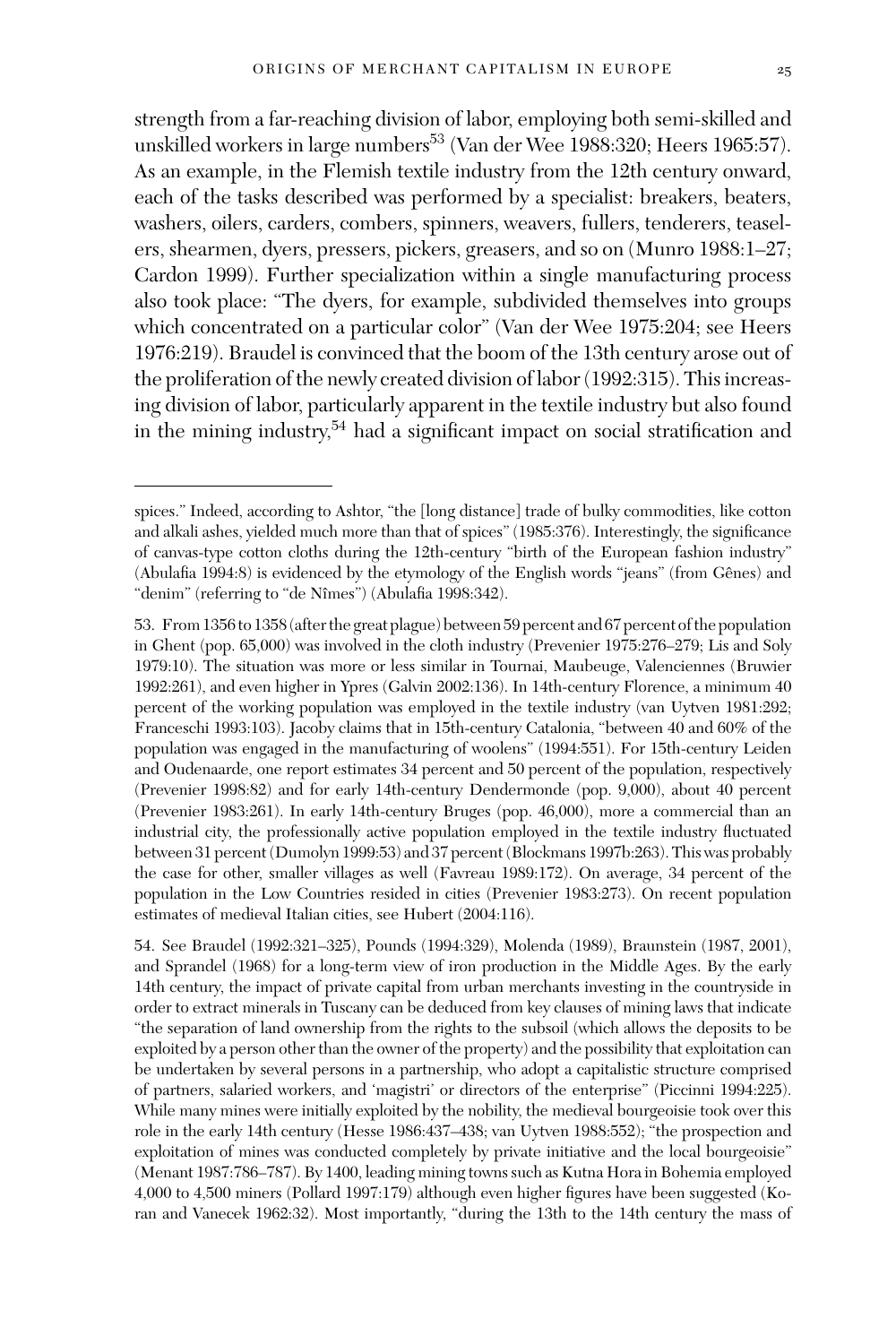polarization.<sup>55</sup> The leather and metal industries (lead, tin, copper, bronze, silver, gold, and iron and their finished products) were also affected: "Metalworking guilds had divided as early as the thirteenth century into several dozen independent professions and trades" (Braudel 1992:v.2:315). Metal-working gradually ceased to be a part-time occupation of the farming community and became the full-time pursuit of professional iron-workers: "Medieval Europe witnessed a mass production of metals that, due to the nature of the enterprise, the modalities of work, and the functioning of markets, cannot be interpreted in the framework of mere artisanal production" (Braunstein 1994:23).<sup>56</sup> Merchant capitalists who dealt in bar iron first invested in ironworks and then leased and operated them (Pounds 1994:327).<sup>57</sup>

At the same time, the steadily increasing population in Europe<sup>58</sup> during the economic upturn of the mid-13th century resulted in massive land reclamation.

56. Metal-working contributed significantly to international trade, such as in Huy and Dinant in the Low Countries (Jansen 1989:360–361). By 1430, the expansion of the metal industry in the areas of Namur, Liège, and the Haut-Palatinat (due to the construction of ever larger "hauts fourneaux"), lead to a takeover of the industry by merchant capitalists (Gillard 1971; von Stromer 1991:46–47). For the metal industry in Northern Italy, cf. Braunstein (2001). For the putting-out system in the Low Countries in the 14th and 15th centuries, cf. Arnoux (2001).

57. Paper, glass, mirror, and crystal making and shipbuilding were also important industries (Wolff 1989:49–53; Favier 1996:188; Ashtor 1981:279–280). According to Modelski and Thompson, the Venetian Arsenal, "where standardized galleys were constructed along an assembly line, can probably claim to be one of Europe's first modern industrial factories" (1996:237). For the importance of capitalist relations in the medieval building industry, see Hodgett (1972:135–136). For medieval international trade and the "rise of an English merchant class", see Miller and Hatcher (1978:79–83; 1995:181–254).

58. One cannot deny the impact of the considerable population growth in the 13th century. One result was that not everyone could live from his own land, which in turn led to more "self-employment, dependence upon trade and a greater availability of wage labor" (Britnell 1993:104). The latter is, of course, very important. According to Goldthwaite, the labor contract in medieval Florence was "thoroughly monetized. The employer calculated wages entirely in precise monetary terms, he rarely paid in kind ... paid no more for longevity on the job, and provided no social and health benefits for unemployment, accidents or old age ... that even the humblest of men thought about their wages and daily purchases in the abstract language of moneys of account rather than in

working miners were freemen working for a weekly wage" (Koran and Vanecek 1962:37). In less economically advanced regions such as Poland, foreign merchants (acting as Verlegers) controlled much of the profits derived from ore mining (Molenda 1976:157–166).

<sup>55.</sup> Thus Flanders and northern Italy had developed a genuinely capitalist mode of "production in which the workers had effectively become wage earners, a proletariat, owing nothing but their labor, even though there were as yet no factories and the workers worked in their homes ... the employment of these workers was subject to the fluctuations of the international market which they did not understand and over which they had no control. It is not surprising therefore, that both areas were beginning to experience industrial strife: strikes and urban revolts" (Koenigsberger 1987:225). For an overview of working conditions in the Western European Middle Ages, see Wolff and Mauro (1965) and Fossier (2000).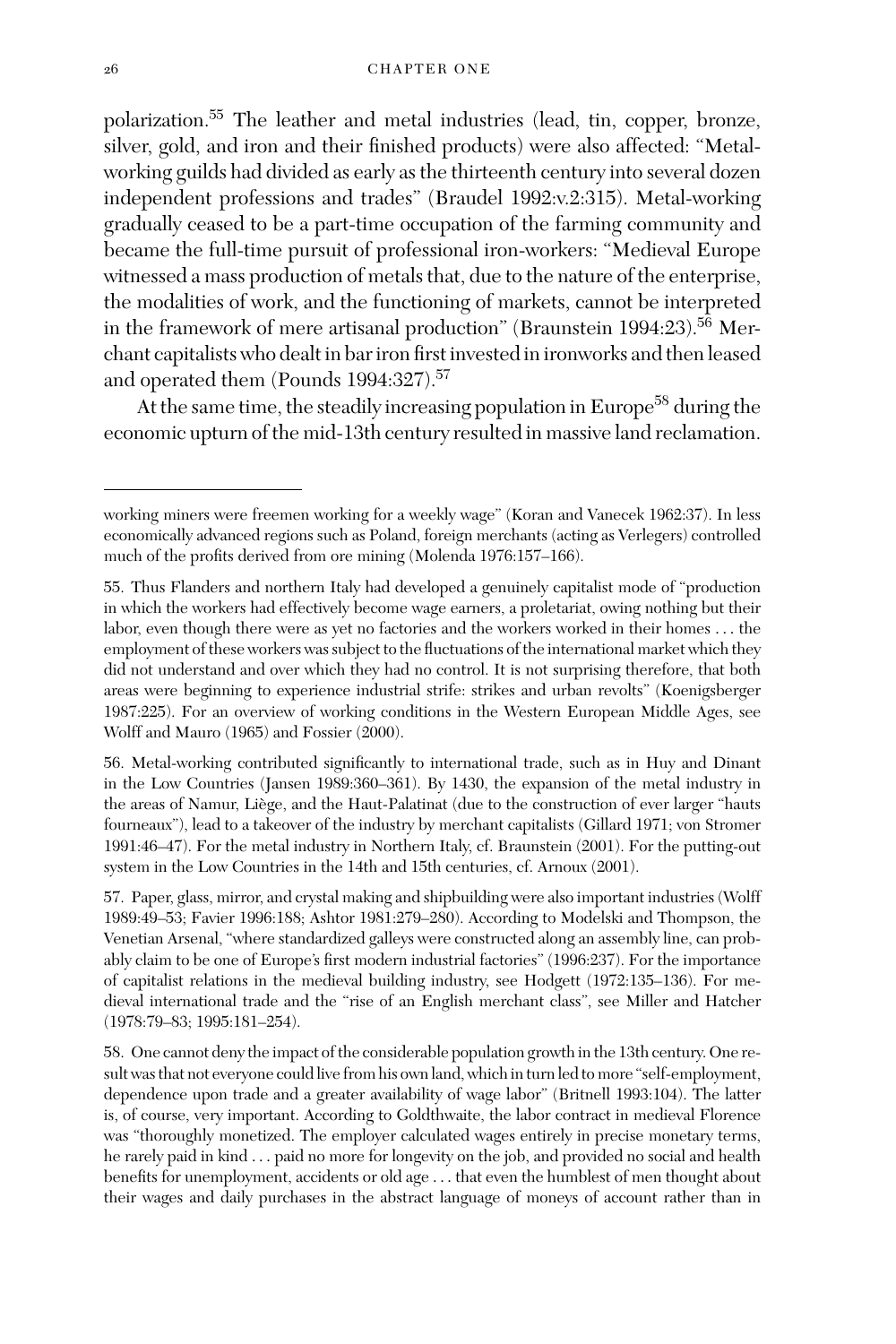As the new expanding urban centers placed greater demands on the agrarian economy (Mackenney 1987:78–79), reclamation of land from the sea, particularly around great river estuaries, became very important. Once the sea had been excluded from the area, the land proved to be excellent, fertile, flat and stone-free soil (Ponting 1993:125). Such reclamation of land was very impressive in Flanders and Holland (specifically in the areas of peat moors),<sup>59</sup> although the greatest progress was made in Northern Italy (Pounds 1994:170). Investments were also made in reclaiming the wet and fertile valley of the Po River and in creating polders in the Low Countries (Alberts and Jansen 1964:74–79; TeBrake 1985). For the merchants in 14th-century Milan or Venice, and for the burghers in Bruges or Ypres, the idea of land as a commodity that one could acquire, improve, and profit from was quite natural (Pounds 1994:109–110; Ponting 1993:154). Thus land reclamation (Verhulst 1990b:54–55) became, in its turn, an important aspect of capital formation (Smith 1991:100).

Where then does the "incorporation" of new arenas—defined by a worldsystems analysis as the "historical process by which non-capitalist zones are absorbed into the capitalist world-system, [and where] inhabitants of territories that have been outside are brought into the system through colonization, conquest, or economic and political domination" (Dunaway 1996:455)—fit into this discussion? Could the creation of the Crusading states in the Levant in the 12th century—a region that was strongly interlinked with intercontinental trade—or the Reconquista of the Iberian Peninsula (ending in 1492) not be interpreted as an *identical* form of expansion, subjugation, domination, and exploitation as Spain's conquest of the New World, albeit on a smaller scale?60

It is clear that the colonialism practiced by city-states such as Venice in the Eastern Mediterranean (Wolff 1986:214–215; Luzzatto 1954:117–123; Dennis 1973) or by Genoa in the Black Sea area (Balard 1978, 1992; Scammell

terms of medium of exchange is a mark of the extent to which their attitudes were conditioned by the practice of offsetting [or giro transfer on private accounts] within the framework of a written accounting record" (1991:649).

<sup>59.</sup> The production of peat was important in the Low Countries from the 14th to the 17th century (Leenders 1989:251–271).

<sup>60.</sup> See Bernard (1976:292–293) in general. See Thiriet (1977:XIII, XV), Jacoby (1999), and Laiou (1992:X:177–198) for medieval Crete; Poisson (1995, 1997); Abulafia (1993:I:28–29), Tangheroni (1995), and Day (1983:198–200; 1984:700–701) for medieval Sardinia (which primarily exported grain, salt, and metals); Cancellieri (1989) for Corsica; Hocquet (1989) for certain parts of Dalmatia; and Ashtor (1978:VI; 1978b), Jacoby (1979:VII), and Prawer (1972) for the Levant in the Middle Ages. The case of medieval Sicily (Abulafia 1977), however, is more doubtful (Epstein 1989), while the North African states in the Western Mediterranean were simply too strong for the Italian city-states to colonize outright (Jehel 1993:66; Dufourcq 1990:III).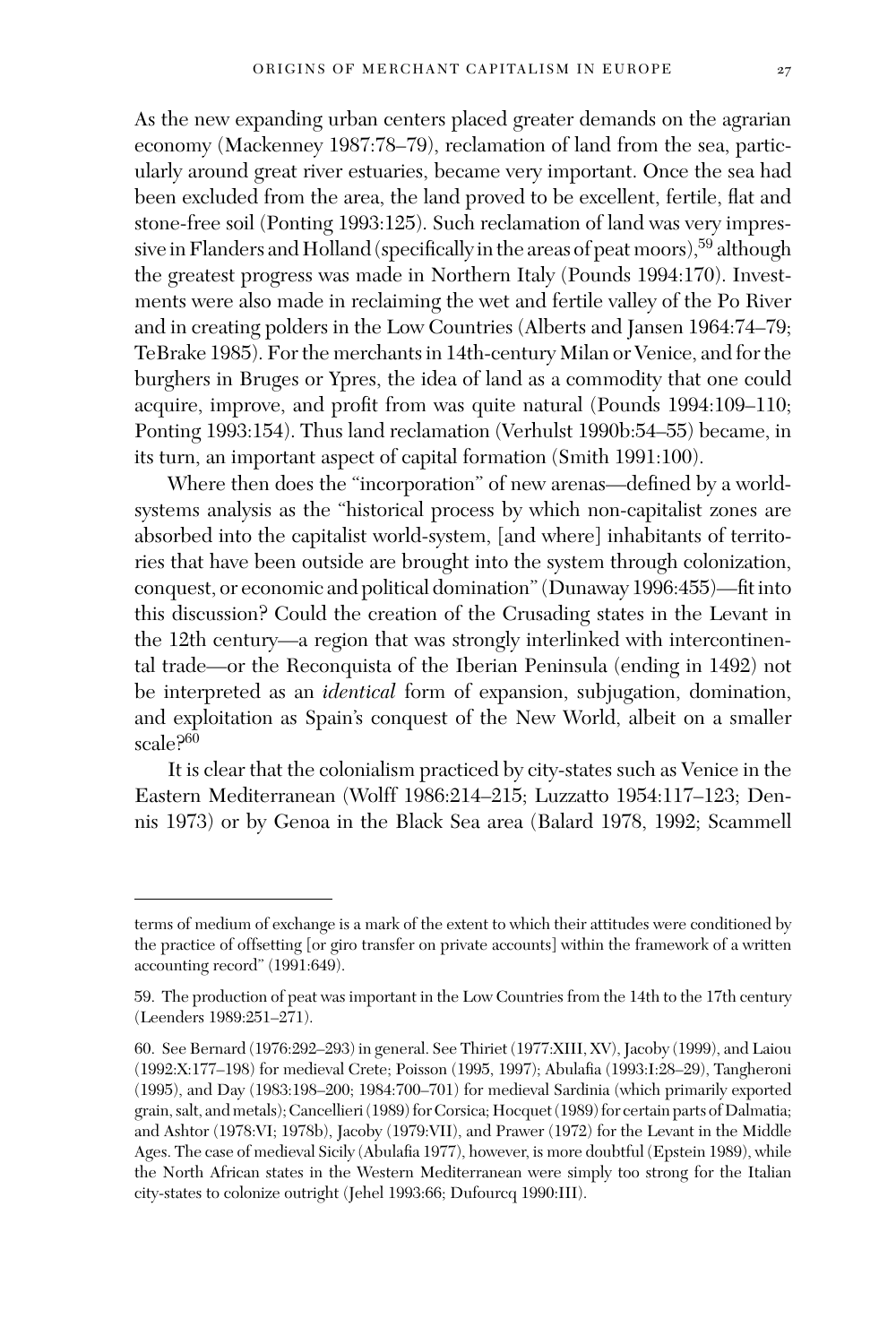1981:162), was not simply political but also financial (Day 1985; Astuti 1970).<sup>61</sup> For instance, the steady "colonization of the Byzantine Empire" by the Italian city-states (Thomson 1998:63–96), resembling the political and economic dependence of the 20th-century third world (Oikonomidès 1979:130), cannot be separated from the acquisition of raw materials such as alum—"indispensable for textile production in western Europe" (Verhulst 1998:110; Dahl 1998:40), cotton—vital to both the textile and candle industries in Lombardy and South Germany (Mazzaoui 1981:43–44, 102–103; Ashtor 1992:II:263–264), or cheap alkali ashes—for the European soap and glass industries (Ashtor 1992:II:269; Jacoby 1997:IX:69). In a steady process that lasted two centuries (1150–1350), the power of the once-formidable Byzantine Empire was gradually undermined, its "manufacturing and commercial potential drained by the dominance of the Italian capitalist city-states" (Angold 1985:37), forcing more and more of the Empire into a subordinate position within the unfolding inter-regional division of labor.<sup>62</sup>

Laiou concludes that the Italians who controlled the market "did not allow the Byzantines to develop their own manufactures. It is not insignificant, nor accidental that the textile industry which had flourished in the Morea until the 12th and early 13th century declined, for the most part, in subsequent centuries."63 The glass industry in Greece was "replaced by imports from the

<sup>61.</sup> This is particularly evident when one scrutinizes the relation between the Byzantine Empire and the Italian city-states:

As to the question of the division of labor, the answer is to some extent evident from the description of the economic function of the [Late Medieval] Eastern Mediterranean; this is an area whose main exports are food, raw materials, or the re-export of eastern luxury products, while its primary imports are manufactured articles from Western Europe. It was Western traders, especially the Italians, who ran and dominated this market; for they had the access to the Western markets, they controlled the sea lanes and therefore communications with their ships, they created and controlled the information mechanism, and their needs dictated the currency transactions. (Laiou 1992:VII:182)

<sup>62.</sup> The city-states' commercial colonies in the Eastern Mediterranean had, "because of their nature and administration a striking contrast with the feudal world around it" (Halpérin 1950:30). Nevertheless, the Eastern Mediterranean colonies were slowly but steadily integrated into the expanding division of labor of Western Europe, which imported food and raw materials from the East and re-exported its manufactured commodities in return (Laiou 1982:13). Despite this, one should also not forget to take into account the practices of colonialism implemented by the citystates vis-à-vis their respective hinterlands/contado, which was equally important for the supply of food and raw materials to the city (Blomquist 1969:69) since "the creation of urban wealth through the monopoly of the sources of raw materials" (Nicholas 1976:28) was generated in this socioeconomic/political periphery.

<sup>63. &</sup>quot;The connection indeed, was seen by some contemporaries.... Cardinal Bessarion complained that even in the Peloponnesus, the Byzantines had allowed themselves to become importers of manufactured goods and had even lost the art of making woolen cloth" (1992:VII:187). Furthermore, "Byzantine governments failed to deliver sufficient essential force and projection of political influence to enable Byzantines to compete on equal terms with the entrepreneurs of the West" (Pryor 1997:211).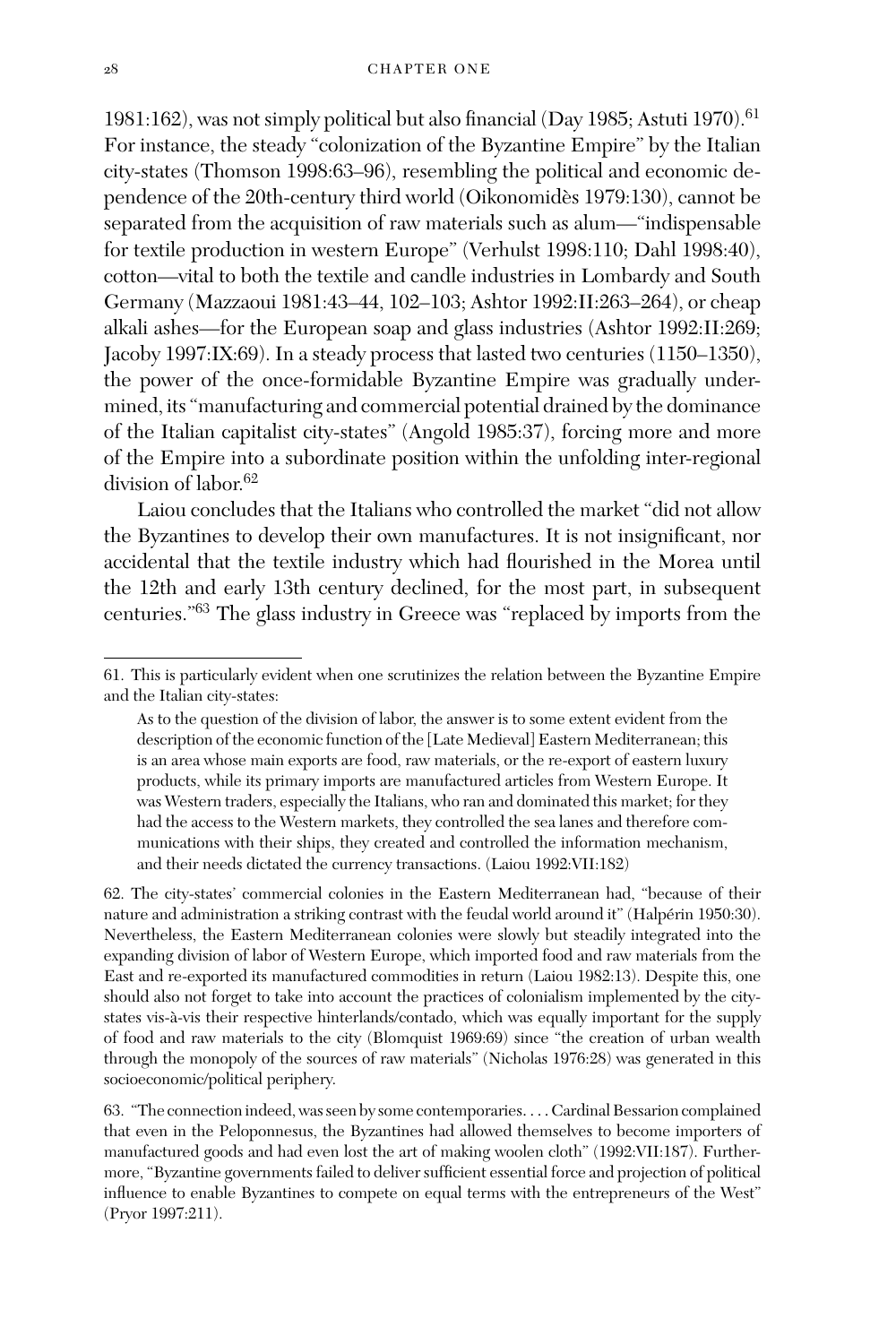West" (Laiou 1982:15) during the latter's 13th-century economic upturn, while the Byzantine Empire's provinces "became increasingly specialized in form of production, [yet] less closely tied to Constantinople and more connected to other parts of the Mediterranean world" (Pryor 1997:206). These developments coincided with specific policies implemented by the Italian city-states; according to Jacoby (1994:558), the government in the Venetian metropolis "focused on the immigration of specific professional groups, with a clear emphasis on textile craftsmen, in order to promote industrial development," while in its colonies no industries were allowed that would compete with those of Venice (Scammell 1981:122). Not surprisingly, "ship-patrons were warned not to accept as passengers skilled artisans who wanted to emigrate from Venice and craftsmen who emigrated were threatened by many [Italian] governments with heavy punishment" (Ashtor 1992:VIII:20). In Genoa as well, drastic laws were issued "against any attempt at establishing competing workshops in her own colonies" (Lopez 1964:527).

In the long run, the balance of payments between the city-state and its colonial territories was favorable to the metropolis (Balletto 1976:123). Richard even goes so far as to claim that by the late 14th century, a city-state such as Venice "is increasingly becoming a colonial rather than a commercial power and her riches come above all from the exploitation of her insular domain" (1977:I:23). Essentially, the sustenance of major merchant capitalist city-states in Europe and the preservation of their "recurring growth" cannot be separated from the continuous (re)construction of the colonized periphery that served as a source of foodstuffs and raw materials (Jacoby 1979:I:45; Balard 1985:259), and as a market for the city-states' industries. Many similarities exist between these forms of colonialism in the Eastern Mediterranean and later forms in the Atlantic (Balard and Ducellier 1995, 1998; Balard 1989, 1990; Verlinden 1970).64

If all of these parallels exist, what is it that originates around A.D. 1500 that is so modern (Verlinden 1984)?65 This criticism is not only directed at the

<sup>64.</sup> A close investigation of sugar production in Cyprus and Crete in the 14th century, as well as on theMadeira Islands, the Canary Islands, and the Azores in the 15th century, reveals that this strategy of capital accumulation was copied and transplanted on a much wider scale in the "New World" after 1500 (Heers 1981:12; Solow 1987; Galloway 1977; vonWartburg 1995; Verlinden 1972), as was the slave trade—a growing source of profit during the Middle Ages (Verlinden 1977)—that went hand in hand with it (Thiriet 1977:XIII:63–64). Although the transformation into an exploitable colony was quite gradual (Richard 1983:VIII; Mercer 1980), insisting on a *fundamental difference* between forms of "medieval" and "modern" colonialism, as Bartlett (1993:306–313) does, is not warranted (Lewis 1978:IX:37).

<sup>65.</sup> In other words, "Forms of investment which one can already qualify as capitalist were largely known and used, both in rural and urban environments, at sea and on land.... it is important to realize that the system of capitalism that existed in Protestant countries during the Early Modern Era, originated in forms of capitalism that had developed considerably during the Late Middle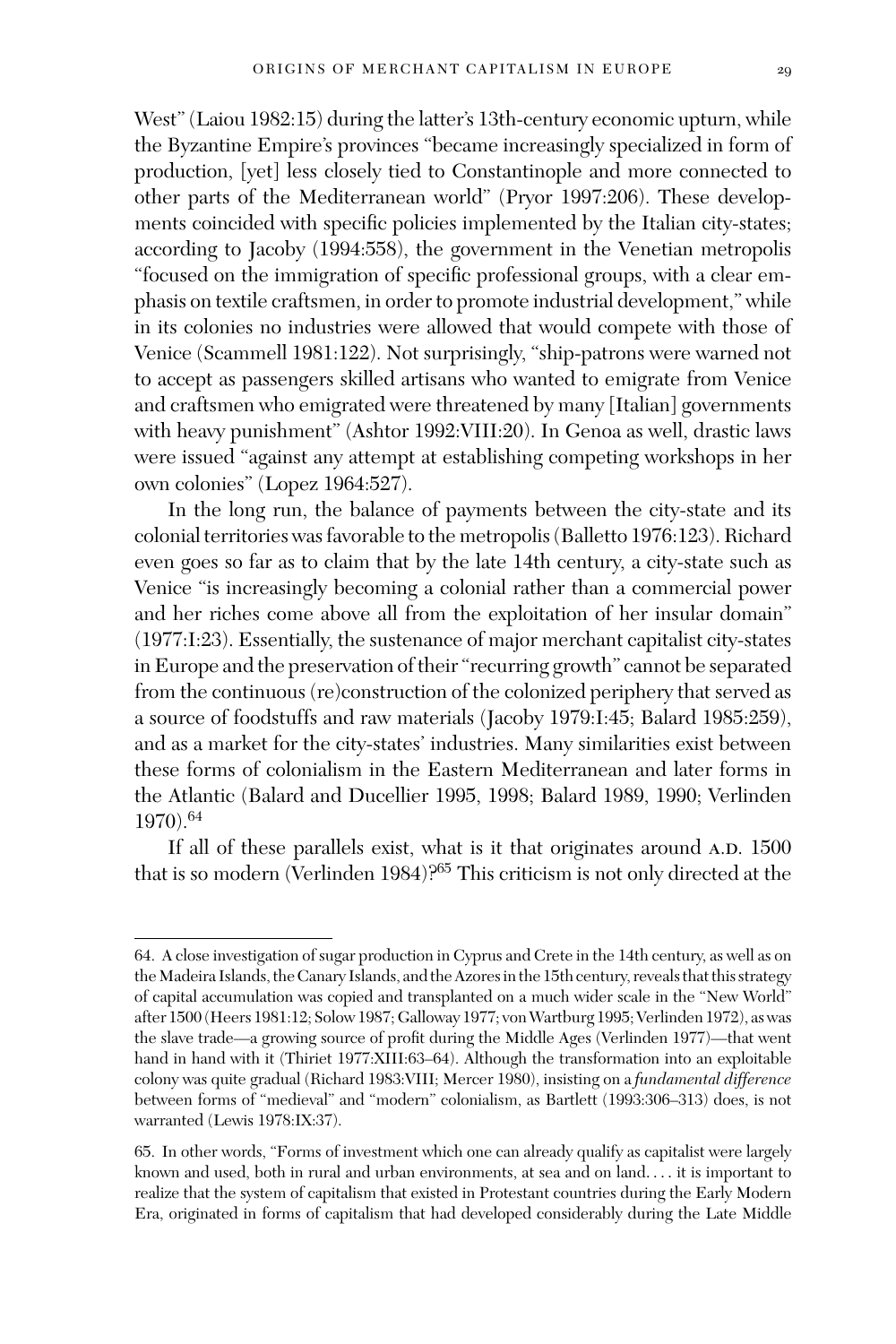Wallerstein version of world-systems analysis but also, to a certain extent, at Arrighi (who takes the story back to approximately A.D. 1400).<sup>66</sup> Venice may indeed have been the first "true prototype of the capitalist state," as Arrighi (1994) points out, but why does he only look to the Italian city-states to explain the origins of capitalism (Cistozvonov 1978; Meyer 1981:58)? Thus the concept of commercial capitalism is applicable to the Late Middle Ages throughout the entire Western European inter-city-state system (Chaunu 1969:311) and its historical continuity is undeniable (de Vries and van der Woude 1997:159–165; Hunt and Murray 1999; van Uytven 1974). Consequently, a rethinking of the temporal predisposition put forward by the world-systems analysis is needed. Let us then discuss the spatial predisposition of world-systems theory; that is, the emergence of capitalism within Europe.

## *Spatial Predisposition*

For Wallerstein (1984:23), the transition from feudalism to capitalism took place on the European continent. Such a conclusion begs the question: Should we attribute the transition to internal or external transformations? Wallerstein (1974, 1980) focused on the transition within Europe, as it coincided with Europeans' impact on others (i.e., 16th-century colonies) and subsequent contributions to European economies in general (Wallerstein 1983). But the emergence of capitalism can hardly be explained by focusing exclusively on certain transformations within Europe or more particularly Northwestern Europe (Sweezy 1976; Takahashi 1976:74), or on the "internal contradictions" in England and France (Dobb 1976:59 and Brenner 1985). Consequently, other world-systems literature has attempted to analyze the impact of external factors on Europe prior to the 16th century. According to Abu-Lughod, for example, the linkages that existed in the 13th and 14th centuries constituted a system since "all these units were not only trading with one another and handling the transit trade of others, but had begun to reorganize parts of their internal economies to meet the exigencies of a world market." The effects of this interdependence were so great that a decline in one region contributed to a decline elsewhere. In comparing a cluster of interlinked regions with one another and in analyzing their common commercial network of production and exchange, one cannot help but wholeheartedly agree with Abu-Lughod when she states that

Ages" (Contamine et al. 1993:403–409). That said, I do not deny the qualitative shift that occurred in the 16th century when a *global* division of labor took place and when the inter-state system replaced the inter-city-state system. City-states were simply too small for the ceaseless accumulation of capital on an ever-wider scale; Genoa and Venice could colonize and exploit their rural hinterland or their colonies (Scammell 1981:106; Laiou 1982:16) within a core–periphery relationship, but not the Americas (Boris 1991:108).

<sup>66.</sup> As does Rénouard (1949:197–250) in his studies on 15th-century capitalism.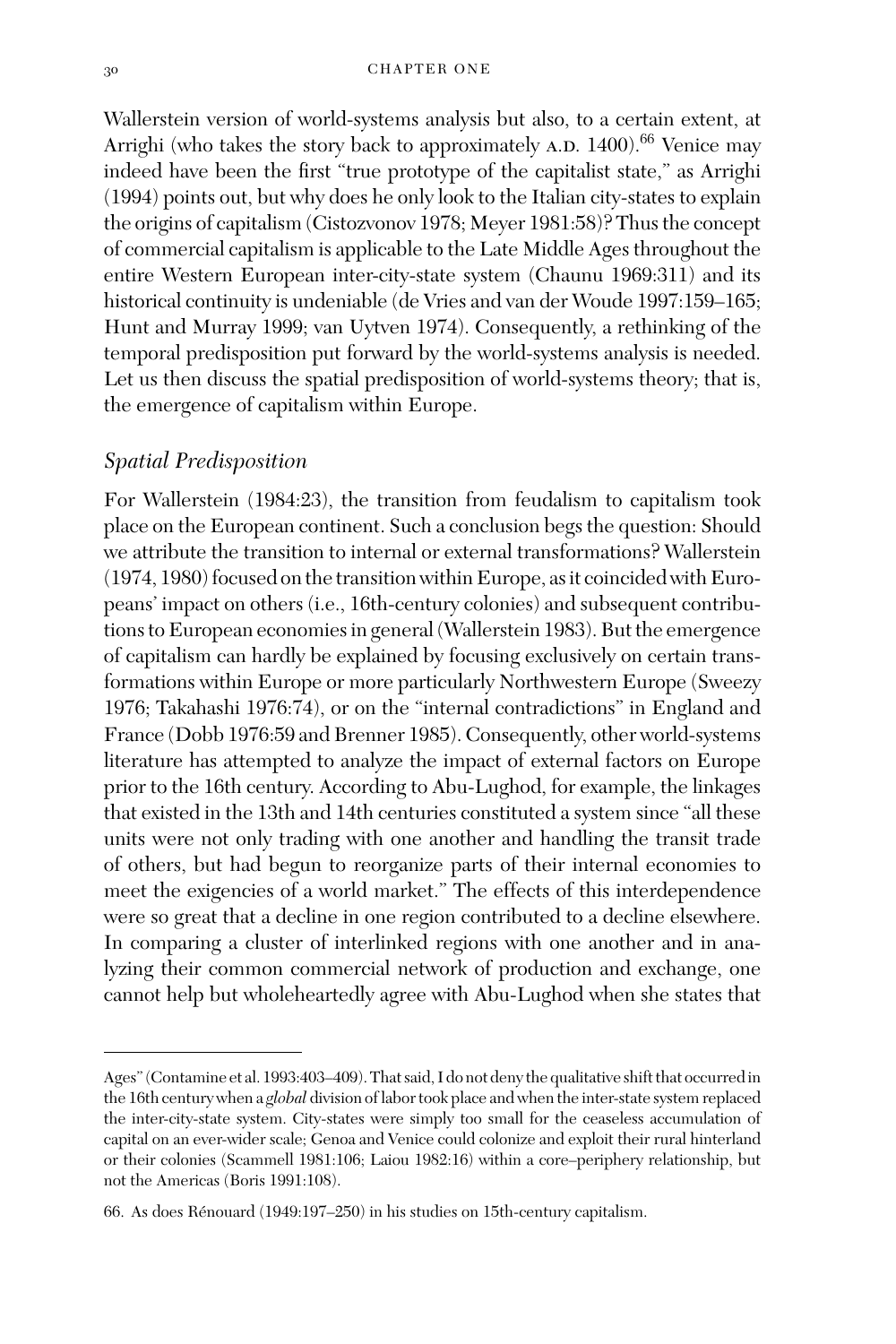"it would be wrong to view the 'Rise of the West' as ... an event whose outcome was attributable exclusively to the internal characteristics of European society" (Abu-Lughod 1989:355–361). This coherent holistic approach, which undermines the nation-state as the exclusive unit of analysis, is one of worldsystem theory's most valuable contributions to explaining the emergence of capitalism.67 But it still leaves the question: Why did capitalist features occur in Europe and not, for example, in West Africa (Sanderson 1996:512)?<sup>68</sup>

## **The Inter-City-State System of the Middle Ages**

Certain specific phenomena within medieval Europe may have stimulated the emergence of capitalism there, and not elsewhere. Although some in the worldsystems school have advocated *civilizational underpinnings* as the reason for the emergence of capitalism in Europe, I prefer to stress the importance of the European inter-city-state system. $69$  In this part of the chapter then, I propose an alternative theoretical framework<sup>70</sup>—that is, that capitalism was appearing in Western Europe from the late 12th century onward.

As discussed earlier, most capitalistic phenomena found in the 16th century were already apparent in the urban centers of medieval Western Europe; for example, wage labor, the specialization of industries, a complex division of labor, class struggles, profits from trade (derived from the fact that entrepreneurs who own the means of production are involved in specialized production and competition), complex financial techniques, and the systematic construction

69. Merrington refers to the "independent growth of urban capital" in the Western city in contrast to the Eastern one: "In China 'city air' made nobody free" (1976:178). See Bairoch (1989:227–231).

<sup>67.</sup> In this perspective, it makes no sense to claim that one single nation-state was "the cradle and nursery of capitalism" (Macfarlane 1988:185).

<sup>68.</sup> The critics of Eurocentrism raise the question: "Why speak of transition to capitalism only for Europe? Indeed, why not abandon the notion of transition altogether in favor of a constant evolution of a system in existence for a long while?" (Amin 1993:251). Blaut contended that between 1000 and 1500, the whole world was moving in the direction of capitalism (1993). For an interesting case study of Japan, see Sanderson (1994).

<sup>70.</sup> It is not my intention to merely deconstruct theoretical perspectives and plea for nothing more than historical research in order to come closer to an "objective Truth" (e.g., Grassby 1999:61–73). Historians' incessant warnings of "imprudent generalizations" (Sosson 1990:348) and "pretentious and ill-founded grand hypotheses launched by some sociologists" (Dyer 1991:1) should not, however, be taken as absolutes—for what is history without theory? As Hardach put it: "Economic history without theory is just as little thinkable as theory without empirical foundation and verification" (1972:46). Equally problematic, in my view, is the notion that "interconnections" and "exchanges," whether cultural or economic, are somehow separate from power and domination in the real world (e.g., Berg 2004 and to a certain extent Pearson 1998).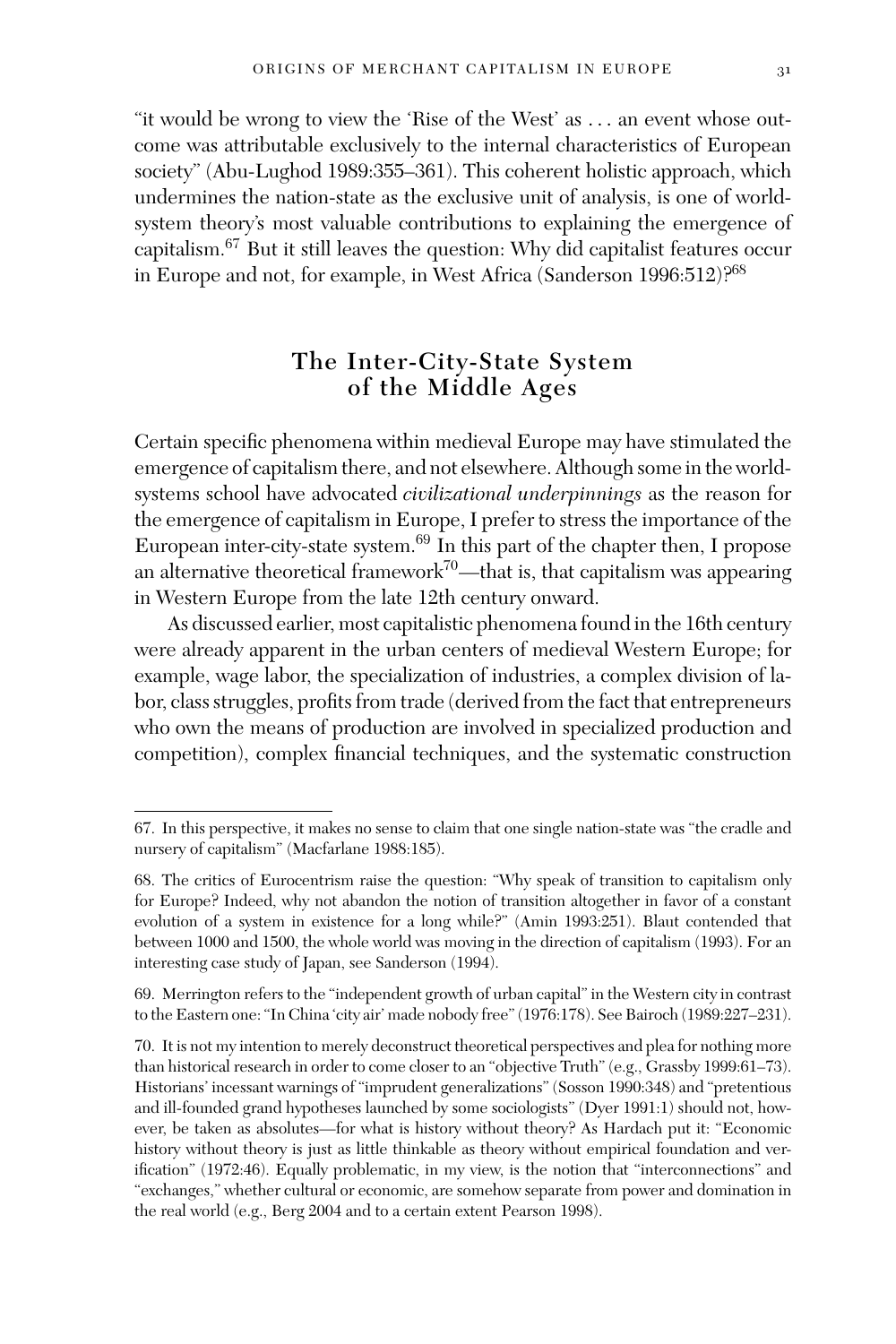of an exploitable periphery to further the ceaseless accumulation of capital.<sup>71</sup> These capitalistic features became more and more apparent in Europe after A.D. 1100 and the mutual existence of feudalism and capitalism was entirely possible up until about 1350. All of this took place within an inter-city-state system, before any sort of crisis caused one type of logic (the capitalist one) to dominate the other (the feudal one). Similar to the inter-state system that came into existence later, there was constant competition in the Middle Ages due to the "absence of a unicentric polity, that is, the existence of a multicentric political structure over most its space" (Mandalios 1996:283). In recognizing the importance of the political nature of the city-state system, together with the existing economic system of merchant capitalism (e.g., Epstein 1993), one disarms the criticism that a world-systems analysis entails "viewing political processes as epiphenomenal in relation to economic causation" (Zolberg 1981:255).

For Hicks, "the fact that European civilization has passed through a citystate phase is the principal key to the divergence between the history of Europe and the history of Asia" (1969:38). In focusing on the European medieval intercity-state system, I do not wish to homogenize the European town because it existed in different forms (Delumeau 1998). But it should be emphasized that all over Europe, the cities at some point reached a very high degree of autonomy, sometimes independence, ruled by a small minority of their population—their elites (Prevenier 2002)—resulting in a patriciate (Stouff 1992; Boone 2005:12). This is what distinguishes them from, for example, Chinese (Deng 1999:108, 199) or Islamic cities (Udovitch 1993:792; Labib 1974:237; Abulafia 1987:405), where merchants could not acquire significant political and military power to the same degree.

True, the inter-city-state system of the 12th to the 15th centuries had more interregional trade characteristics (Holbach 1993b) than the predominantly local, autarchic productions that characterized Europe prior to the 12th century or the more international flows that would shape the world-economy in the 16th century. But one should not forget that "many aspects of the commercial exploitation of property that have been identified for the early sixteenth century had interesting equivalents two centuries earlier, at a time when the volume of commerce was probably greater" (Britnell 1998:115).<sup>72</sup> Therefore, I

<sup>71.</sup> It is the *combination* of these features that constitutes a capitalist system. Profits derived from surplus value are *not* necessarily "of greater historical significance" (Heilbroner 1985:66) than those derived from unequal exchange. Mollat spells out the similarity between 16th- and 14th-century profits: "The intensity and the frequency are new during the 16th century, not the phenomena themselves" (1977:I:45). Or as Mauro notes: "As far as financial, commercial and industrial techniques is concerned, nothing new happens after 1500. The difference is the multiplication of phenomena" (1988:758). See Lopez (1952:320), Bratianu (1944:57), and Jehel (1993:438–440).

<sup>72.</sup> Therefore, "the assumption that English society was commercializing more rapidly [in the 16th century] than during earlier centuries" (Britnell 1998:115) has to be abandoned. One should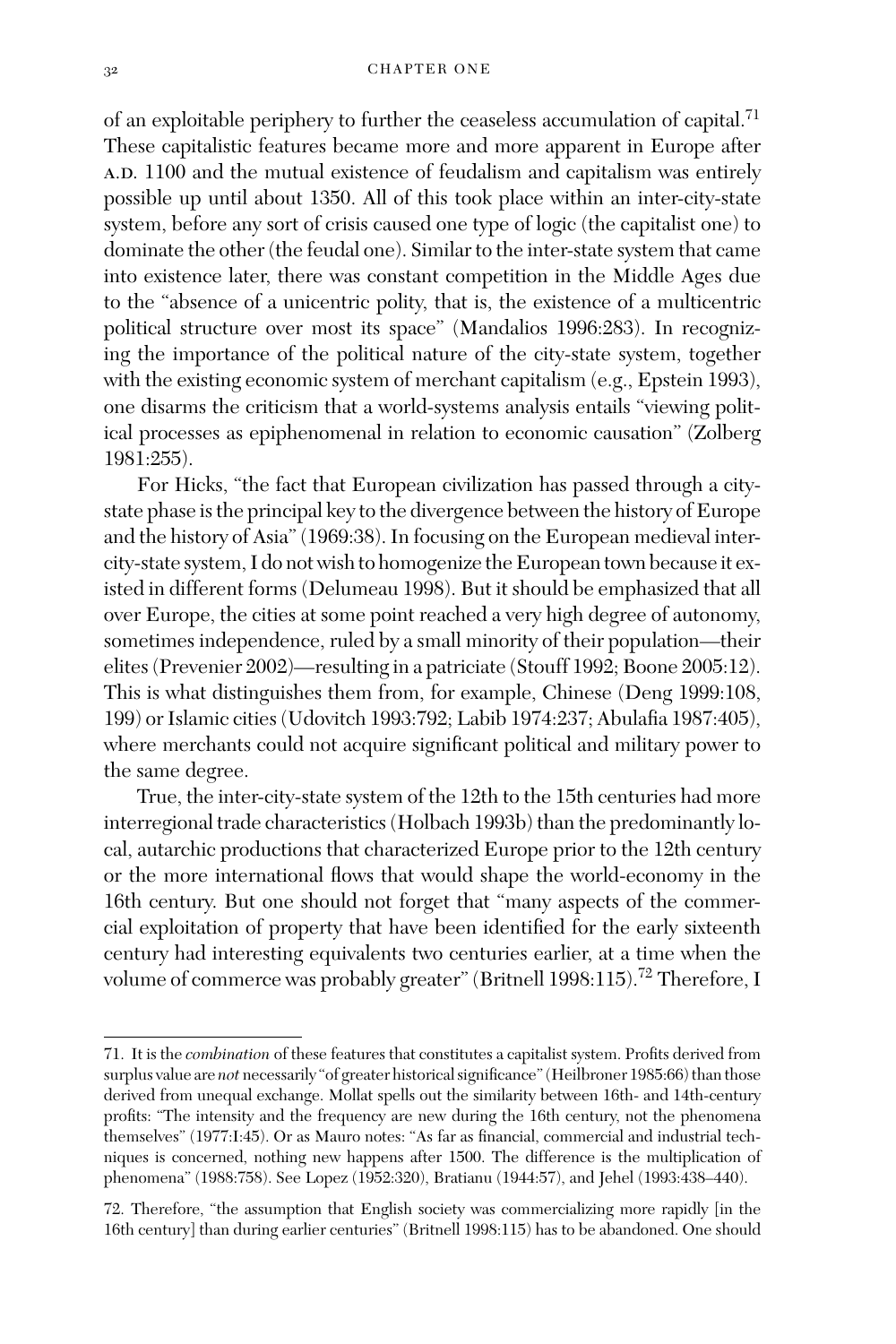suggest analyzing the qualitative shifts that occurred in Europe in the 12th century and the shaping of the political inter-city-state system within the mostly interregional trade networks, as it was these factors that eventually resulted in the 16th century emergence of the capitalist world-economy*,* one which had an interstate system with international—indeed intercontinental—trade networks.<sup>73</sup>

In acknowledging that the commercial specialization between the 12th and 14th centuries was a feature of regional development (Britnell 1995:16, 24) and of growing regional markets, which can in turn be linked to processes of state formation (Malanima 1983, 1986), I suggest looking to regional studies (e.g., Derville 1996; TeBrake 1985; De Wachter 1996; Terlouw 1996; and others) to help situate and analyze the emergence of capitalism within the Middle Ages (Morimoto 1994:17). Drawing on the Brenner approach, one can also investigate the extent to which class formations constantly changed over time and when, during the Middle Ages, the juridical basis of economic power within the feudal logic gradually became less significant and capital accumulation became the logic of an increasing number of merchant-entrepreneurs. Another very important and related issue is the correlation between the power of a certain area's nobility vis-à-vis its peasants and the location of that area within the geographic, socioeconomic, and geopolitical realities of the early modern European region.<sup>74</sup>

note that the rural population of England and France was potentially greater in circa 1300 than in the early 18th century (Titow 1961:218; Delatouche 1989:36; Bois 2000:65). The volume of trade prior to the outbreak of the plague in the mid-14th century should not be underestimated, *even when compared with* the early 16th century. Scholars may make much of the banking activities of the Medici in the late 15th century, but the capital at their disposal—their economic power—was clearly inferior to that of the Peruzzi of the early 14th century. This is also reflected in the fact that "their employees numbered well below those of the Peruzzi and were not much more numerous than those of the Acciaivoli, the third ranking bank in the pre-plague period" (Lopez and Miskimin 1962:424–425).

<sup>73.</sup> The qualitative shift from an inter-city-state system to an inter-state system cannot be separated from the creation of a capitalist world-economy. Within the emerging European nation-states, the merchant class not only aspired to occupy crucial posts in the bureaucracy and the administration (e.g., Prak 1992:192; Galland 1998; Glete 2000:64; Dumolyn 2001), but it regularly used the (mercantile) state's strength to support its own colonial and capitalist strategies all over the world, as these practices were rooted in the policies of medieval city-states (e.g., Baratier 1970:338; Lopez 1970:347). Although it is not true that the phenomenon of city-states is unique to Europe (as is claimed by Bauer and Matis 1988:92)—since they can be found elsewhere, such as on the littoral of the Indian Ocean throughout the Middle Ages (Lombard 1988:15; Curtin 1984:121)—it was only in Europe that merchants managed to retain such political power in the transition to an interstate system (Rodinson 1970:32). This explains the emergence of medieval Western Europe capitalist societies "that had been constructed on the resources accumulated within international commercial networks" (Berza 1941:430).

<sup>74.</sup> In 13th-century Britain, peasants could run away from the land that they lived on to escape a nobleman's oppression. But as Britnell (1993:75) points out, this implied "exchanging the likelihood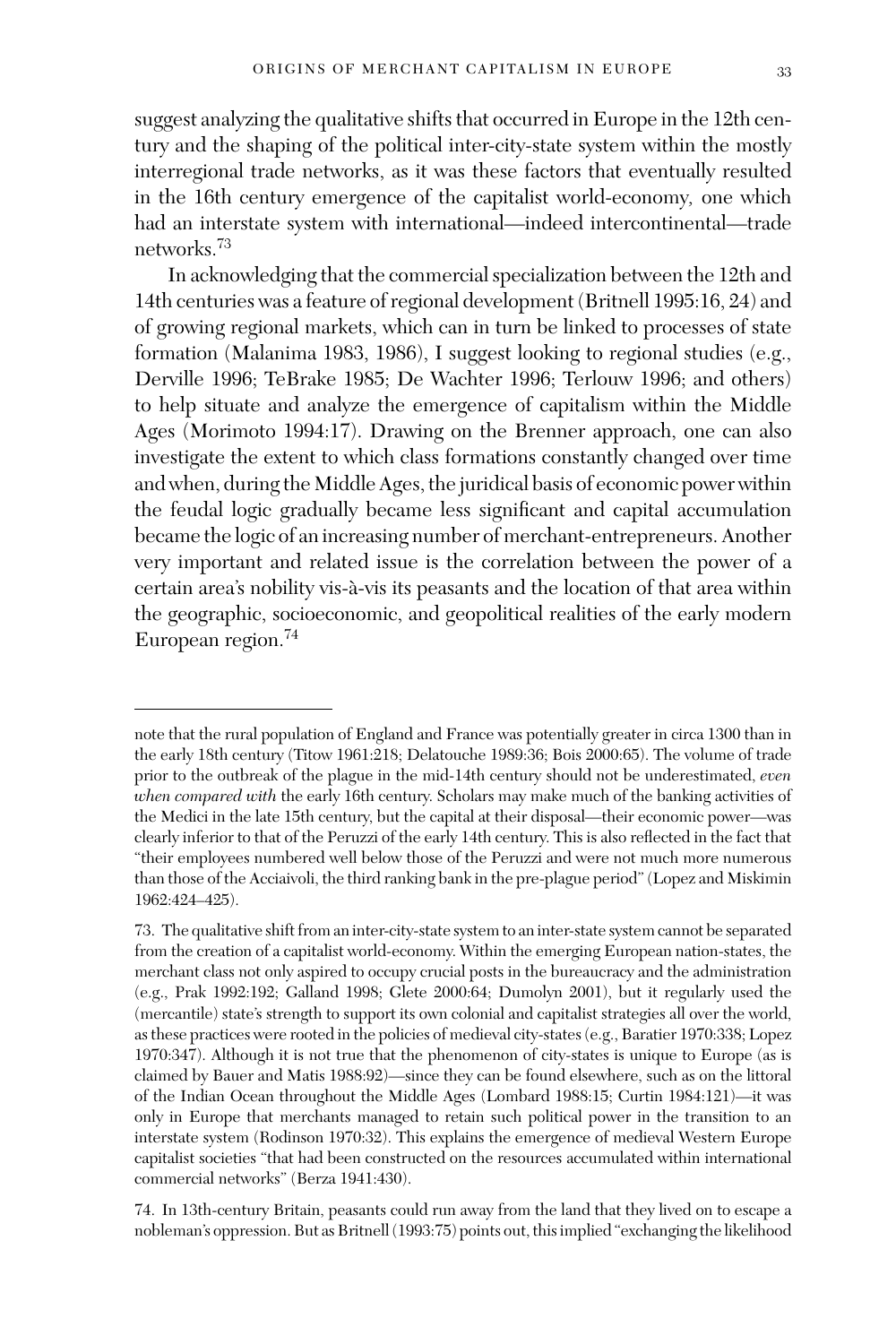It seems clear that the medieval inter-city-state system (12th–15th centuries) had a specific political framework: local authorities (i.e., the oligarchy essentially a commercial capitalist class from A.D. 1200 onward; Derville 1997:125; Boone 1997:44) created deliberate poverty-relief policies that kept in check the poor, who often "were not willing to jeopardize their miserable allowance" (Blockmans and Prevenier 1978:56), thus maintaining them in a perpetual state of dependence (Gonthier 1978:340).75 It is not surprising then that in urban revolts "we find among the ringleaders craftsmen in well defined categories who had suffered loss of income or status ... it was not paupers who led the fray but groups with a certain level of prosperity which they felt was threatened" (Blockmans and Prevenier 1978:56–57; see Rotz 1976). Indeed, the aforementioned governmental policy of the urban merchant elite determined the urban workers' maximum salaries. With regard to cloth production (the economic backbone of city-states in the Low Countries), the "magistrate worked hand in glove with the entrepreneurs" (Brand 1992:17; see Jansen 1982:176 or Van der Wee 1975:208), determining a wage that was to the advantage of the employers (Prevenier 1978:418). The same is also true in the Italian city-states (Mollat 1986:200) and in some German city-states (Halaga 1983; von Stromer 1991:44).<sup>76</sup> In most of Holland, the established elite succeeded in preventing the guilds from becoming powerful pressure groups; Count William III even forbade the formation of guilds in 1313 (Brand 1992:25).<sup>77</sup>

of economic security for the certainty of insecurity [since] even if he was sore pressed by the exactions of his lord, custom would normally ensure that a hereditary tenant could feed his family from year to year. To abandon that hereditary right was to commit himself to a life dependent upon wage-earning." While such actions were risky in 13th-century England, they were less risky in 13th-century Flanders where the socioeconomic and geopolitical reality of the peasants living in proximity to the urban core was very different. The far-reaching division of labor in Flanders and the employment of large numbers of skilled and unskilled workers (especially in the textile industries) significantly lowered the risk for peasants as far as rural migration to the city (and wage-labor) was concerned. This in turn had an impact on the power of the nobility. One can then question the extent to which English peasants' opportunities were altered according to the hierarchical core–periphery relation between, for instance, England and the Low Countries in the 13th century on the one hand, and the change in England's socioeconomic and geopolitical position within the early modern European region in the 15th century on the other (see infra). The same question can be raised regarding the freedom of peasants in Eastern Europe and the urban core of the Low Countries from the 14th to the 17th centuries (see supra).

<sup>75.</sup> This "social policy was clearly inspired not by Christian charity but by those of capitalist enterprise ... public poor relief controlled the relative surplus of population in the towns and exercised supervision of the labor-market" (Blockmans and Prevenier 1978:56). Cf. Soly (1975:584– 597) and Maréchal (1984).

<sup>76.</sup> In France, the existence of a merchant oligarchy that had taken economic and judicial control over multiple French cities can already be observed in the writings of Philippe de Beaumanoir in 1283 (Bove 2004:21).

<sup>77.</sup> A common feature in the 13th century was "a steady multiplication and fragmentation of guilds, [which was] deliberately fostered in places (Venice, Siena) by a calculated merchant policy to divide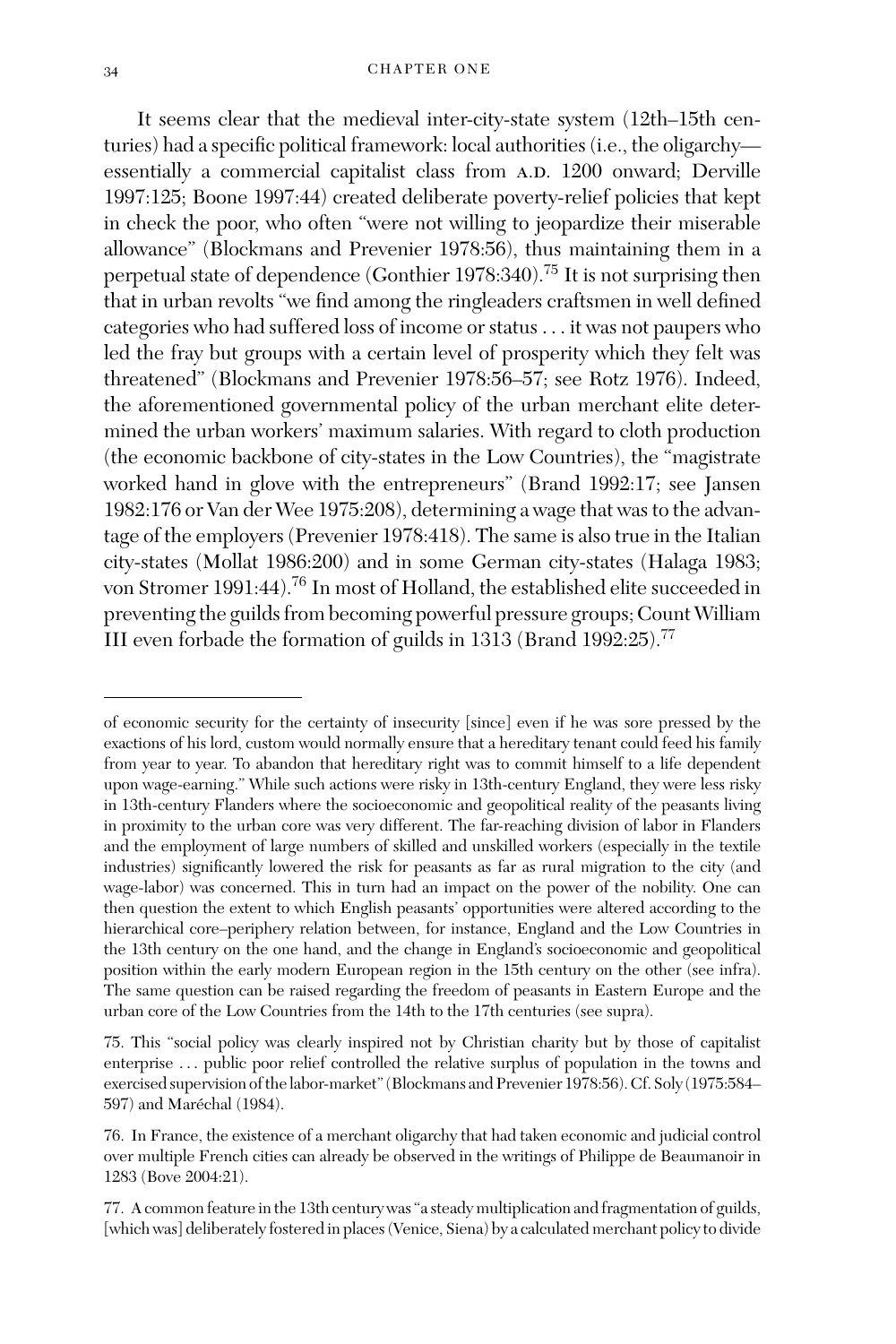The strict wage policies in the textile industry were not surprising; it was precisely because of the fierce competition in the regional and international markets that the only effective way to make a profit was to keep wages down while increasing production (Carrère 1976:489). This was done by exploiting the fullers and to a lesser extent, the weavers, who even in periods of economic upturn could hardly make ends meet (Brand and Stabel 1995:203–204, 219; Boone and Brand 1993).<sup>78</sup> In general, the medieval working class was a readily

and rule" (Jones 1997:250). According to Brand, drapers in the Dutch city of Leiden "were the only people with sufficient capital to purchase raw materials, pay wages and to run some risks [while] spinning, carding, combing, fulling and dyeing were done mostly by unskilled laborers.... First, the producers, descendants of the circle of small independent artisans, managed to climb to the position of merchant and capitalist. Second, some traders began to control production directly and thus became capitalist industrial entrepreneurs. Wealthy artisans focused on the concentration of labor, i.e. they invested in central workshops where laborers were put to work for low wages in order to market the final product at the lowest possible price. But entrepreneurs centralized production and divided it into a broad spectrum of treatments. Since the various stages of production could be done by relatively simple means, and much of the work was done within the family, investments were low. This system had many advantages for the drapers and strengthened their power over the part manufacturers; it was also a result of the differentiation of tasks which resulted in little mutual solidarity among the waged laborers, so that any attempt to revolt could easily be suppressed ... the entrepreneurs (industrial capitalists working in close co-operation with the urban government) frustrated the emancipation of artisans by way of the putting out system and a repressive wage policy. The artisans' way to the market was cut off and they were robbed of any possibility of organizing in politically influential guilds" (1992:26–32). Howell (1986) incorrectly classifies the textile industry in Leiden as "small commodity production" (Brand 1996:169–180). The suggestion that small commodity production was supported by some urban elites who preferred a "moral community" (DuPlessis and Howell 1982:80) over profits and capitalist relations, hinges upon the erroneous dismissal of subcontracting on the one hand, and the view that corporatism would somehow be antithetical to merchant capitalism on the other (Lis and Soly 1997b:12–17; Derville 1987b:723; von Stromer 1991:35–38; Schneider 1955:404). Merchant capital's control of the "productive sphere" (Heers 1965:66–68) was more impressive in the early modern period than some are willing to admit (e.g. Bois 2000:201).

<sup>78. &</sup>quot;In the Low Countries, textile guilds had very limited powers in controlling the supply and cost of their inputs, including labor, and thus in setting most wages. Furthermore, their pricesetting powers were limited, since they could not prevent competition in their major markets" (Munro 1990:44). "The so-called weaver-guild was in reality an association dominated by master weavers who, as the chief industrial entrepreneurs, organized production by a domestic putting-out system. Most of their employees were unprotected, defenseless females whose piecework wages the weaver-drapers controlled without difficulty" (Munro 1994b:383–384). Not only merchant-entrepreneurs, but even some 14th-century German city-states (ruled by the commercial elite) acted as "Verleger" in employing poor unemployed women as textile workers (von Stromer 1989:877). The drapers' employees were subject to the regulation of the urban industrial "police," who guaranteed the quality of the product (Yante 1984:432). The raw materials were owned, and the work directed by businessmen, making the day laborers little more than the kind of proletarian factory workers of the 19th century (Gutmann 1988:28–29). Effective resistance by the working poor within the city-states was difficult though violent strikes did occur (Boone, Brand, Prevenier 1993). According to Geremek, "the cost of raw materials and the instability of the market, coupled with increasingly complicated technology demanding specialized skills and an extensive division of labor, often forced the craftsmen to submit and work for the merchants and entrepreneurs who organized production" (1994:64–65). In addition, many workers had no control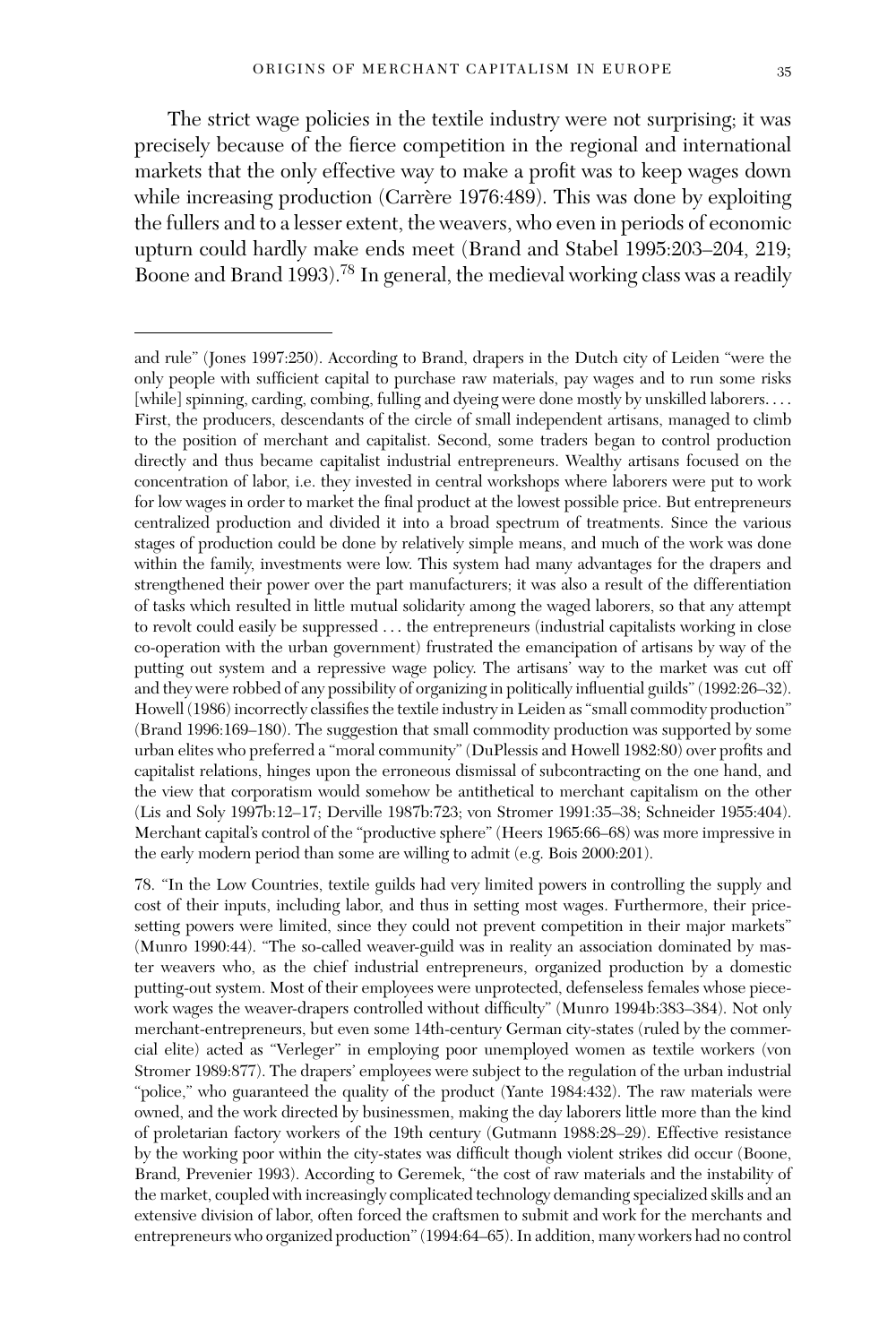available pool of (often seasonal) extra labor, exploited when it was seen fit to do so. Furthermore, it was a labor pool whose numbers increased thanks to child labor:

Journeymen worked in shops that had a number of boys or girls [working] for meals and a place to sleep at night. These children served also to remind the journeymen that they had competition for work, especially in the unskilled trades. (Epstein 1991:120)

Although many children performed low-skilled work in the textile industry because they were easily exploitable, many women—although this was not an absolute—were also relegated to the bottom of the occupational hierarchy (cf. Pelizzon 1999). A 12th century text by Chrétien de Troyes clearly reflects the complaints expressed by young female textile workers about their working conditions:

We will always weave silken cloth, and be no better clad thereby; we will always be poor and naked, and we will always be hungry and thirsty; never will we be able to earn enough to be better fed. We have only a very scanty supply of bread: not much in the morning, and less in the evening, for from the work of our hands each of us will never have any more than four deniers out of each pound to live on; and from this we cannot have enough food and clothing, for she who earns twenty sous in a week is in no way at the end of her troubles. And here we are in poverty, and he for whom we toil is rich from our earnings. We stay up large part of the night and every day we work to earn our bread ... we suffer so much shame and harm that we cannot tell you the fifth part of it. (Ackerman et al. 1977:88–89)<sup>79</sup>

Some 13th-century merchants were also able to concentrate their power in the workplace (Hodgett 1972:137–156; cf. Derville 1972:360–361); they bought the raw materials to make cloth, controlled and supervised its fabrication, and preoccupied themselves with the selling of the finished product in the marketplace (Haquette 1997:882).<sup>80</sup> It should be noted that capitalism not only

over the price of primary resources (wool), since it had to be imported from distant countries. (In the case of Flanders, it first came from England and Scotland, and eventually, Spain.)

<sup>79.</sup> For the complex sexual division of labor in the Middle Ages, see Howell (1997), Kowaleski (1995:153–154), and Stabel (1999).

<sup>80.</sup> This also occurs in late 14th-century Holland (Kaptein 1998:43) and 13th-century England, where entrepreneurs "bought wool and had it washed and dyed; they gave it out to carders and spinners; they employed weavers and fullers throughout the town, under stringent supervision,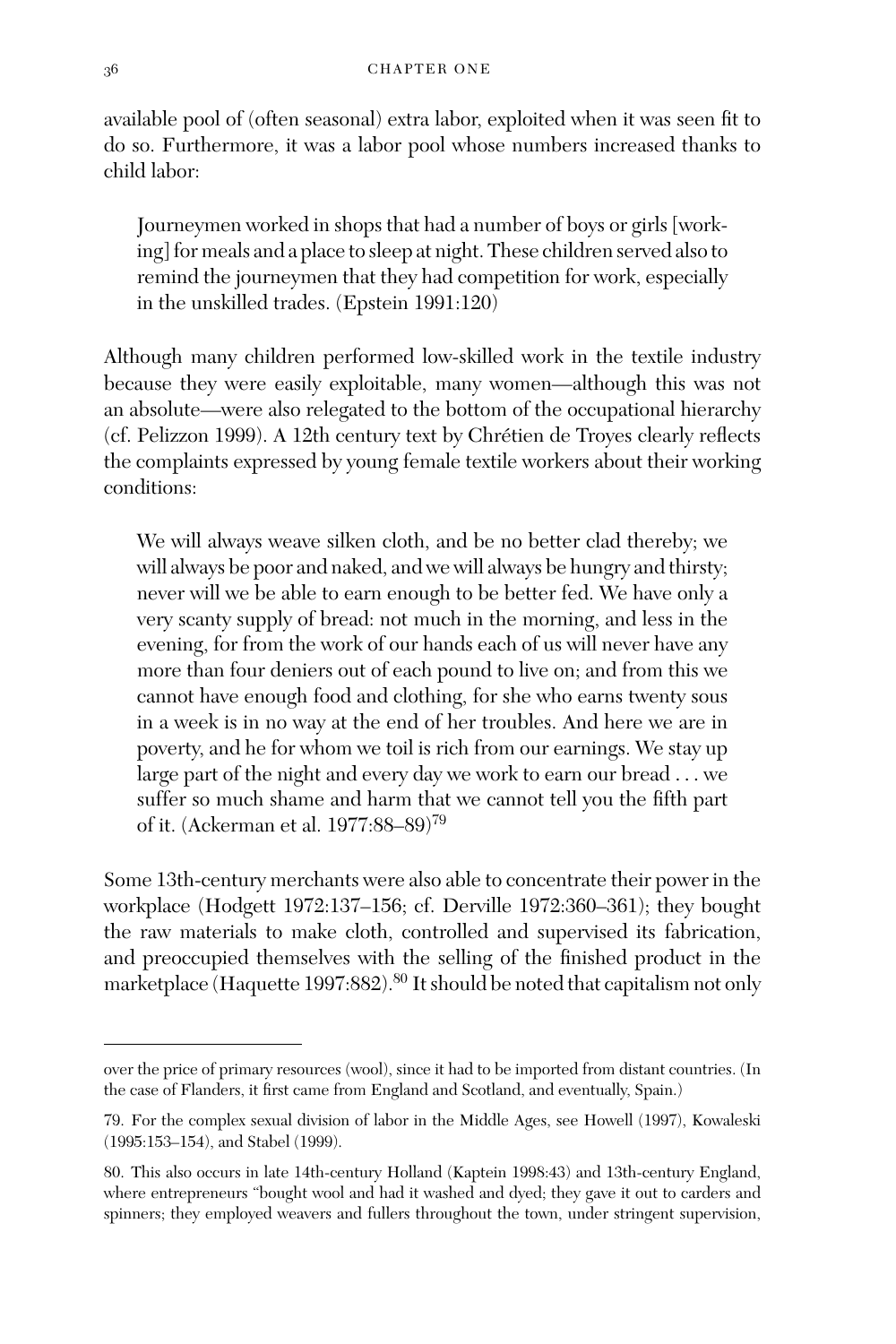intensified in the cloth industry of the Low Countries, but also in the Italian city-states that were competing in the expanding European market, <sup>81</sup> which in turn was part of a larger world-economic system (Abu-Lughod 1989:356–361).

81. Strengthened by larger profit margins, the greater firms swallowed up the smaller, reducing many petty masters and independent craftsmen to the penniless status of wage-workers, proletarian *sottoposti*. And as the workforce expanded, terms of employment hardened. "Under the pressure (or pretext) of competition, working hours, including night hours, were stretched to the limits of endurance, wage rates lowered to what in many places by the 14th century was near starvation level, and wage earnings depressed by payment in debased coin or by truck in overvalued goods, and by loans and pay advances which tied workers to employers as much as peasants to landlords by rigid bonds of poverty and debt" (Jones 1997:251; see Ferguson 1962:271–272). Fullers in 14th-century Ghent were mostly paid by the piece (Boone and Brand 1993:173), as were wool combers and carders in 13th-century Genoa (Epstein 1988b:120) and weavers in 13th-century London (Britnell 1993b:369). This, of course, made their income unstable since it was subject to economic conjunctures and price fluctuations (van Uytven 1982:208; Derville 2002:106). In 14th-century Florence, one can also see "the contours of the 'modern' wage laborers emerge: people who are neither artisans, nor serfs, but employed en masse, interchangeable, controlled by a foreman, and 'free' to sell their physical strength for a paycheck. Their contemporaries did not call them salaried workers but instead labeled them Ciompi to indicate their miserable condition" (Stella 1989:544). The lowest social strata of the agricultural workforce were no better off than the urban proletariat, since landless laborers were also "dependent only on wage income: ... sawyers were employed on a flat daily-wage and at a piece-rate paid per 'hundred' feet of board sawn" (Clark 1991:234). Although most studies focus on the exploitation of urban-based wage laborers who often constituted a majority of the population within the city limits (Luzzatto 1954:135; Sosson 1979:232), wage labor in the countryside was anything but exceptional; in 14th-century England, "the proportion of people who obtained most of their living from wage work must have exceeded a third of the whole country, rising to two-thirds in parts of the east" (Dyer 1989:213). Only after the Black Death did wages go up (Gavitt 1981), although this increase should not be exaggerated (Perroy 1964:244–245; Brucker 1972:161; Bois 2000:98, 136) since most workers continued to spend at least half of their wages on bread (Ashtor 1970:19–20); a considerable increase in purchasing power was only notable among the more skilled workers (Sosson 1979:259, 268).

at piece-rates fixed by themselves; and they sold the finished cloth at the great fairs of eastern England" (Miller and Hatcher 1995:112). In a study on trade in Exeter, Kowaleski points out that "a closer look at the commercial relationship between cloth merchants and cloth workers suggests that the capitalist clothier so common in the 16th and 17th centuries had begun to emerge by the late 14th century" (1995:150). Indeed, even small English towns such as Stratford-upon-Avon were affected by the international textile trade: "the monks of Winchcombe Abbey, who held three manors within easy carting distance from Stratford, contracted to sell the wool of their whole estate in the early 14th century to Italian merchants" (Dyer 1997:56–57). According to Lis and Soly, in 14th-century Cologne and Florence the "overwhelming majority" of weavers were working directly or indirectly as subcontractors for wealthy merchant-weavers who "controlled all stages of the production process" (1994:372–373; see also Favier 1998:185). The practice was also widespread in Flanders and Brabant (Lis and Soly 1997:229). In late 14th-century England, the practice of dyers working for merchants (or weavers and fullers for local gentry and clergy) *on a contractual and subcontractual basis* was quite widespread. The resulting "dependence of cloth workers on wages or payments from clients who contracted for their labor [through task work or piece work]" (Kowaleski 1995:153) is striking. The practice of subcontracting not only took place in the textile and construction industries (Small 1989), but was also extended by the Italian city-states into the realm of warfare (France 1999:134).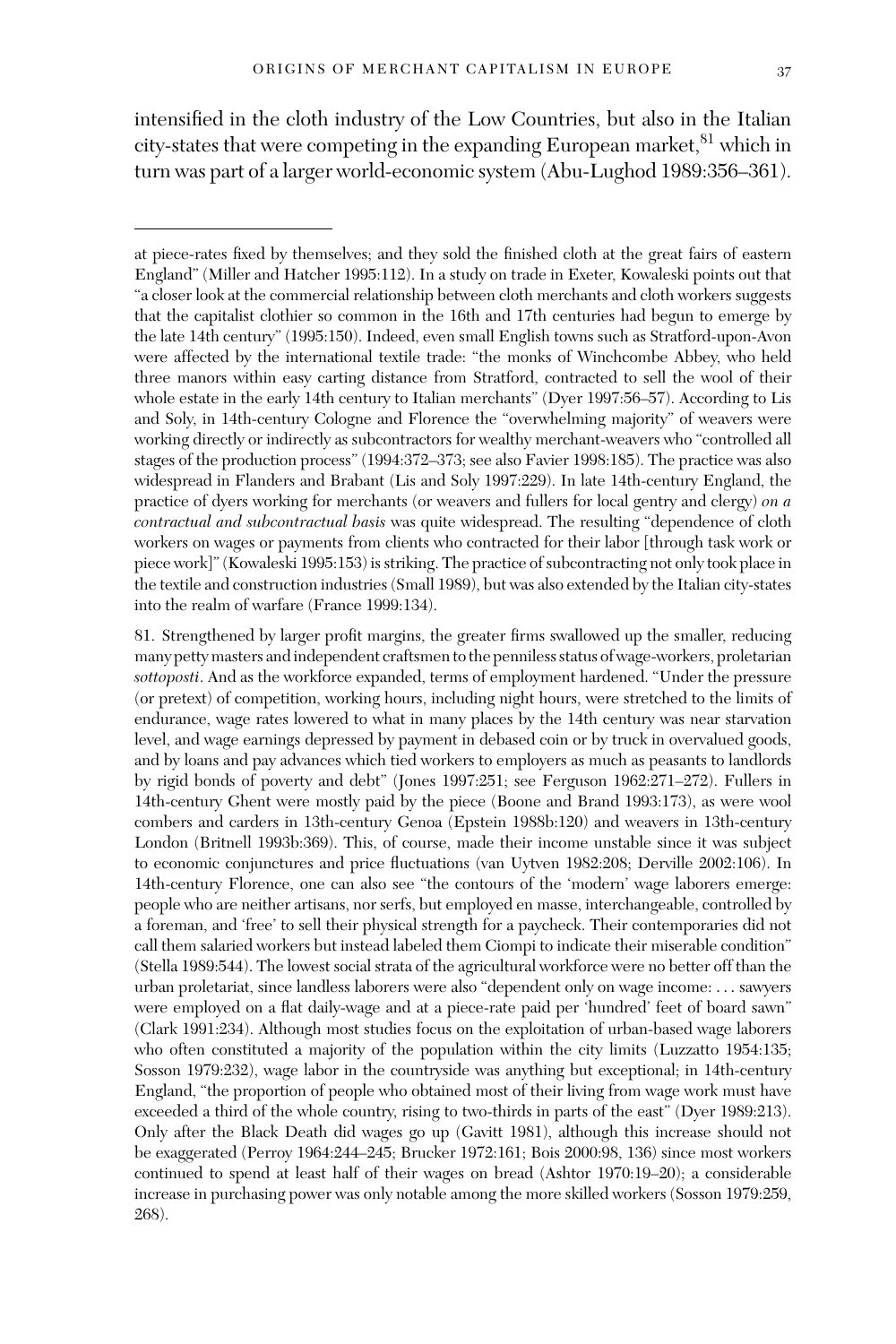In addition, due to the restructuring of markets and a deliberate policy of the entrepreneurs, capital was constantly "reallocated from urban centers to the countryside (Heers 1963:121–124; Saey and Verhoeve 1993:107) as the latter "offered more abundant and cheaper part-time agricultural labor, with a lower cost of living, virtually tax-free production, and an escape from specific guild and urban regulations" (Munro 1994b:378; see Geremek 1994:116).<sup>82</sup> This capital reallocation (i.e., investments in the countryside), which continued unabatedly up to the 16th century (e.g., Prevenier, Sosson, and Boone 1992:164–166), also caused increased investments in technology such as wind and water mills, the use of which was often opposed by urban guilds (van Uytven 1976:93).<sup>83</sup> This "shift to lower wage zones and the possibility of further intra regional diversification" (Van der Wee 1993:205–208) was generally in direct competition with the urban proletariat (Brand and Stabel 1995:220), causing the guilds of larger towns such as Brussels and Ypres to organize futile "warlike expeditions to destroy looms in the rural areas around the towns" (Van der Wee 1993:209).<sup>84</sup> The guilds, however, were only able to eliminate

<sup>82.</sup> Holbach notes: "Labor costs were the main motive for the relatively early transfer of weaving into the countryside. The transplantation of labor intensive tasks to cheaper centers of production intensified in the late Middle Ages [and] jeopardized the economy of the older centers.... In drawing the countryside's resources into the production process, 'putting-out' presented (merchant and wealthy artisan) entrepreneurs with considerable competitive advantages. Older cloth towns could lose jobs to the countryside [while] entrepreneurs had more elbow room and could always transfer production to other places in order to evade unpleasant stringent regulation" (1993:238– 243). According to Stabel, "average wages in the countryside were only 60 to 70% of those in the towns of the same region" (1997:131). Van derWee (1998) notes there may be a correlation between increasing "reallocation" processes in the Low Countries and the implementation of an "importsubstitution" strategy in 14th-century England; as the island was transformed from a raw producer of woolens for the Low Countries' textile industry to a producer of textiles, there was an increase in competition and a subsequent need to reduce wages within the Low Countries. Nevertheless, not all "production sites" were reallocated to the countryside since urban locations offered some advantages: e.g., better coordination and supervision of the specialized labor required for high quality luxury cloth; urban financing (Munro 1990:45); and lower transaction costs (if the textiles were made in an entrepot like Bruges—an entrepot/"gateway city" crucial for the international trade flow into the Flemish urban network (Stabel 1995, 1997)—and linked directly with the international market.

<sup>83.</sup> According to Pacey, "By 1250–1300, the foundations had already been laid for the later technological ascendancy of Europe" (1978:39). These technological innovations and techniques (e.g., mechanical fulling displacing labor power where water power was available) became widespread in the early 14th century (Carus-Wilson 1952:410–411; Heers 1965:64) and their socioeconomic implications should not be underestimated. In 14th-century England (pop. 6 million), there was a mill for every 400 to 600 people; in 14th-century France (pop. 17.6 million) it was 440 persons per mill (Langdon 1997:284–285). For the impact of wind and water mills on textile production in the Low Countries, see van Uytven (1971).

<sup>84.</sup> In the Low Countries, only Ghent was successful in controlling its immediate rural hinterland (Thoen 1992:56–57; Boone 1990:191–197). For an overview of military expeditions organized by urban militias against the competing drapery production in the countryside, see Nicholas (1971:75– 116, 203–221).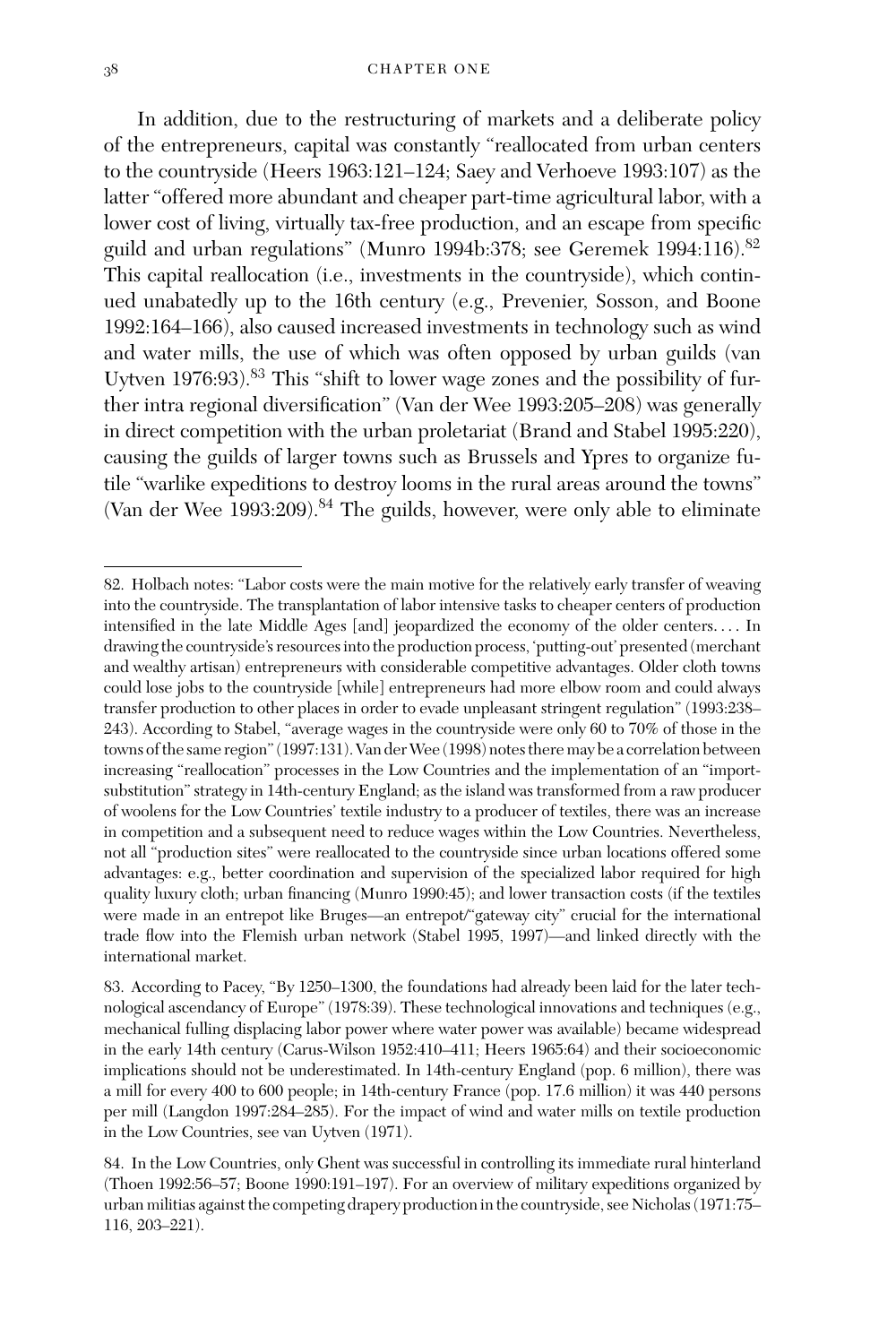competition from those rural surroundings located within a radius of a couple of miles (Thoen and Verhulst 1986:54).<sup>85</sup>

The expansion of a putting-out (Verlag) system beyond the town walls was primarily characteristic of labor-intensive tasks like combing, carding, and wool spinning (Holbach 1993:235–236). While many urban-centered industries eventually managed to adapt to the changing socioeconomic situation for instance, by specializing in higher quality products—(Munro 1977:231), it is likely that in several cities (especially those that had no right to store grain), the wages of many unskilled and unorganized workers remained structurally insufficient (Sosson 1979; de la Roncière 1982:381-461; Blockmans 1983:88). For most urban-based unskilled wage laborers, the fear of massive "downsizing avant la lettre" and long-term unemployment was also a daily reality (Jones 1997:253). Clearly the cities' dependence on the market for textiles made them vulnerable to social unrest, especially given the "unbending interests of exploitative capitalism" (Mackenney 1987:29). Not surprisingly then, social explosions could be sudden and extremely violent during periods of economic recession (Milis 1989:68; Cohn 2004). Thanks to inflation, the social discontent in urban centers was specifically focused on wages (Epstein 1991:116; Prevenier 1998:83; Munro 1979:111) and workplace abuses such as the length of the work day (Geremek 1968:103–104) and the truck system (Munro 2003:2002).<sup>86</sup> Occasionally, the protests even took the form of vague socialist and communist

<sup>85.</sup> The way Ypres and Ghent terrorized their hinterlands in the early 14th century in order to protect their cloth production monopoly resembles Wallerstein's core–periphery model (Prevenier 1997:196). The Italian city-states were generally the most successful at subjugating and dominating their rural hinterlands, the contado (Stabel 1997:73; Redon 1994), although the same can be said about cities with a "vignoblium," the equivalent of a "territorium" (Le Goff 1998:238–239). But since, within a hierarchical division of labor, the countryside was subordinate to the city-state, and since the city-state enforced its virtual monopoly on the distribution of goods to urban and rural populations alike (Stabel 1992:352), the rural industries were at times more complementary to rather than competitive with their urban counterparts. Undesirable work, such as tanning, was often performed in the countryside because of the "annoying smells and pollution generated by the process" (Kowaleski 1995:160). At the same time, one should consider the extent to which the so-called upper class (*buitenpoorterij* or *bourgeoisie foraine*; i.e., people who migrated from the city—whilst retaining their citizenship—to the countryside or wealthy countrymen desiring citizenship) strengthened (juridically, socioeconomically, and politically) the city's control over its surrounding hinterland (Thoen 1988a:480–490; 1988b:448–449; Boone 1996:715–725) and similarly, the extent to which the "landowning rural membership of an urban guild linked the town with the political life of its hinterland" (Carpenter 1997:63). By the mid-15th century, about one in four inhabitants residing in the Flemish countryside had obtained this status.

<sup>86.</sup> In 14th-century Paris, artisans worked up to sixteen or seventeen hours per day in the summer and around eleven hours in the winter (Geremek 1968:81), a very harsh work regime indeed. "Social strife was rampant and workers attempted to increase their salary or reduce the length of their working day. In Paris and Auxerre workers in the textile industries or in the wineries stopped working at the agreed-upon signal and organized strikes, but mostly in vain" (Rossiaud 1998:470). English workers were expected to "be at their posts before 5 am, take breaks of no more than two hours in total, and remain at work until 7 or 8 in the evening" (Woodward 1994:14). See Yante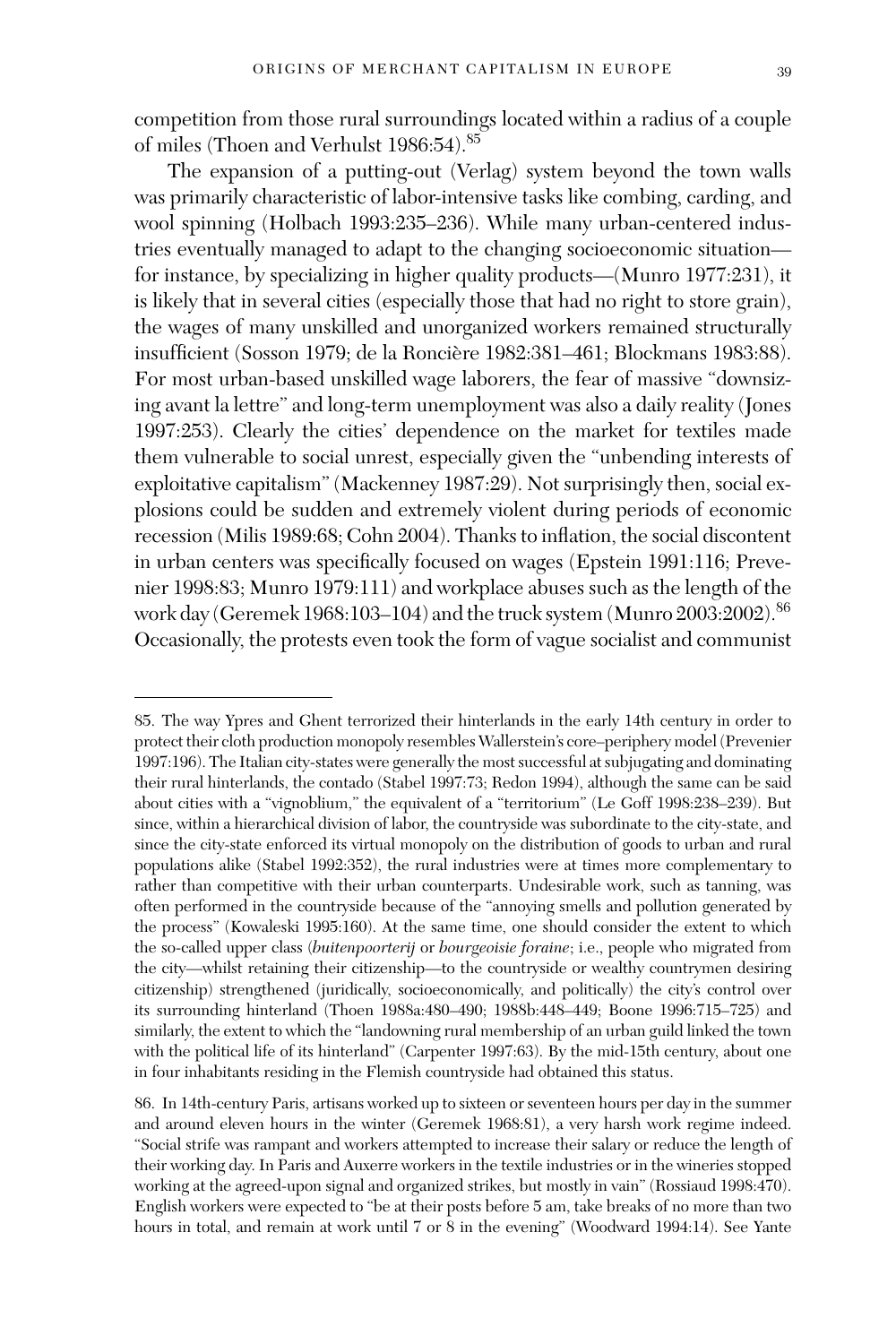aspirations, as when the weavers and fullers of Valenciennes in 1225 deposed the government, despoiled the plutocrats and declared a commune (Carus-Wilson 1952:399).<sup>87</sup>

According to Pirenne (1939:226–245), the 14th century brought about something of a revolutionary climate. Thanks to its trade connections, Flemish radical doctrines spread and influenced Wat Tyler's movement in England at the end of the 14th century (Pirenne 1947:199). Although some of Pirenne's writings have been meticulously questioned in the last twenty years, <sup>88</sup> it is hard to deny the significance of the social strife related to living and working conditions in the Middle Ages (Roux 1994:102–117).<sup>89</sup> The Ciompi revolt in Florence is probably the most renowned revelation of the deep social and political grievances (Hay and Law 1989:249–251; Stella 1993) and the popular

88. For example, Despy and Verhulst (1986).

89. Britnell points out that, as far as medieval England was concerned, one should "reject the supposition that standards of living improved for the whole population between 1180 and 1330.... The subdivisions of holdings and competition for employment pushed living standards downwards for the poorest families. Piece rates deteriorated during the period of commercial growth between about 1270 and 1320 [while] the merchant class was larger and wealthier in 1330 than in 1180" (1993:125–126). This is precisely what occurs on a *global scale* in today's capitalist world-economy: a minority's (located in the core) standard of living increases, while the majority in the periphery faces relatively more poverty and deprivation. This is no coincidence. Between 1100 and 1350, those parts of England that were peripheral to the urban nexus in the Low Countries provided the core with grain on a regular basis (Adams 1994:147). Some scholars even describe England as having been an economic colony (Rosenberg and Birdzell 1986:76; Cazel 1966:110; Van Houtte 1974:392) since it was essentially "underdeveloped, a primary producer, lacking the expertise and infrastructure to process its rich natural resources effectively" (Raban 2000:56; see Munro 2000:108). It was only after "import substitution" took place in the late 14th century (Ashtor 1992:VIII:17) that its textile production for the international market increased, while its wool exports gradually decreased (Gutmann 1988:36; Prevenier 1973:494–495; see Ramsay (1974) for this transformation). Another important example from the late 14th century onward was how the urban core of the Low Countries turned to the Iberian Peninsula to sell more of its textiles (Verlinden 1976:110) and to extract raw materials (wool) for these industries (Van Houtte 1974:392). This had profound implications for the Iberian Peninsula's socioeconomic development; in Castile, 1.5 million sheep were estimated to have produced wool circa 1350, while a century later the number was 2.7 million (Favier 1996:181) and by circa 1500 it was about 10.5 million (Alonso 1997:65). Thus considerable parts of Spain supplied raw materials, which the Genoese and Flemish industries "turned into profitable products marketable elsewhere" (Fernández-Arnesto 1987:115). For Castile, this eventually brought about "a colonial economic structure characterised by the sale abroad of raw materials, the most important of which was wool [while] economic growth did not entail a significant expansion in the production of finished products" (MacKay 1977:170).

<sup>(1990:372),</sup> Boone and Brand (1993:184), and Rosser (1997:27), but also Holbach (1993:229) and the literature cited therein.

<sup>87.</sup> The most violent demonstrations occurred in economically advanced cities: Douai in 1245, Arras in 1253, Genoa in 1258 and 1276, Siena in 1257, Ypres in 1280, Viterbo in 1281, Bologna in 1289, and Florence in 1293–1295. Interestingly, most protests were located in Flanders and northern Italy (Mackenney 1987:2; Pirenne 1963:94–109; Leguai 1976).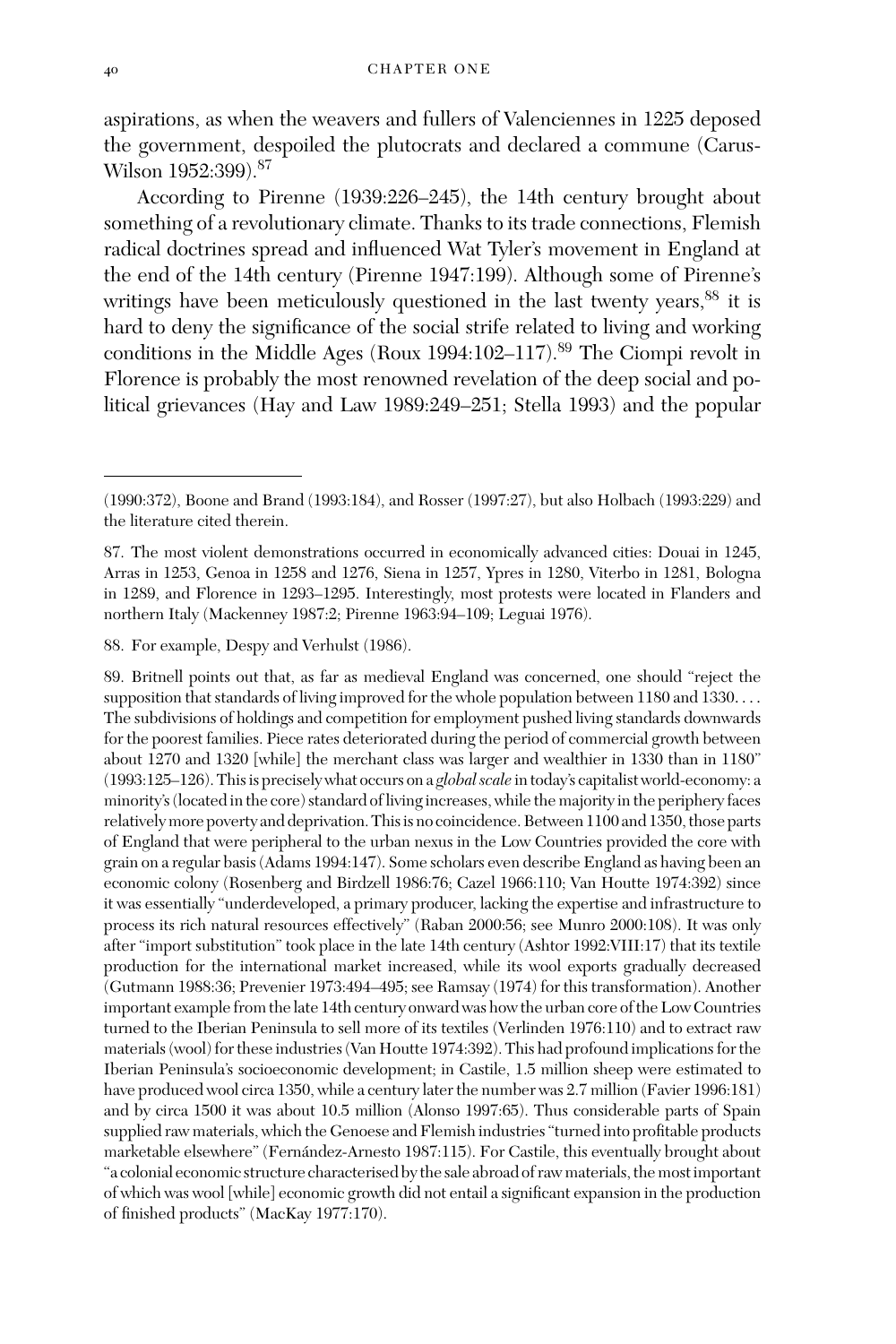element in those revolts is undeniable (Mollat and Wolff 1973:7). For Lestocquoy (1952:131–137), the social struggles and the "egalitarian social visions" (Howell and Boone 1996:322) that emerged in the second half of the 13th century resemble those of the period 1830 to 1848.<sup>90</sup> The existence of "class consciousness" should not be dismissed either (Prevenier 2002).

The effect of international competition due to market pressures was very real, ultimately inducing the urban textile centers to shift their production to more exclusive luxury goods (for which demand was less elastic), while the countryside took over the role of producing the lower-quality bulk products (Stabel 1997:144; Abraham-Thisse 1993b:172–173). However, the question remains: To what extent was the 14th century "international urban network" (Bartlett 1993:176) truly integrated (Stabel 1997:72), when traces of "interurban specialization" could already be found (Van derWee 1975:205)? Regional economies were certainly interconnected (Masschaele 1997; Kowaleski 1995; Wolff 1995:65), while concurrently, regional "identities" were in the making (Babel and Moeglin 1997). International trade was also becoming more important.<sup>91</sup> What remains to be explored, however, is the degree to which the economies of scale and economic differentiation in the Middle Ages had a considerable impact on uneven regional development *in the long run* (Ashtor

<sup>90.</sup> With regard to the "social struggle" in the medieval Ages, Heers (1963:315) warns us not to interpret the warring factions as the expression of social classes. Indeed, like all other social constructs, the emerging bourgeoisie should not be treated as a static phenomenon but as a class in the process of perpetual re-creation and hence, one which constantly changes its form and composition (Wallerstein 1979:224, 286). While the social strife of the Middle Ages cannot be simplified as class warfare between the urban "proletariat" and the "bourgeoisie", as if they were homogeneous entities (Prevenier 1988:57; Heers 1974:647), and given that workers did not perceive themselves solely in terms of "social and economic distinctions" (Rosser 1997), it is undeniable that the "social issue," symbolized by the serious tensions between the lower and higher social strata, was extremely important (Jordan 1998:132–133) since "the dependence of city economies to international markets made their stability sensitive to external disturbances" (Britnell 1991:29). For a recent useful overview of urban rebellions in medieval Flanders, cf. Dumolyn and Haemers (2005).

<sup>91.</sup> It should be emphasized that Western European city-states not only had to import their foodstuffs from increasingly greater distances, but that the urban industries also often depended on long-distance trade to provide them with vital "supplies of wool, cotton, silk, alum and dyestuffs" (Britnell 1991:29; see Heers 1958). One example is the English wool produced for the textile industries in the Low Countries and the Lombard towns (Lloyd 1977). "To take a single commodity: by the opening of the 14th century lords and peasants were directly or indirectly selling abroad the wool of over seven million sheep" (Campbell 1995b:553). In the following years, "the demand for English wool increased" (Lopez 1952:329), while from the 15th century onward more wool from Spain and the Balkans was imported concurrent with the demand of the Northern Italian industries (Van Houtte 1974:392–393). The existence of medieval villages specialized in the production of ceramics that were in turn exported hundreds of kilometers also testifies to the remarkable specialization and expanding interregional if not "international" division of labor (Chapelot and Chapelot 2000:124–125,138–139).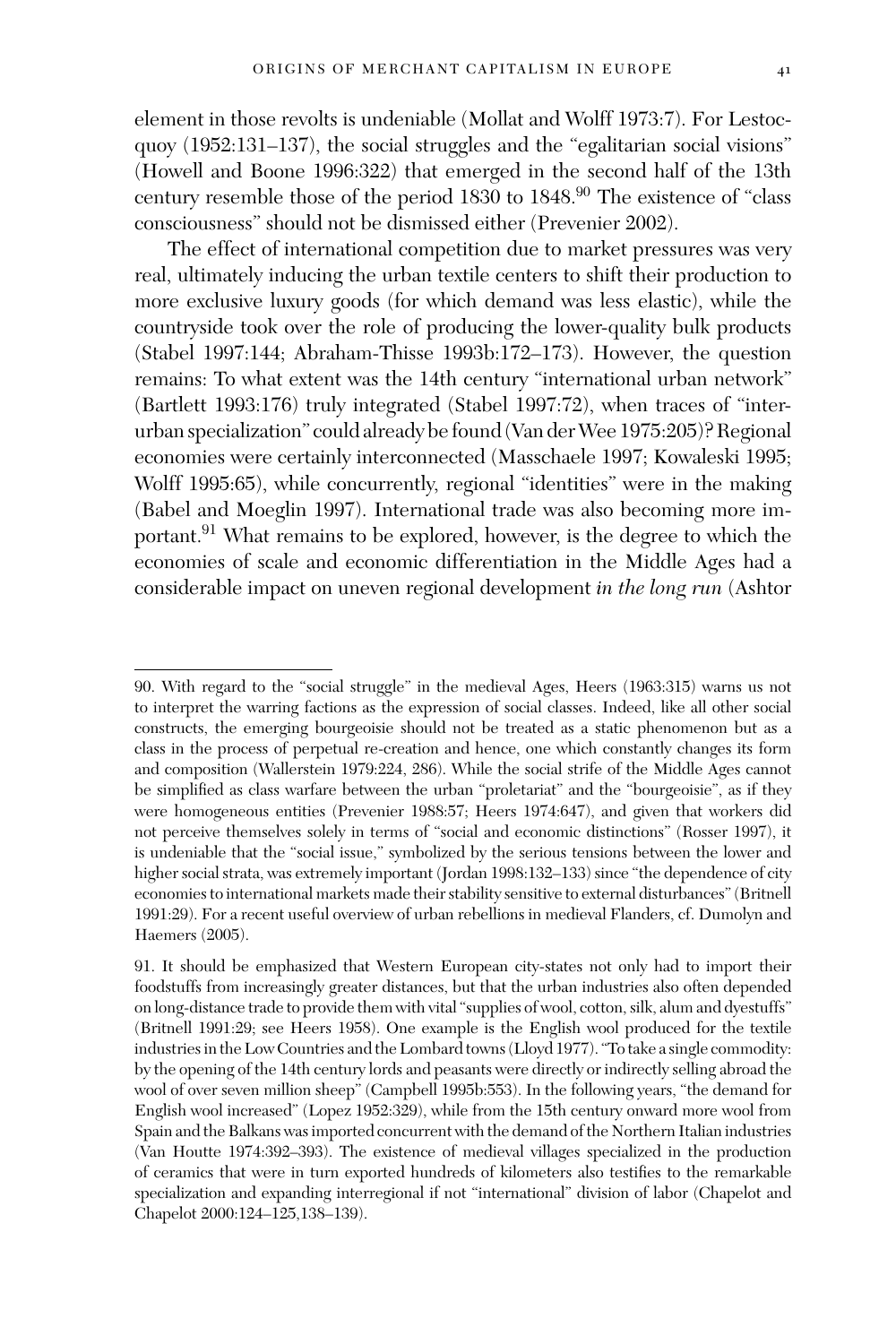1978b; 1983:375-433, Mokyr 1990:44 or Meyer 1981:66).<sup>92</sup> Exploring the longterm impact of the inter-city-state system on the evolution of Western European economic history is a necessary endeavor. Ultimately the medieval city, existing "in the margins of the feudal system" (D'Haenens 1982:42) with its "division of labor and its impulses on the monetary economy brought about a fermentation process in the feudal mode of production that destroyed it in the long run" (Le Goff 1998:15; see Dobb 1947:70; Tuma 1979:89). The medieval city therefore needs to be understood because it is a crucial variable in the long-term history of Western Europe.<sup>93</sup>

## **Tentative Conclusions**

Like later nation-states (Giddens 1981:12, 148), medieval cities were essential to the development of capitalism (Crone 1989:167). In my view, it was the city-states' political system(s) that had a crucial impact on long-term European socioeconomic processes; it was these political systems that enabled capitalism to grow, thrive, and ultimately expand into a world-economy. Therefore, it is necessary to recognize the importance of early modern cities as the "power

<sup>92.</sup> Cf. the critical tone of Abulafia (1997:36–39), Galloway (1977), Epstein (1991b:50), and Day (1981), and the tentative conclusions of Balard (1998).

<sup>93.</sup> In referring to an inter-city-state system, I do not wish to downplay the importance of the countryside in the Middle Ages or in the 'transition debate' (Hoppenbrouwers and van Zanden 2001). After all, 80 percent to 90 percent of all Europeans lived there (Bois 2000:138). Although I would not go as far as Szúcs who claimed that "the dense medieval urban network exercised an absolute form of domination over the whole existing socioeconomic structure" (1985:26), it is clear that "the modernization of the commercial infrastructure was only possible after the emergence of European cities who created ever more, new and optimal conditions for an increase of productivity and thus allowed successive series of increasing growth" (Van der Wee 1981:14). Cities are the key to the "international commerce [that] had become an extremely dynamic sector, of a vital importance to the growth of the European economy" (Van der Wee 1981:10). Cities were labeled by some as the "nodes of capitalism" (Rosenberg and Birdzell 1986:47) and the "hot spots of growth in the pre-industrial world" (Horlings 2001:97) since in many regions of Western Europe "a shift of economic emphasis from the countryside to the towns and cities [occurred]" (Tuma 1979:58). Much of the socioeconomic changes in the countryside were, after all, "fueled by urban demand [which] stimulated an intensive and highly commercialized agriculture" (Yun 1994:116; see Menant 1993:293; Derville 2002:96). Without cities, it would not have been feasible or sensible for agricultural producers to specialize and commercialize (Halpérin 1950:32–33; Wrigley 1978:301). Last but not least, it was primarily within cities that capital accumulation took place, since in the countryside "the margin between incomes and outcomes was just too small to leave room for a significant accumulation of capital" (Toch 1986:180). Moreover, the rural nobility spent most of its surplus on urban-based goods or services, thus redirecting a lot of the cash flow back into the city (Spufford 1981:622; Lopez, Miskimin, and Udovitch 1970:98). Ultimately, I have to agree with Rodinson that "the origins of capitalism cannot be explained, as Marxist dogma considered, by means of a unilinear evolution of agrarian relations of production. It is from an essentially urban development that one needs to start" (1978:67).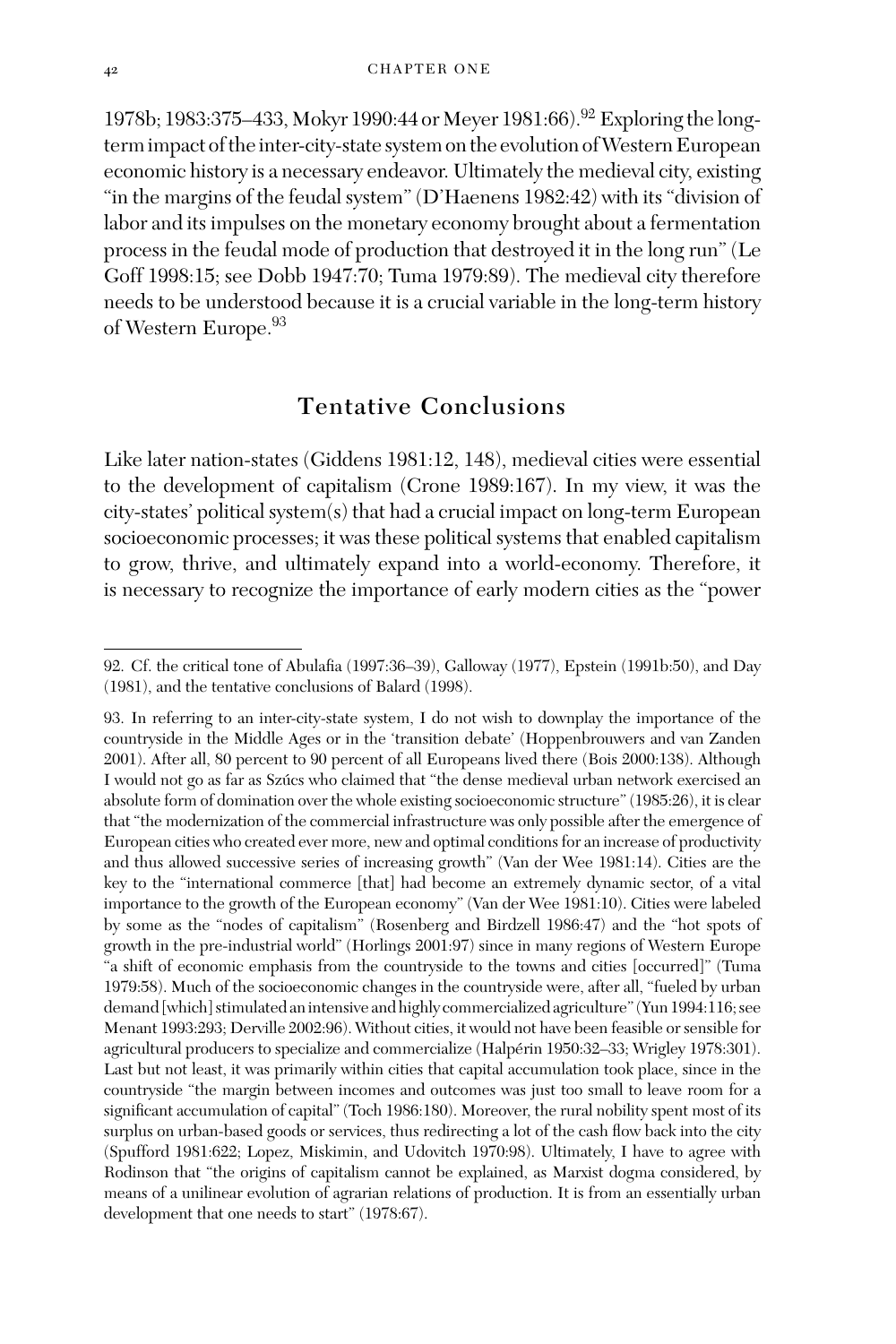containers" of the bourgeoisie. The same policies and techniques of domination and exploitation experimented with and implemented by elites in the medieval European city-state system were later used by the elites of nation-states during the 16th and 17th centuries to foster their ceaseless accumulation of capital.

The comparative analysis of European and non-European regions (China, India, and Northern Africa) developed in the following chapters will hopefully bring about new insights on how socioeconomic history was profoundly affected by different political systems. In order to avoid Eurocentric biases, one must stress the impact of medieval non-Europe on Europe (as opposed to the idea that European "medieval development" was nothing but "autodevelopment" [e.g., Delatouche 1989:26]). At the same time, one has to be somewhat Eurocentric in order to pin down the specifics<sup>94</sup> that contributed to the qualitative shift on the European continent between A.D. 1000 and 1500. This comparison is not meant to imply that other regions were less successful at trade, waging war, or achieving technological innovations throughout the Middle Ages. Nor is it a judgment of these other civilizations. It is, however, an attempt to examine how the convergence of *both* internal and external (thus *relational*) developments can provide a sound analytical basis to explain why and how capitalistic features came into being in certain parts of Europe<sup>95</sup> or West Asia and subsequently spread over the world.

I do not challenge the fact that after 1500, capitalist logic intensified because of the "the great maritime discoveries" (Sée 1928:41)<sup>96</sup> and the subsequent profits based on increased trade and exploitation of "non-Europe."97 Nor do I deny the emergence of an inter-state system after 1500 or the shifts between different hegemonies (e.g., Arrighi 1994). How then can one accept general concepts of the world-systems analysis and explain the emergence of

<sup>94.</sup> The historical evolution of Europe cannot be "copied" in the Third World, as some modernization theorists would argue.

<sup>95.</sup> It is only for hermeneutic convenience that I use the word *Europe*.

<sup>96.</sup> The link between world accumulation in the 16th century and capital accumulation prior to the 16th century has been acknowledged by Frank: "The production and concentration of merchant capital which had originated within the Italian cities proved to be essential to accomplish the voyages of discovery and the creation of the first global commercial network" (1977:32). This nevertheless leaves us with the question: How did these capitalistic features first appear in medieval (Italian) city-states?

<sup>97.</sup> It is clear that after 1492, "the combined output of central European and American mines supplied the treasuries of western Europe with large quantities of precious metals. The accumulated resources induced them to increase their commercial activities with the East. In due time, the influx of silver, coupled with the high value placed on this specie in the East, enabled Europeans to monopolize the trade of Asiatic countries and subordinate their economies, thereby laying the foundations of European domination and colonialism in the region. This domination ultimately enabled the Europeans to [channel] wealth and resources from every corner of that continent back to Europe" (Bozorgnia 1998:180).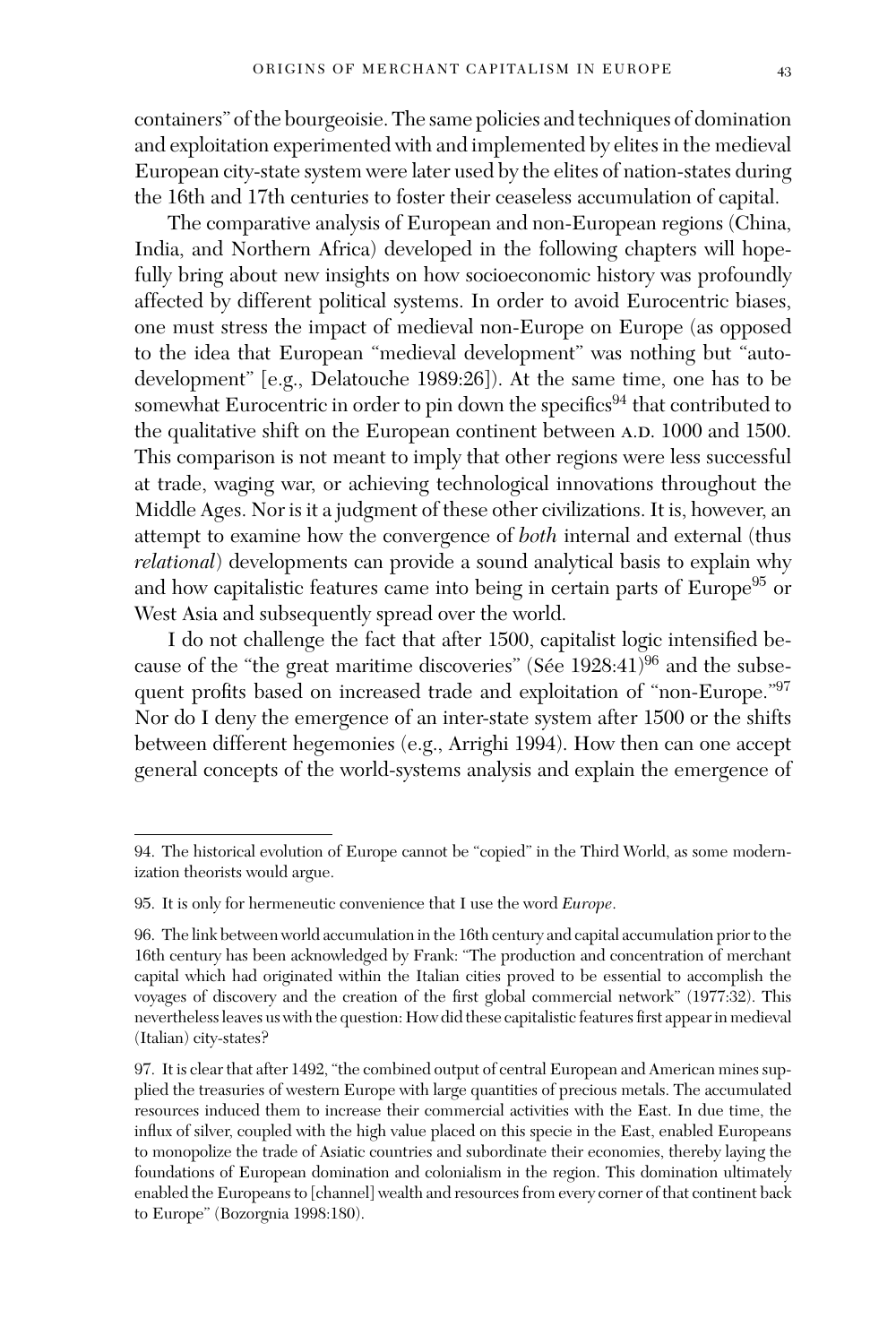capitalism in the late Middle Ages?<sup>98</sup> If one accepts the fact that merchant capitalism was already maturing in Europe prior to the 16th century, the development of a true *world*-system after 1492 is not empirically challenged. What needs to be rethought and explored is the emergence of capitalism in medieval Europe before it expanded into a world-economy. This emergence could be seen in the exploitation of wage labor; class struggles; the reallocation of capital; the exploitation of a peripheral countryside by an urban core; the substitution of labor power with technological inventions (e.g., wind and water mills) in order to minimize labor costs and further the endless accumulation of capital; the commoditization of the material world; and the rationalization of the spiritual world. In short, modern features of contemporary capitalism found their roots in the Middle Ages. "As the high Middle Ages unfolded, European societies experienced impressive rates of economic growth in terms of real GDP per capita" (Snooks 1996:305). And it was precisely within the urban nexus of medieval Western Europe that this self-sustained economic growth was accomplished (van Uytven 1987:127).99

Such recurring growth was not, however, an isolated phenomenon located within one city-state and its countryside; to claim that Western Europe managed to create some kind of take-off solely due to its internal features would be a gross exaggeration. The presence of a large number of industrial activities such as mining, textile production, glass-making, shipbuilding, and so forth throughout the whole urban nexus (i.e., Southern England, the Low Countries, parts of France and Germany, and Northern Italy) substantially enhanced "the demand for both foodstuffs and land" (Hatcher 1969:217) and thus created the possibility for deepening interregional trade networks (Richard 1974;

<sup>98.</sup> This must be done without using the extreme form of holism embodied in Frank's post-1990 research. When he claims that "our world system began thousands of years earlier," he does not seem to realize that while most of the historians he is quoting in his lengthy review talk about trade linkages prior to A.D. 1500, they do not claim that the Eurasian market "rested on a truly international division of labor with a unified monetary system" (Frank 1990:165, 197).

<sup>99.</sup> For Blockmans (1997:30), the 11th century is the moment that brings about recurring growth: "The eleventh century gave Europe a new face and set in place a dynamic which was never interrupted and is still maintained on a global scale.... The continuous growth of production and of population, together with the formation of states and the development of a capitalist market economy, started in that period. In some areas these developments took place earlier than in others, but the trend was established.... Here and there there was stagnation and regression, but the dynamic of the system continued to be operative over the long term, and still is." Blockmans presents convincing evidence in his magnum opus on the longue durée. What is problematic, however, is his Eurocentrism. In dealing with ten centuries of European history, Blockmans hardly pays any attention to other civilizations or even to the issue of colonization, a neglect he legitimizes by stating that "with the exception of the effects of Arabic science in southern Spain and Sicily during the Middle Ages, influences from outside Europe only became decisive in the twentieth century" (1997:30). Given that this was written in the late 1990s, it is an extreme "internalist" position.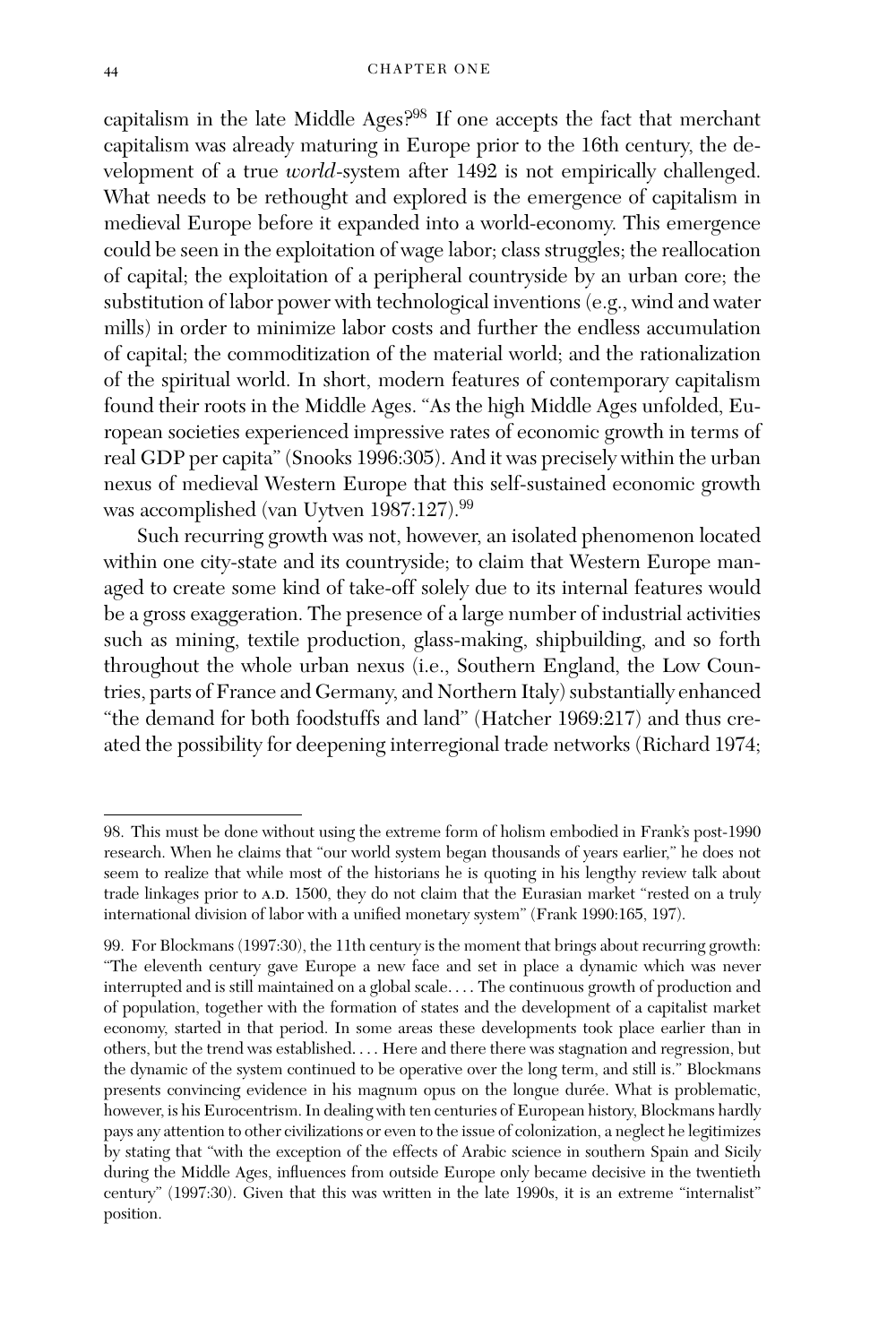Weczerka 1982).<sup>100</sup> Therefore the growth of its urban economies cannot be properly understood without capturing the vital importance of the international long-distance trade between Europe and non-Europe, as Abu-Lughod (1989) pointed out.<sup>101</sup> Nor can one separate the ceaseless accumulation of capital in the core from the creation of multiple peripheries (colonial or neocolonial overseas territories that provided cheap labor, raw materials, and markets). Furthermore, although "economists have customarily excluded fraud and coercion because we have thought that they are not empirically significant elements in the ordinary economic transactions of an enterprise economy" (Stigler 1982:24)—which would explain why "economists generally loath contemplating the uses of violence in the economic sphere [as] there seems to

be a feeling that it cannot be a 'true' or 'fundamental' basis for any sustained economic gain" (Findlay 1992:159)—the *historical reality* of capitalism proves otherwise.102

As I have attempted to demonstrate, the modernization theory, orthodox Marxism, Brennerism, and world-systems analysis all have certain problems with regard to explaining the emergence of capitalism in the medieval period. A recurrent theme among them is the "backwardness" of the Middle Ages: a stagnant artisan economy, a "feudal system in crisis," waiting to be swept away by modernity disguised as capitalism. This theme often points to the easy, yet misleading, dichotomy of a "feudal" versus a "capitalist" era (Heers 1992:35– 36). Unfortunately, as Britnell puts it, the "distinction between medieval and modern times, entrenched in pedagogical tradition since the dawn of formal

<sup>100.</sup> Hatcher's example of medieval ports in England is quite illuminating. Precisely because of their integration into a wider regional economy, they seem to "have weathered the economic storms" of the post-plague period much better than others (1969:226). See Carus-Wilson (1973) for 15th-century Coventry.

<sup>101.</sup> Because of the expansion of the Pax Mongolica over the Eurasian landmass, the markets expanded for Western European city-states and the division of labor in most of their industries subsequently increased between 1250 and 1350 (Bratianu 1944:38–42; Balard 1983). Nor can the remarkable growth of a commercial city such as Lajazzo, for instance, be separated from the Pax Mongolica (Jacoby 1989a:VIII:148; Racine 1972:202). Only when trade across Eurasia became more difficult after the disintegration of the Pax Mongolica (Nystazopoulou 1973:571) did the Europeans revive attempts to circumnavigate the African continent (Richard 1970:363). The interest in gold and slaves was also crucial to the Portuguese/Genoese efforts to bypass Muslim intermediaries and explore Africa in the 15th century (Phillips 1985:135–136; Favier 1996:198– 199; Scammell 1981:164).

<sup>102. &</sup>quot;Classical trade theory is utterly divorced from the historical realities of slave ships and silver argosies. The international division of labor did not result from the operation of the law of comparative costs because the world's trading nations were *never* equal partners. On the contrary, it was *centuries of unequal exchange* that created a 'chain of subordination' and led to the division of the planet into developed and underdeveloped regions" (Day 1999:114; emphasis added). Thus, "Europe's miracle can not be disentangled from its military and economic domination of more populous quarters of the world" (Reid 1999:1).